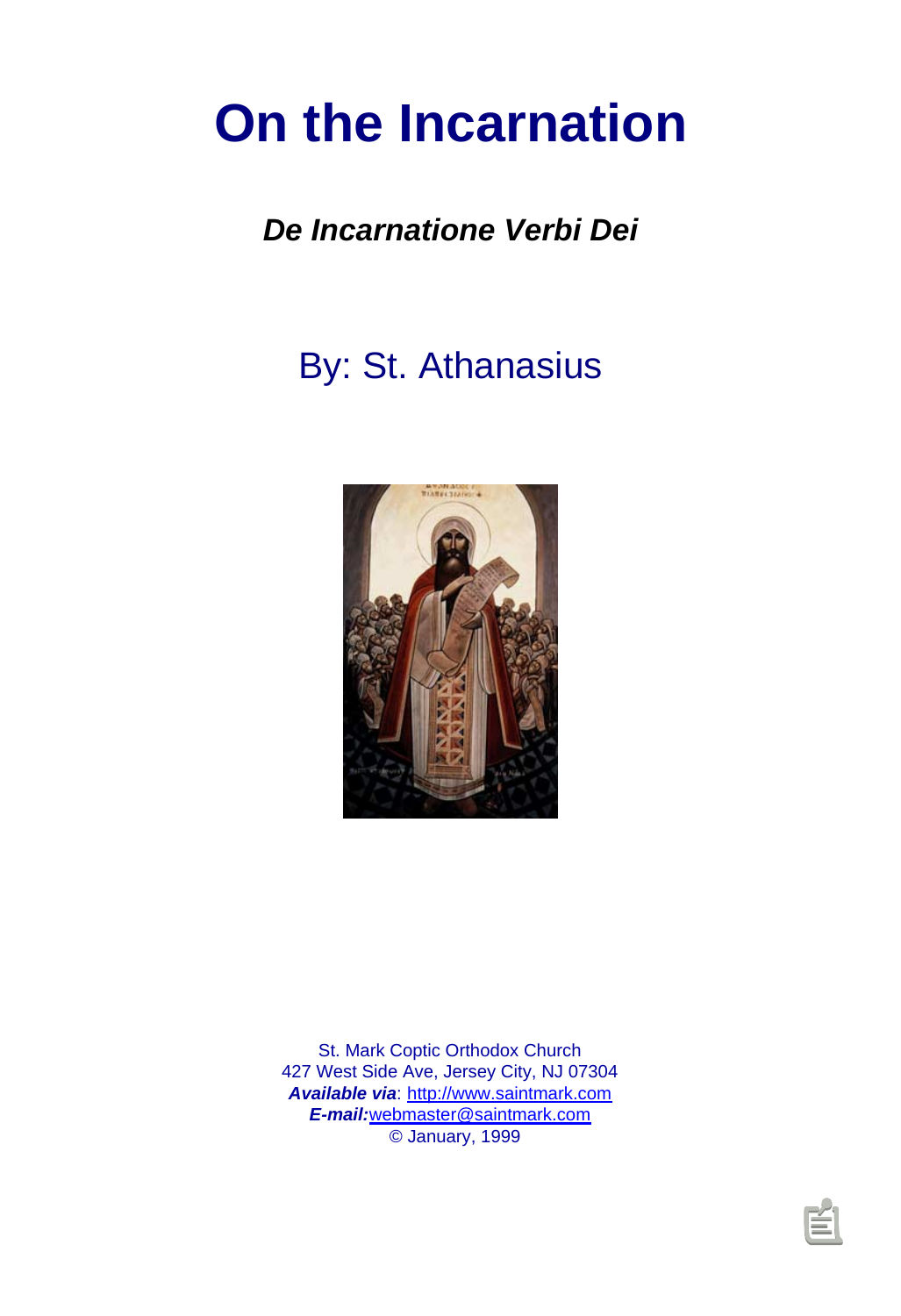Athanasius stood contra mundum ("against the world") in defense of the biblical doctrine of Christ. He opposed Arius when it seemed all the world would follow Arius's heresy. Athanasius's work remains even today the definitive statement of orthodox Trinitarianism.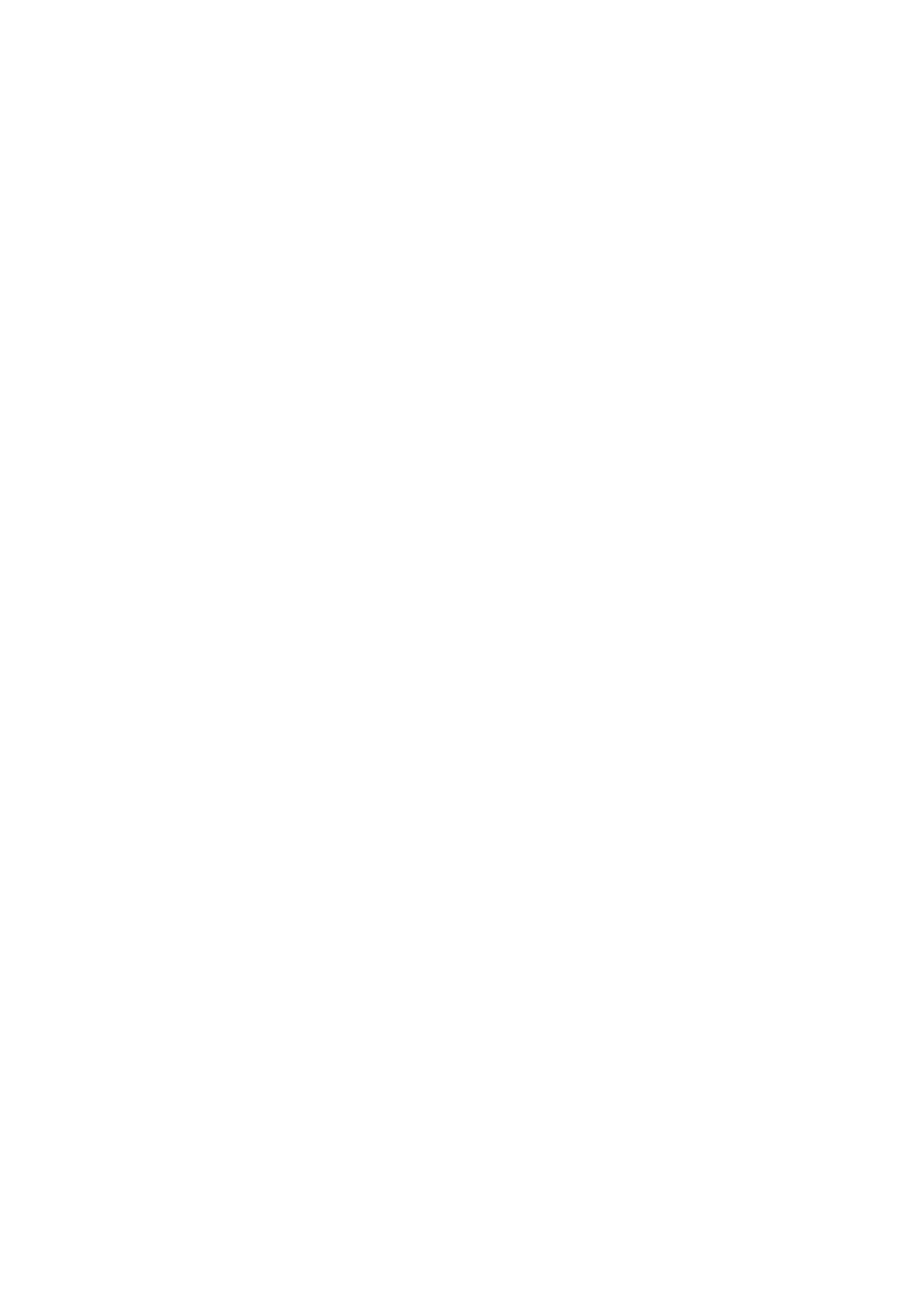## <span id="page-3-0"></span>**1. Creation and the Fall**

**[1](#page-10-0)** In our former book[1] we dealt fully enough with a few of the chief points about the heathen worship of idols, and how those false fears originally arose. We also, by God's grace, briefly indicated that the Word of the Father is Himself divine, that all things that are owe their being to His will and power, and that it is through Him that the Father gives order to creation, by Him that all things are moved, and through Him that they receive their being. Now, Macarius, true lover of Christ, we must take a step further in the faith of our holy religion, and consider also the Word's becoming Man and His divine Appearing in our midst. That mystery the Jews traduce, the Greeks deride, but we adore; and your own love and devotion to the Word also will be the greater, because in His Manhood He seems so little worth. For it is a fact that the more unbelievers pour scorn on Him, so much the more does He make His Godhead evident. The things which they, as men, rule out as impossible, He plainly shows to be possible; that which they deride as unfitting, His goodness makes most fit; and things which these wiseacres laugh at as "human" He by His inherent might declares divine. Thus by what seems His utter poverty and weakness on the cross He overturns the pomp and parade of idols, and quietly and hiddenly wins over the mockers and unbelievers to recognize Him as God.

Now in dealing with these matters it is necessary first to recall what has already been said. You must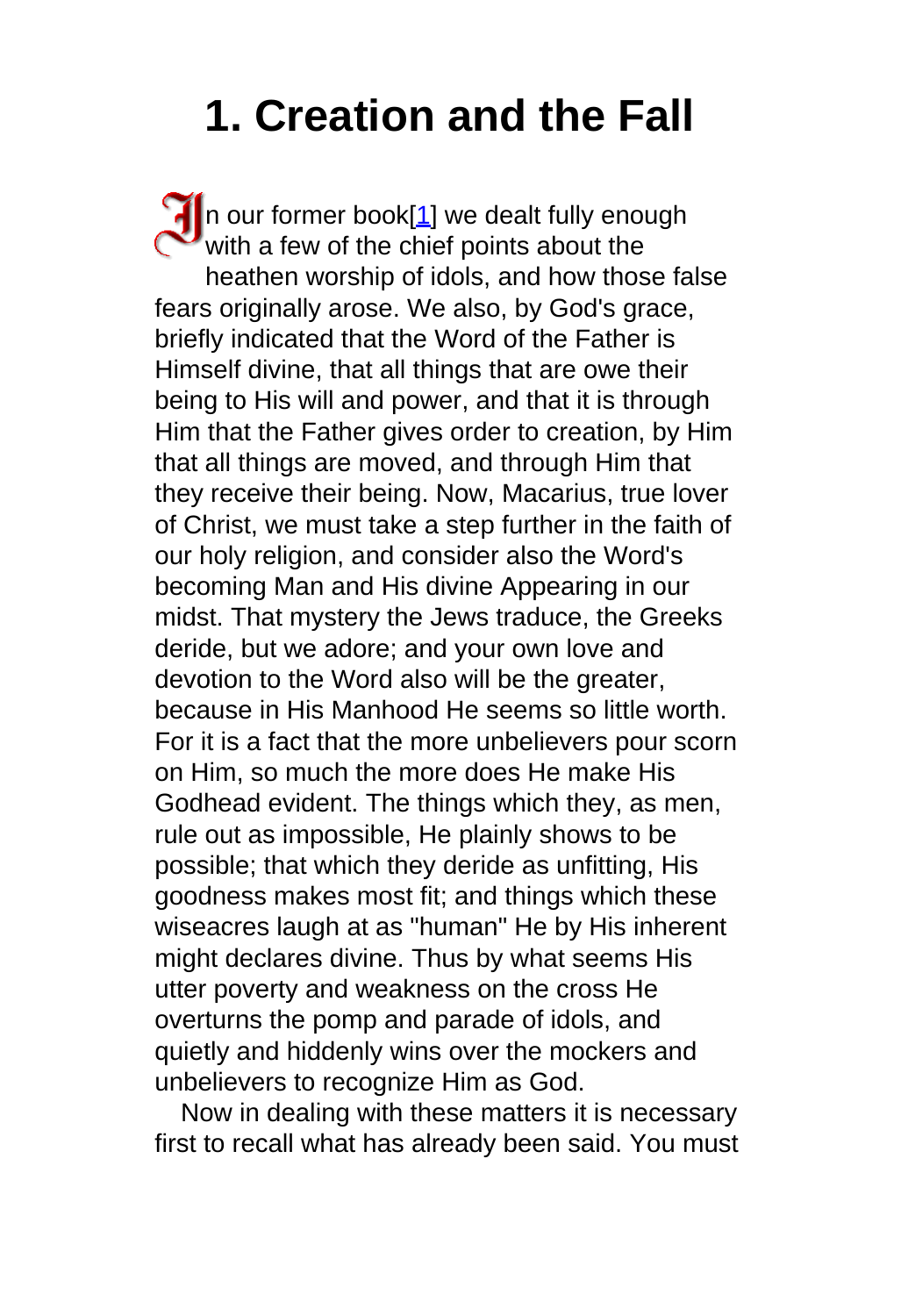understand why it is that the Word of the Father, so great and so high, has been made manifest in bodily form. He has not assumed a body as proper to His own nature, far from it, for as the Word He is without body. He has been manifested in a human body for this reason only, out of the love and goodness of His Father, for the salvation of us men. We will begin, then, with the creation of the world and with God its Maker, for the first fact that you must grasp is this: the renewal of creation has been wrought by the Self-same Word Who made it in the beginning. There is thus no inconsistency between creation and salvation for the One Father has employed the same Agent for both works, effecting the salvation of the world through the same Word Who made it in the beginning.

(2) In regard to the making of the universe and the creation of all things there have been various opinions, and each person has propounded the theory that suited his own taste. For instance, some say that all things are self- originated and, so to speak, haphazard. The Epicureans are among these; they deny that there is any Mind behind the universe at all. This view is contrary to all the facts of experience, their own existence included. For if all things had come into being in this automatic fashion, instead of being the outcome of Mind, though they existed, they would all be uniform and without distinction. In the universe everything would be sun or moon or whatever it was, and in the human body the whole would be hand or eye or foot. But in point of fact the sun and the moon and the earth are all different things, and even within the human body there are different members, such as foot and hand and head. This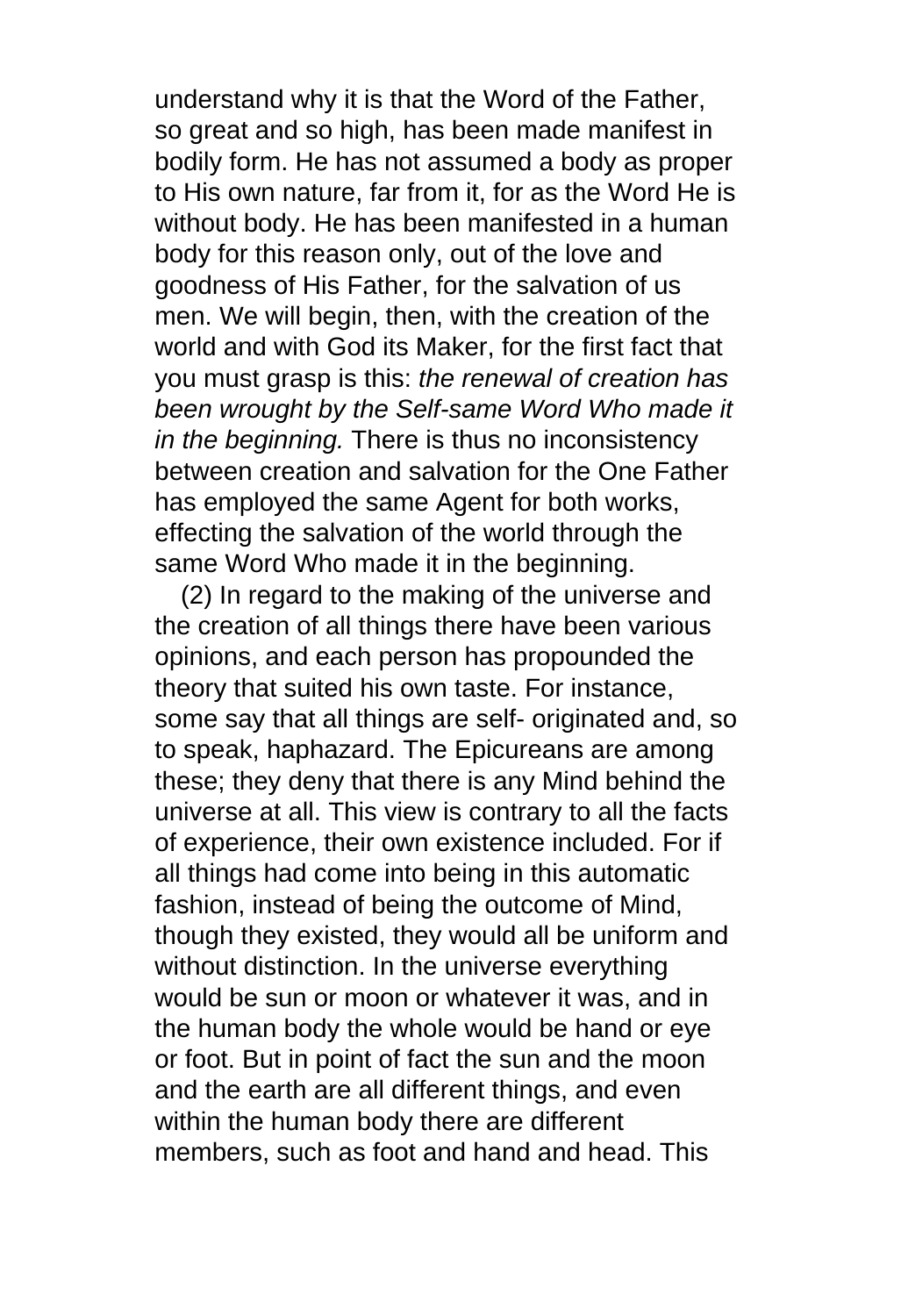distinctness of things argues not a spontaneous generation but a prevenient Cause; and from that Cause we can apprehend God, the Designer and Maker of all.

Others take the view expressed by Plato, that giant among the Greeks. He said that God had made all things out of pre-existent and uncreated matter, just as the carpenter makes things only out of wood that already exists. But those who hold this view do not realize that to deny that God is Himself the Cause of matter is to impute limitation to Him, just as it is undoubtedly a limitation on the part of the carpenter that he can make nothing unless he has the wood. How could God be called Maker and Artificer if His ability to make depended on some other cause, namely on matter itself? If He only worked up existing matter and did not Himself bring matter into being, He would be not the Creator but only a craftsman.

Then, again, there is the theory of the Gnostics, who have invented for themselves an Artificer of all things other than the Father of our Lord Jesus Christ. These simply shut their eyes to the obvious meaning of Scripture. For instance, the Lord, having reminded the Jews of the statement in Genesis, "He Who created them in the beginning made them male and female. . . ," and having shown that for that reason a man should leave his parents and cleave to his wife, goes on to say with reference to the Creator, "What therefore God has joined together, let no man put asunder."[ [2\]](#page-10-0) How can they get a creation independent of the Father out of that? And, again, St. John, speaking all inclusively, says, "All things became by Him and without Him came nothing into being.[[3](#page-10-0)] How then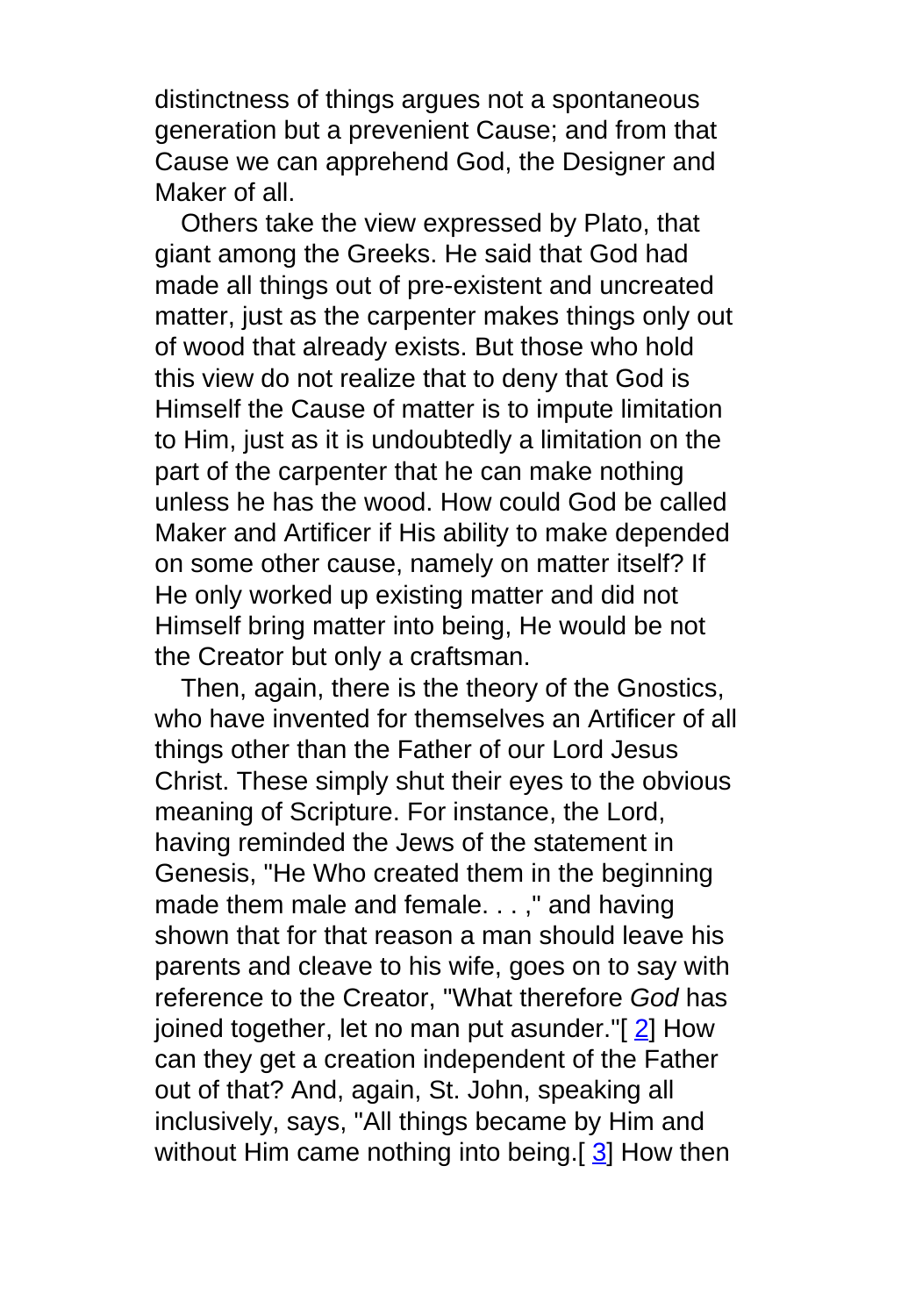could the Artificer be someone different, other than the Father of Christ?

(3)Such are the notions which men put forward. But the impiety of their foolish talk is plainly declared by the divine teaching of the Christian faith. From it we know that, because there is Mind behind the universe, it did not originate itself; because God is infinite, not finite, it was not made from pre-existent matter, but out of nothing and out of non-existence absolute and utter God brought it into being through the Word. He says as much in Genesis: "In the beginning God created the heavens and the earth; $[4]$  and again through that most helpful book The Shepherd, "Believe thou first and foremost that there is One God Who created and arranged all things and brought them out of non-existence into being."[ [5](#page-10-0)] Paul also indicates the same thing when he says, "By faith we understand that the worlds were framed by the Word of God, so that the things which we see now did not come into being out of things which had previously appeared."[[6\]](#page-10-0) For God is good—or rather, of all goodness He is Fountainhead, and it is impossible for one who is good to be mean or grudging about anything. Grudging existence to none therefore, He made all things out of nothing through His own Word, our Lord Jesus Christ and of all these His earthly creatures He reserved especial mercy for the race of men. Upon them, therefore, upon men who, as animals, were essentially impermanent, He bestowed a grace which other creatures lacked—namely the impress of His own Image, a share in the reasonable being of the very Word Himself, so that, reflecting Him and themselves becoming reasonable and expressing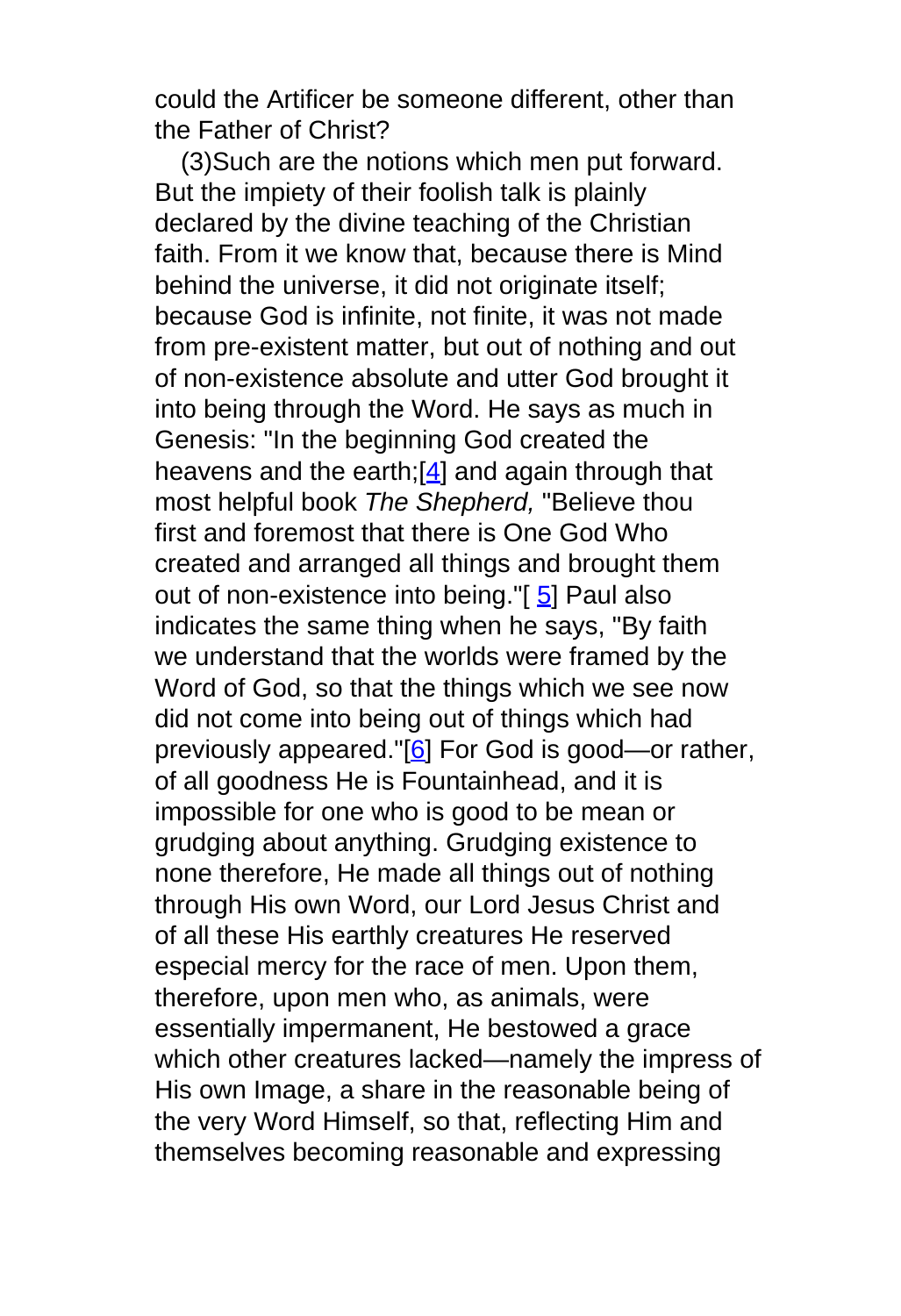the Mind of God even as He does, though in limited degree they might continue for ever in the blessed and only true life of the saints in paradise. But since the will of man could turn either way, God secured this grace that He had given by making it conditional from the first upon two things—namely, a law and a place. He set them in His own paradise, and laid upon them a single prohibition. If they guarded the grace and retained the loveliness of their original innocence, then the life of paradise should be theirs, without sorrow, pain or care, and after it the assurance of immortality in heaven. But if they went astray and became vile, throwing away their birthright of beauty, then they would come under the natural law of death and live no longer in paradise, but, dying outside of it, continue in death and in corruption. This is what Holy Scripture tells us, proclaiming the command of God, "Of every tree that is in the garden thou shalt surely eat, but of the tree of the knowledge of good and evil ye shall not eat, but in the day that ye do eat, ye shall surely die."[\[7\]](#page-10-0) "Ye shall surely die"—not just die only, but remain in the state of death and of corruption.

(4) You may be wondering why we are discussing the origin of men when we set out to talk about the Word's becoming Man. The former subject is relevant to the latter for this reason: it was our sorry case that caused the Word to come down, our transgression that called out His love for us, so that He made haste to help us and to appear among us. It is we who were the cause of His taking human form, and for our salvation that in His great love He was both born and manifested in a human body. For God had made man thus (that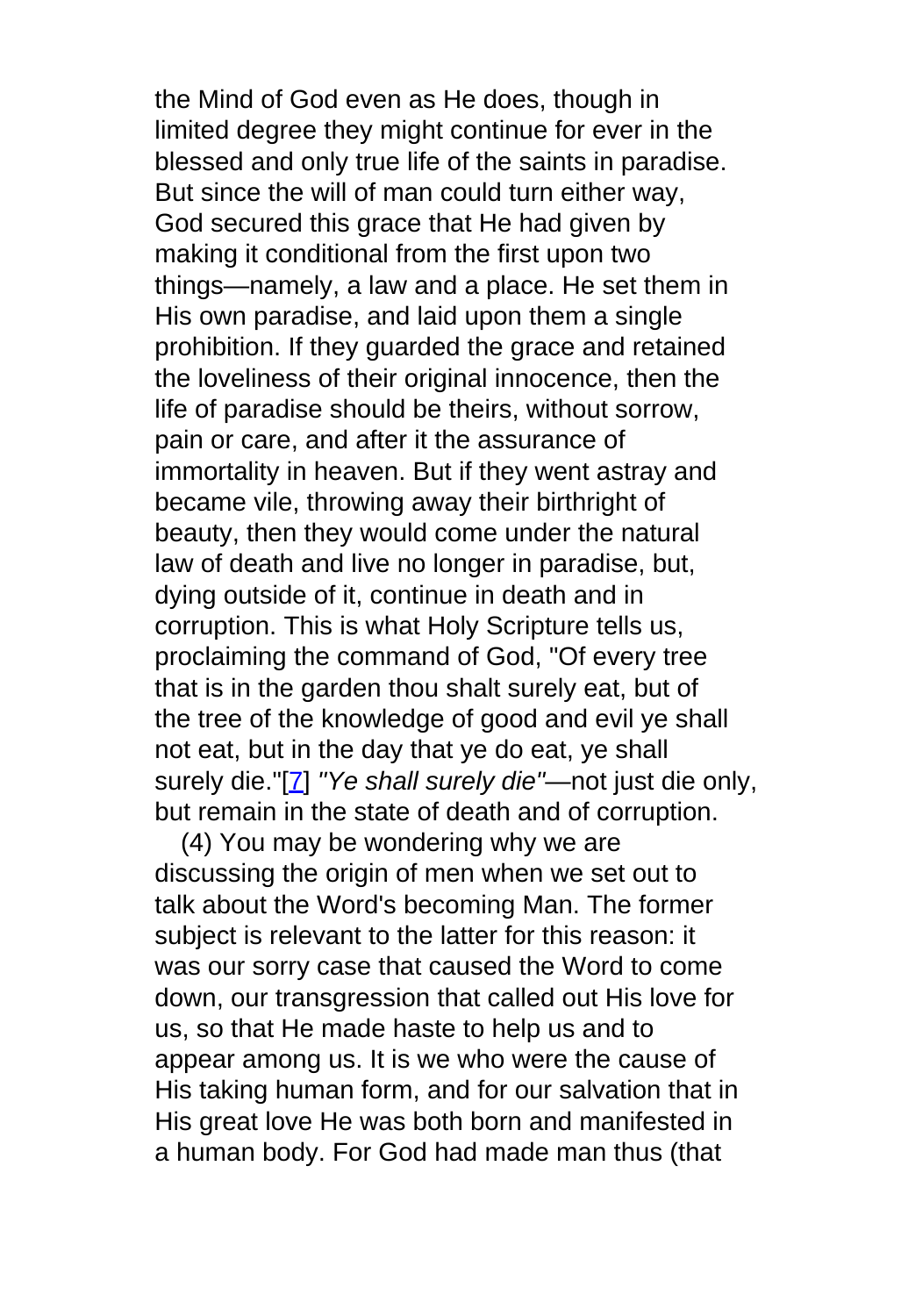is, as an embodied spirit), and had willed that he should remain in incorruption. But men, having turned from the contemplation of God to evil of their own devising, had come inevitably under the law of death. Instead of remaining in the state in which God had created them, they were in process of becoming corrupted entirely, and death had them completely under its dominion. For the transgression of the commandment was making them turn back again according to their nature; and as they had at the beginning come into being out of non-existence, so were they now on the way to returning, through corruption, to non-existence again. The presence and love of the Word had called them into being; inevitably, therefore when they lost the knowledge of God, they lost existence with it; for it is God alone Who exists, evil is non-being, the negation and antithesis of good. By nature, of course, man is mortal, since he was made from nothing; but he bears also the Likeness of Him Who is, and if he preserves that Likeness through constant contemplation, then his nature is deprived of its power and he remains incorrupt. So is it affirmed in Wisdom: "The keeping of His laws is the assurance of incorruption." $[8]$  $[8]$  $[8]$  And being incorrupt, he would be henceforth as God, as Holy Scripture says, "I have said, Ye are gods and sons of the Highest all of you: but ye die as men and fall as one of the princes."[[9](#page-10-0)]

(5) This, then, was the plight of men. God had not only made them out of nothing, but had also graciously bestowed on them His own life by the grace of the Word. Then, turning from eternal things to things corruptible, by counsel of the devil, they had become the cause of their own corruption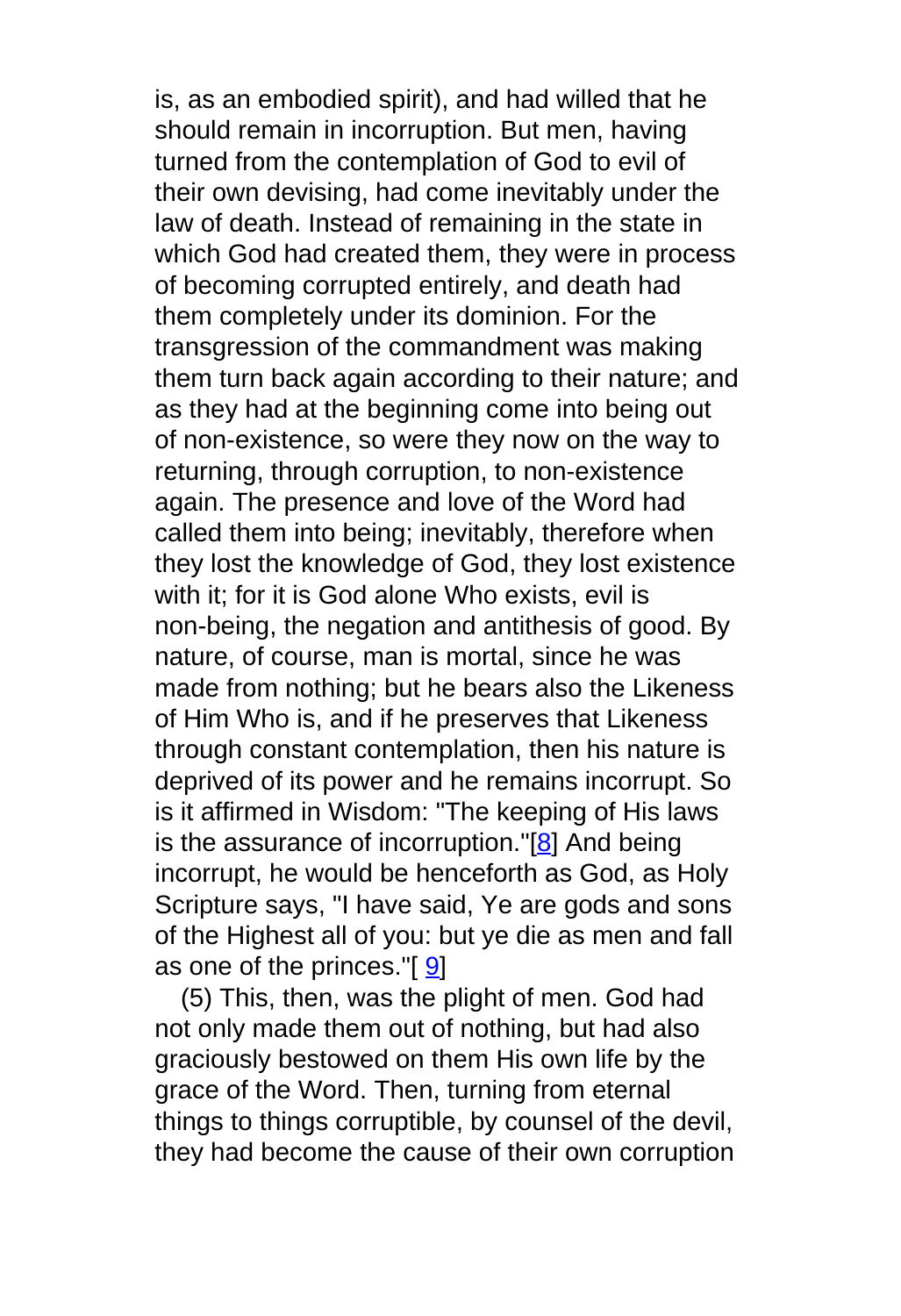in death; for, as I said before, though they were by nature subject to corruption, the grace of their union with the Word made them capable of escaping from the natural law, provided that they retained the beauty of innocence with which they were created. That is to say, the presence of the Word with them shielded them even from natural corruption, as also Wisdom says: God created man for incorruption and as an image of His own eternity; but by envy of the devil death entered into the world."[[10\]](#page-10-0) When this happened, men began to die, and corruption ran riot among them and held sway over them to an even more than natural degree, because it was the penalty of which God had forewarned them for transgressing the commandment. Indeed, they had in their sinning surpassed all limits; for, having invented wickedness in the beginning and so involved themselves in death and corruption, they had gone on gradually from bad to worse, not stopping at any one kind of evil, but continually, as with insatiable appetite, devising new kinds of sins. Adulteries and thefts were everywhere, murder and rapine filled the earth, law was disregarded in corruption and injustice, all kinds of iniquities were perpetrated by all, both singly and in common. Cities were warring with cities, nations were rising against nations, and the whole earth was rent with factions and battles, while each strove to outdo the other in wickedness. Even crimes contrary to nature were not unknown, but as the martyr-apostle of Christ says: "Their women changed the natural use into that which is against nature; and the men also, leaving the natural use of the woman, flamed out in lust towards each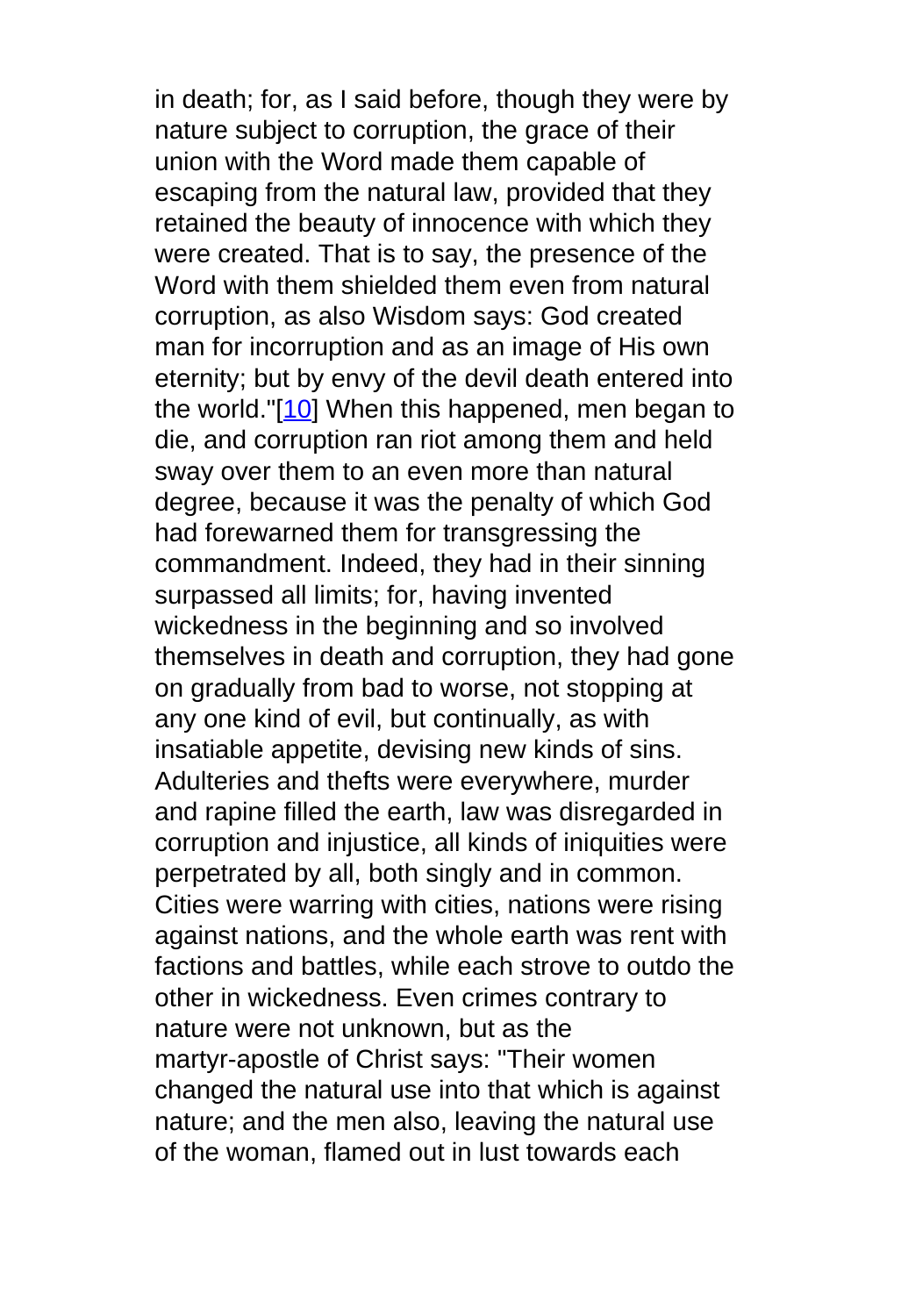<span id="page-10-0"></span>other, perpetrating shameless acts with their own sex, and receiving in their own persons the due recompense of their pervertedness."[11]

#### **Chapter 1 Notes**

- 1. i.e. the Contra Gentes.
- 2. Matt. xix. 4-6.
- 3. John i. 3.
- 4. Gen. i. 1.
- 5. The Shepherd of Hermas, Book 2. par 1.
- 6. Heb. xi. 3.
- 7. Gen. ii. 16 f.
- 8. Wisdom vi. 18.
- 9. Psalm lxxxii. 6 f.
- 10. Wisdom ii. 23 f.
- 11. Rom. i. 26 f.

[Go back to the top of Chapter 1](#page-3-0)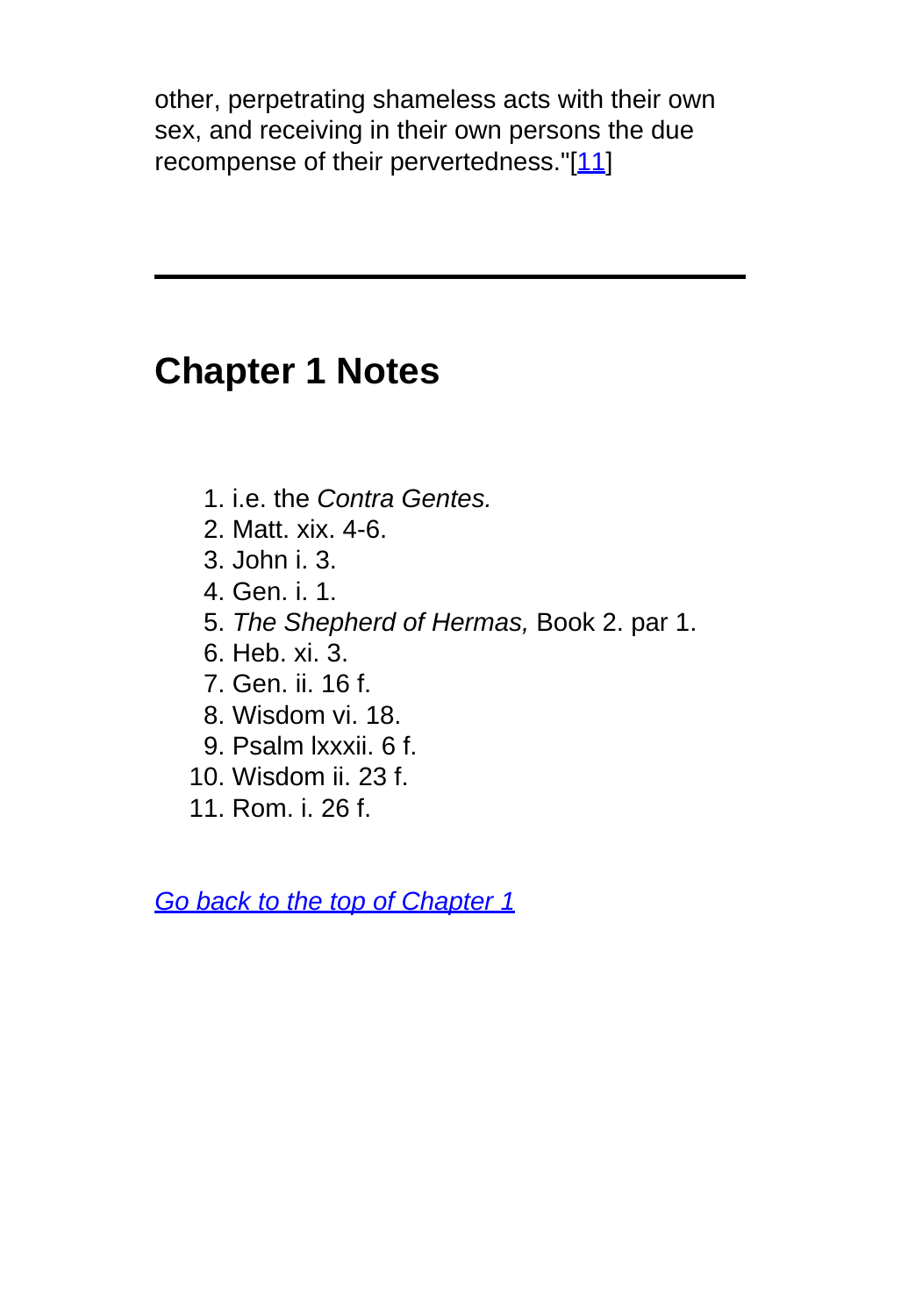## <span id="page-11-0"></span>**2. The Divine Dilemma and Its Solution in the Incarnation**

e saw in the last chapter that, because death and corruption were gaining ever firmer hold on them, the human race was in process of destruction. Man, who was created in God's image and in his possession of reason reflected the very Word Himself, was disappearing, and the work of God was being undone. The law of death, which followed from the Transgression, prevailed upon us, and from it there was no escape. The thing that was happening was in truth both monstrous and unfitting. It would, of course, have been unthinkable that God should go back upon His word and that man, having transgressed, should not die; but it was equally monstrous that beings which once had shared the nature of the Word should perish and turn back again into non-existence through corruption. It was unworthy of the goodness of God that creatures made by Him should be brought to nothing through the deceit wrought upon man by the devil; and it was supremely unfitting that the work of God in mankind should disappear, either through their own negligence or through the deceit of evil spirits. As, then, the creatures whom He had created reasonable, like the Word, were in fact perishing, and such noble works were on the road to ruin, what then was God, being Good, to do? Was He to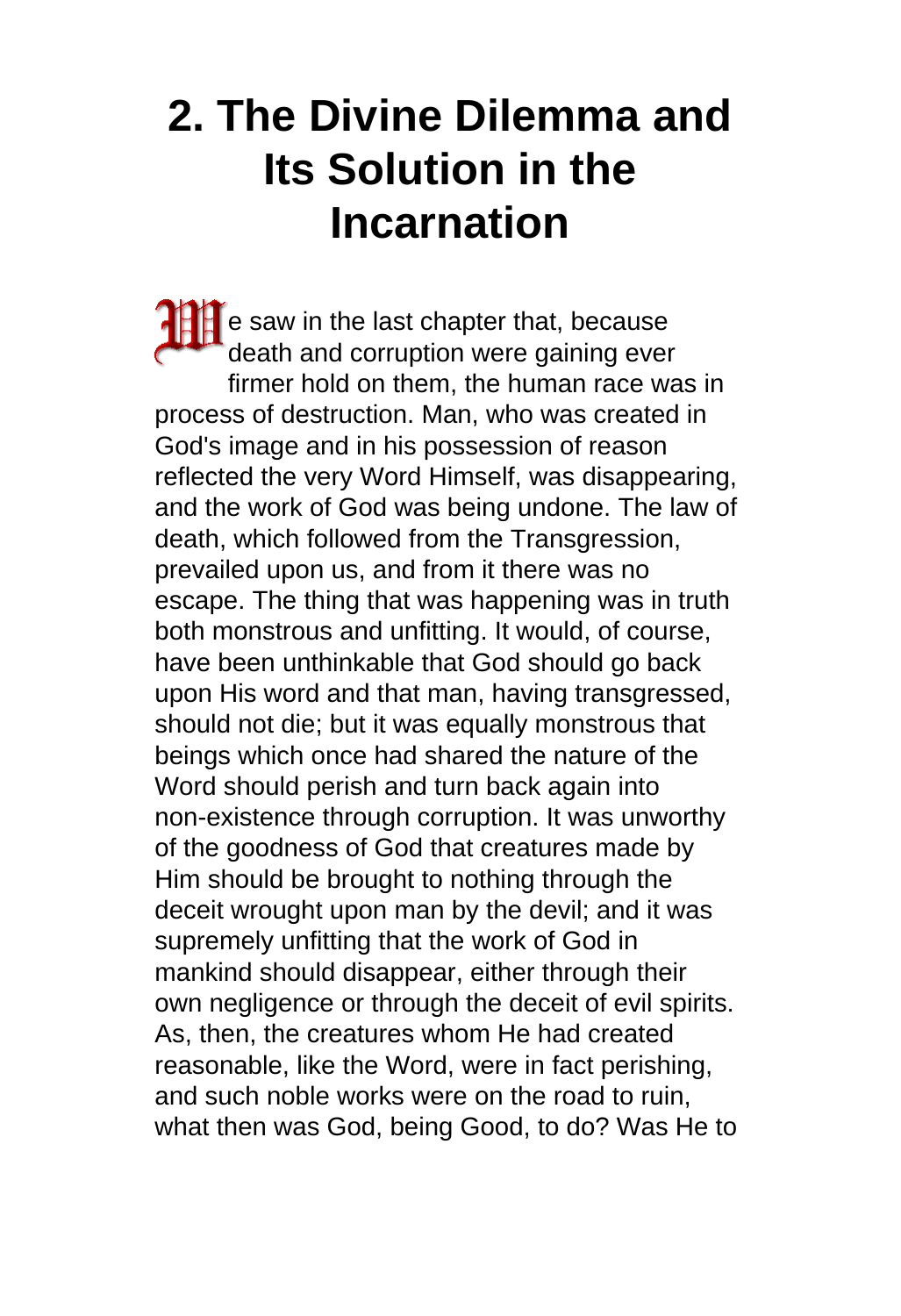let corruption and death have their way with them? In that case, what was the use of having made them in the beginning? Surely it would have been better never to have been created at all than, having been created, to be neglected and perish; and, besides that, such indifference to the ruin of His own work before His very eyes would argue not goodness in God but limitation, and that far more than if He had never created men at all. It was impossible, therefore, that God should leave man to be carried off by corruption, because it would be unfitting and unworthy of Himself.

(7) Yet, true though this is, it is not the whole matter. As we have already noted, it was unthinkable that God, the Father of Truth, should go back upon His word regarding death in order to ensure our continued existence. He could not falsify Himself; what, then, was God to do? Was He to demand repentance from men for their transgression? You might say that that was worthy of God, and argue further that, as through the Transgression they became subject to corruption, so through repentance they might return to incorruption again. But repentance would not guard the Divine consistency, for, if death did not hold dominion over men, God would still remain untrue. Nor does repentance recall men from what is according to their nature; all that it does is to make them cease from sinning. Had it been a case of a trespass only, and not of a subsequent corruption, repentance would have been well enough; but when once transgression had begun men came under the power of the corruption proper to their nature and were bereft of the grace which belonged to them as creatures in the Image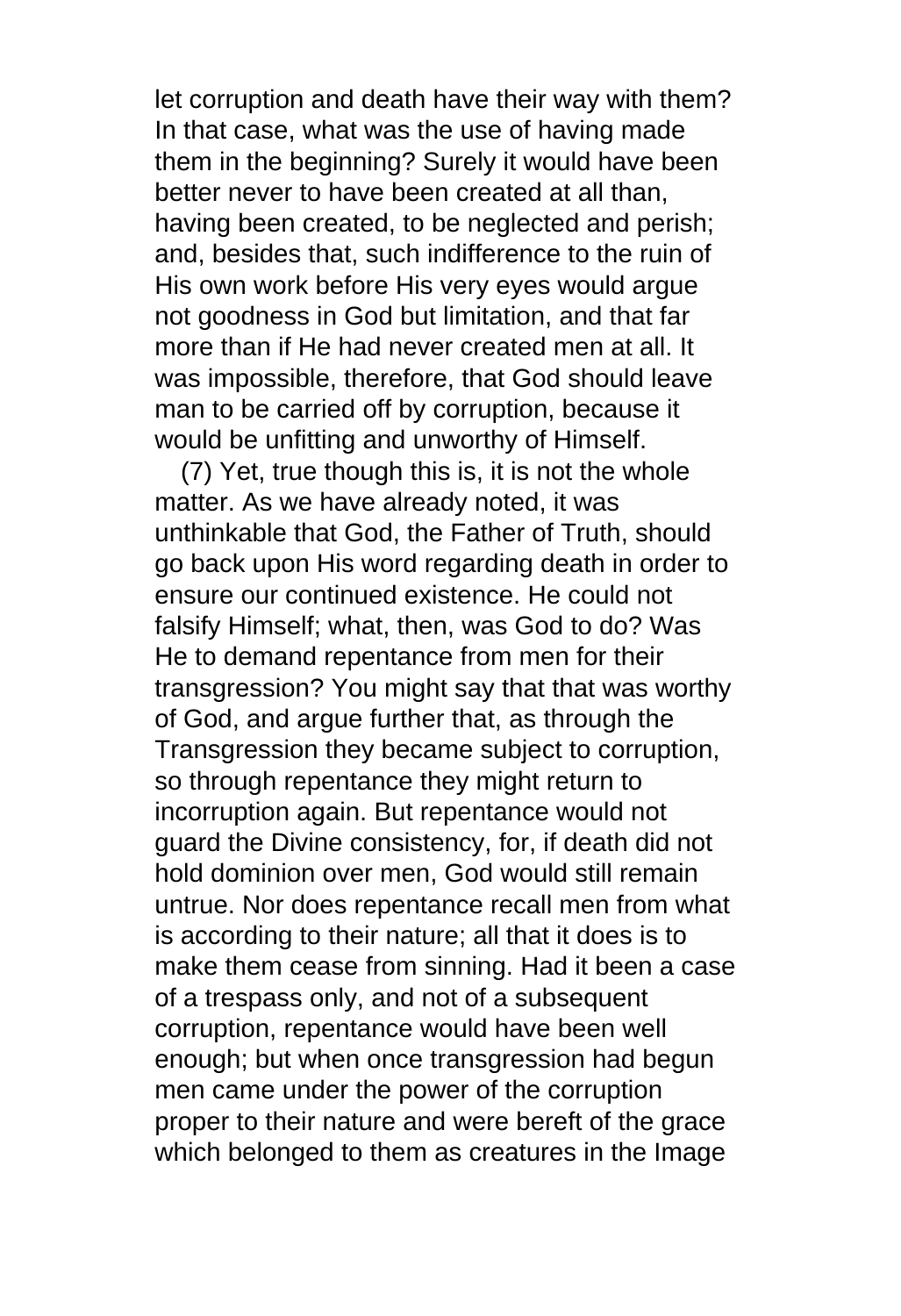of God. No, repentance could not meet the case. What—or rather Who was it that was needed for such grace and such recall as we required? Who, save the Word of God Himself, Who also in the beginning had made all things out of nothing? His part it was, and His alone, both to bring again the corruptible to incorruption and to maintain for the Father His consistency of character with all. For He alone, being Word of the Father and above all, was in consequence both able to recreate all, and worthy to suffer on behalf of all and to be an ambassador for all with the Father.

(8) For this purpose, then, the incorporeal and incorruptible and immaterial Word of God entered our world. In one sense, indeed, He was not far from it before, for no part of creation had ever been without Him Who, while ever abiding in union with the Father, yet fills all things that are. But now He entered the world in a new way, stooping to our level in His love and Self-revealing to us. He saw the reasonable race, the race of men that, like Himself, expressed the Father's Mind, wasting out of existence, and death reigning over all in corruption. He saw that corruption held us all the closer, because it was the penalty for the Transgression; He saw, too, how unthinkable it would be for the law to be repealed before it was fulfilled. He saw how unseemly it was that the very things of which He Himself was the Artificer should be disappearing. He saw how the surpassing wickedness of men was mounting up against them; He saw also their universal liability to death. All this He saw and, pitying our race, moved with compassion for our limitation, unable to endure that death should have the mastery, rather than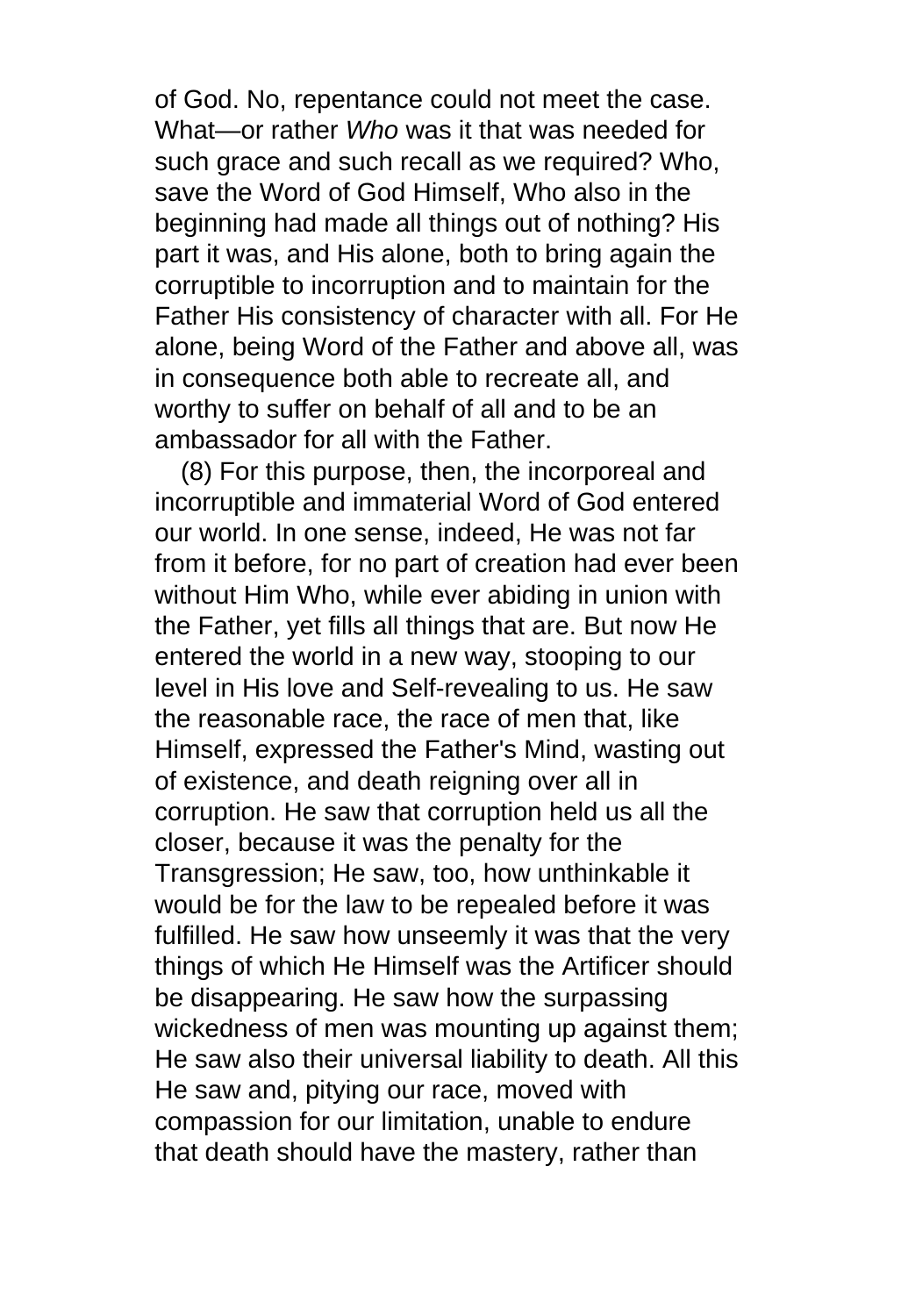that His creatures should perish and the work of His Father for us men come to nought, He took to Himself a body, a human body even as our own. Nor did He will merely to become embodied or merely to appear; had that been so, He could have revealed His divine majesty in some other and better way. No, He took our body, and not only so, but He took it directly from a spotless, stainless virgin, without the agency of human father—a pure body, untainted by intercourse with man. He, the Mighty One, the Artificer of all, Himself prepared this body in the virgin as a temple for Himself, and took it for His very own, as the instrument through which He was known and in which He dwelt. Thus, taking a body like our own, because all our bodies were liable to the corruption of death, He surrendered His body to death instead of all, and offered it to the Father. This He did out of sheer love for us, so that in His death all might die, and the law of death thereby be abolished because, having fulfilled in His body that for which it was appointed, it was thereafter voided of its power for men. This He did that He might turn again to incorruption men who had turned back to corruption, and make them alive through death by the appropriation of His body and by the grace of His resurrection. Thus He would make death to disappear from them as utterly as straw from fire.

(9) The Word perceived that corruption could not be got rid of otherwise than through death; yet He Himself, as the Word, being immortal and the Father's Son, was such as could not die. For this reason, therefore, He assumed a body capable of death, in order that it, through belonging to the Word Who is above all, might become in dying a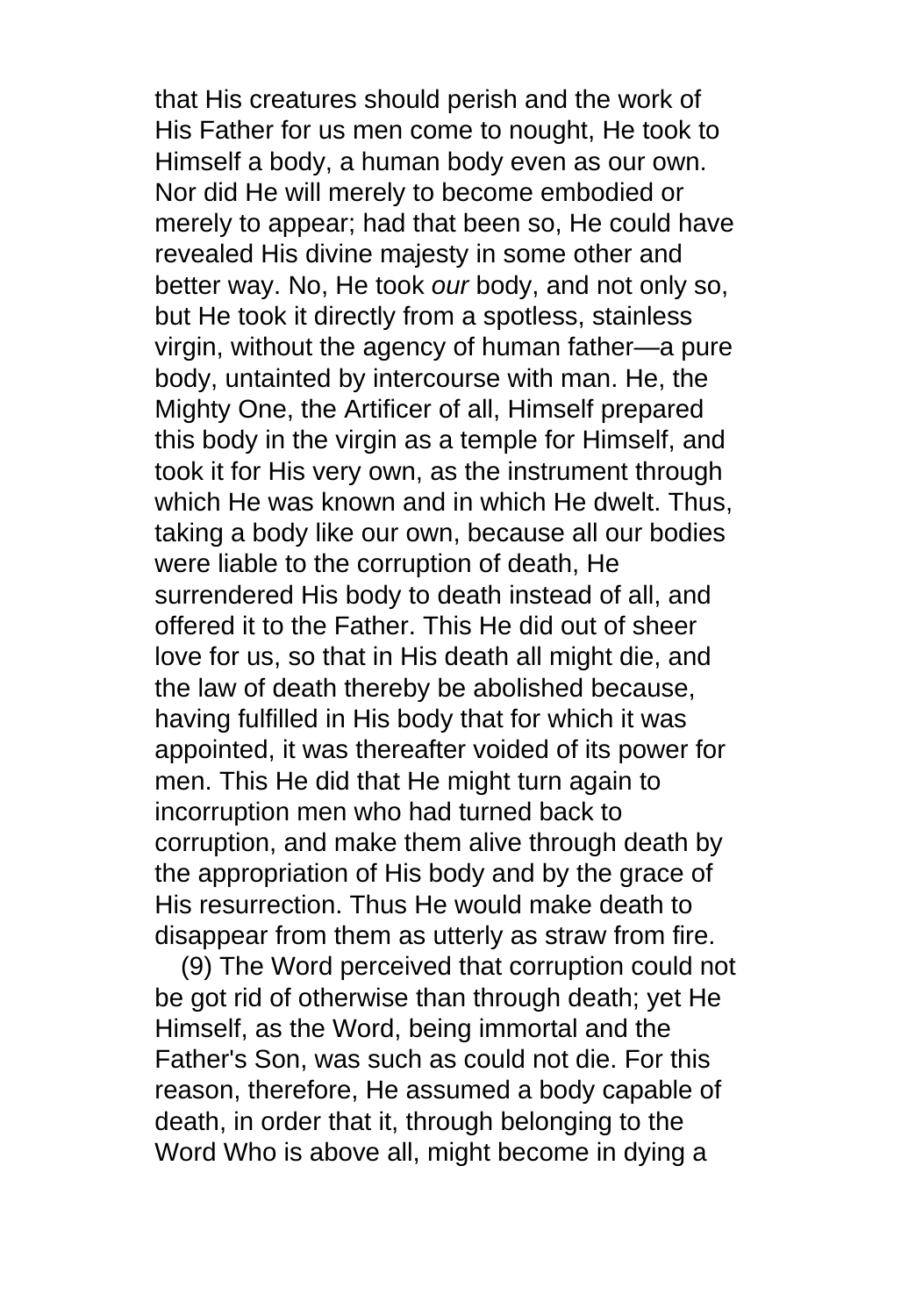sufficient exchange for all, and, itself remaining incorruptible through His indwelling, might thereafter put an end to corruption for all others as well, by the grace of the resurrection. It was by surrendering to death the body which He had taken, as an offering and sacrifice free from every stain, that He forthwith abolished death for His human brethren by the offering of the equivalent. For naturally, since the Word of God was above all, when He offered His own temple and bodily instrument as a substitute for the life of all, He fulfilled in death all that was required. Naturally also, through this union of the immortal Son of God with our human nature, all men were clothed with incorruption in the promise of the resurrection. For the solidarity of mankind is such that, by virtue of the Word's indwelling in a single human body, the corruption which goes with death has lost its power over all. You know how it is when some great king enters a large city and dwells in one of its houses; because of his dwelling in that single house, the whole city is honored, and enemies and robbers cease to molest it. Even so is it with the King of all; He has come into our country and dwelt in one body amidst the many, and in consequence the designs of the enemy against mankind have been foiled and the corruption of death, which formerly held them in its power, has simply ceased to be. For the human race would have perished utterly had not the Lord and Savior of all, the Son of God, come among us to put an end to death.

(10) This great work was, indeed, supremely worthy of the goodness of God. A king who has founded a city, so far from neglecting it when through the carelessness of the inhabitants it is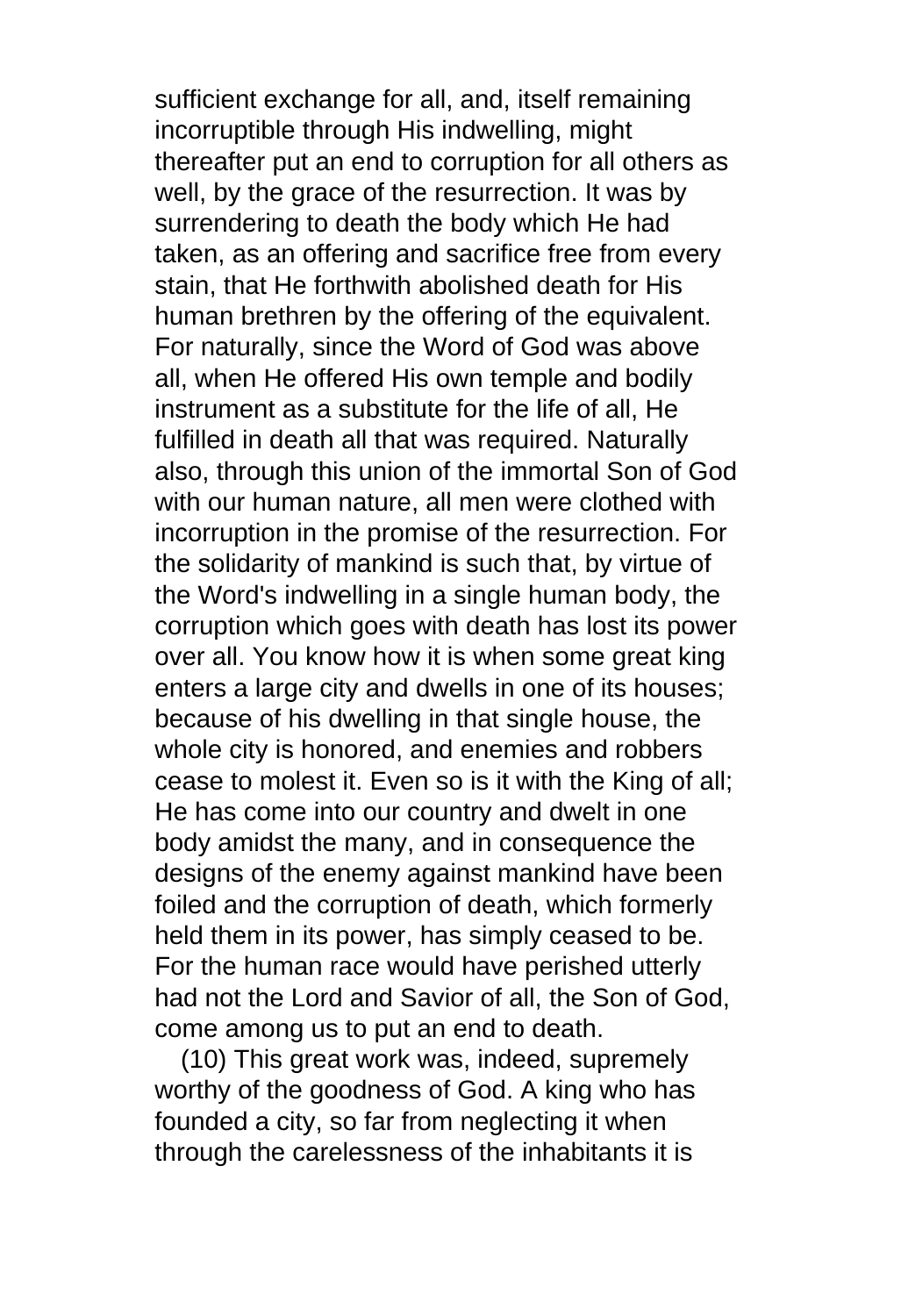attacked by robbers, avenges it and saves it from destruction, having regard rather to his own honor than to the people's neglect. Much more, then, the Word of the All-good Father was not unmindful of the human race that He had called to be; but rather, by the offering of His own body He abolished the death which they had incurred, and corrected their neglect by His own teaching. Thus by His own power He restored the whole nature of man. The Savior's own inspired disciples assure us of this. We read in one place: " For the love of Christ constraineth us, because we thus judge that, if One died on behalf of all, then all died, and He died for all that we should no longer live unto ourselves, but unto Him who died and rose again from the dead, even our Lord Jesus Christ."[\[1\]](#page-17-0) And again another says: "But we behold Him Who hath been made a little lower than the angels, even Jesus, because of the suffering of death crowned with glory and honor, that by the grace of God He should taste of death on behalf of every man." The same writer goes on to point out why it was necessary for God the Word and none other to become Man: "For it became Him, for Whom are all things and through Whom are all things, in bringing many sons unto glory, to make the Author of their salvation perfect through suffering.[ [2\]](#page-17-0) He means that the rescue of mankind from corruption was the proper part only of Him Who made them in the beginning. He points out also that the Word assumed a human body, expressly in order that He might offer it in sacrifice for other like bodies: "Since then the children are sharers in flesh and blood, He also Himself assumed the same, in order that through death He might bring to nought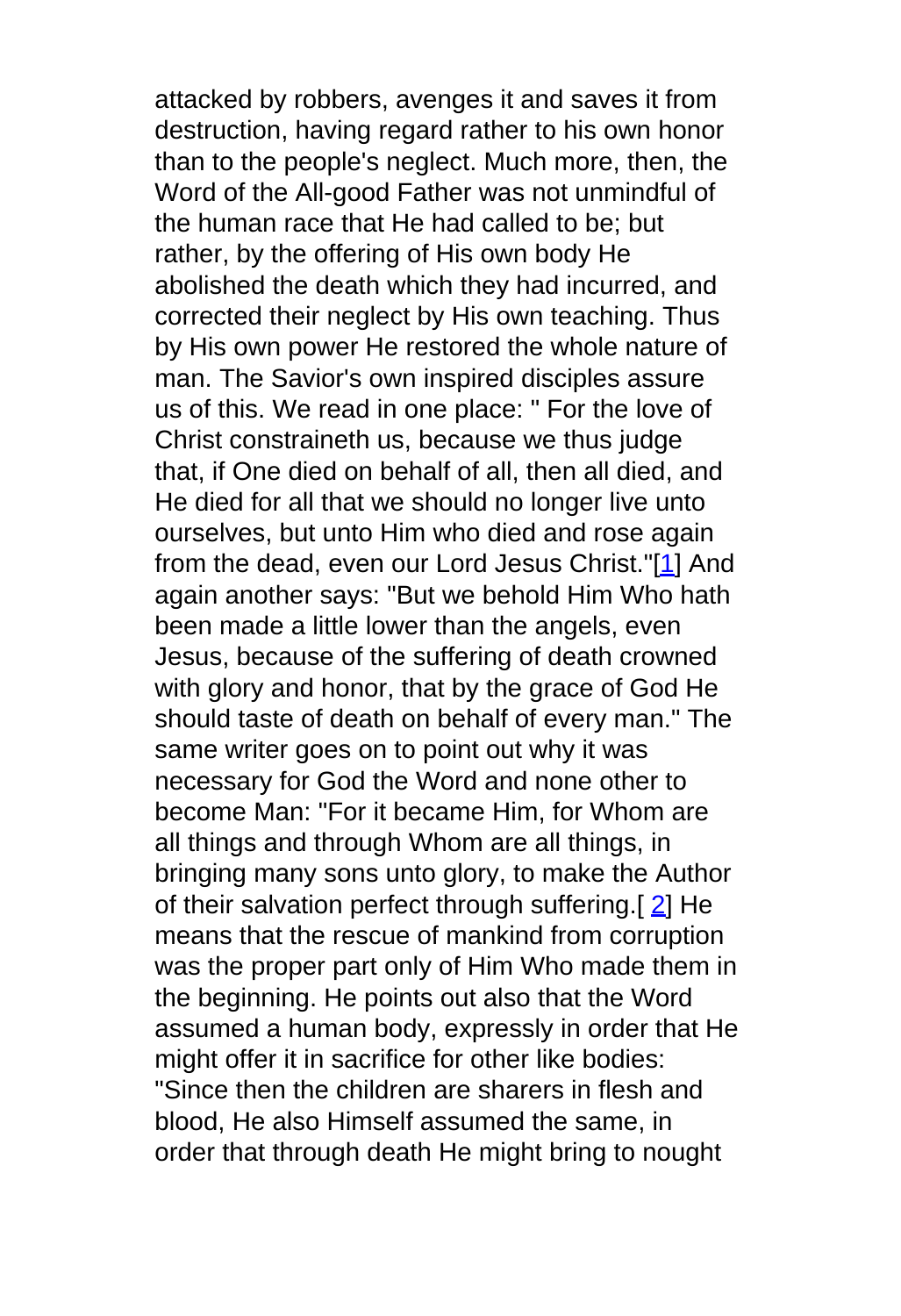<span id="page-17-0"></span>Him that hath the power of death, that is to say, the Devil, and might rescue those who all their lives were enslaved by the fear of death." $[3]$  For by the sacrifice of His own body He did two things: He put an end to the law of death which barred our way; and He made a new beginning of life for us, by giving us the hope of resurrection. By man death has gained its power over men; by the Word made Man death has been destroyed and life raised up anew. That is what Paul says, that true servant of Christ: For since by man came death, by man came also the resurrection of the dead. Just as in Adam all die, even so in Christ shall all be made alive,  $\left[\frac{4}{4}\right]$  $\left[\frac{4}{4}\right]$  $\left[\frac{4}{4}\right]$  and so forth. Now, therefore, when we die we no longer do so as men condemned to death, but as those who are even now in process of rising we await the general resurrection of all, "which in its own times He shall show,"[\[5\]](#page-18-0) even God Who wrought it and bestowed it on us.

This, then, is the first cause of the Savior's becoming Man. There are, however, other things which show how wholly fitting is His blessed presence in our midst; and these we must now go on to consider.

#### **Chapter 2 Notes**

1. 2 Cor. v. 14 f. 2. Heb. ii. 9 ff. 3. Heb. ii. 14 f.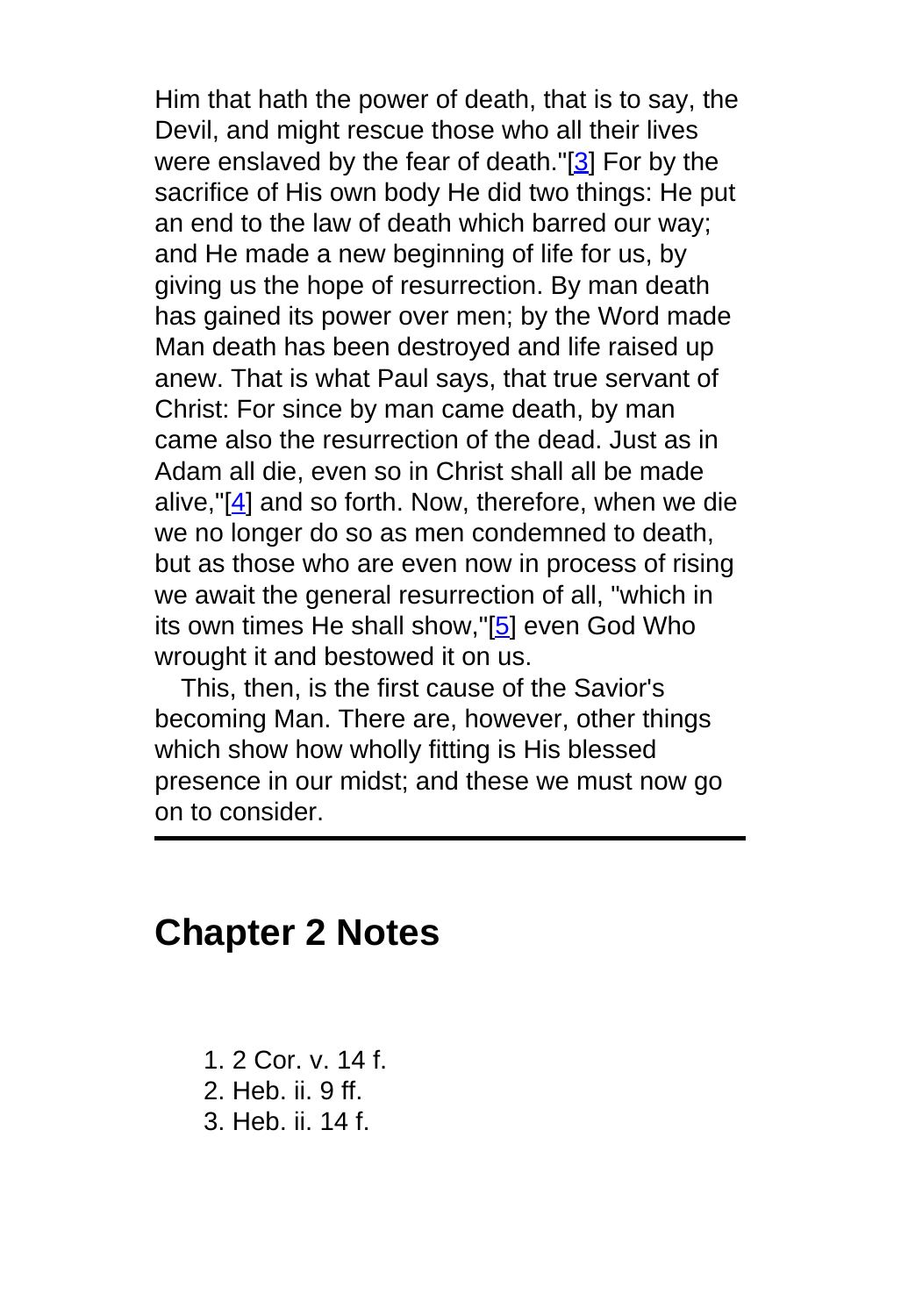<span id="page-18-0"></span>4. 1 Cor. xv. 21 f. 5. 1 Tim. vi. 15.

[Go back to the top of Chapter 2](#page-11-0)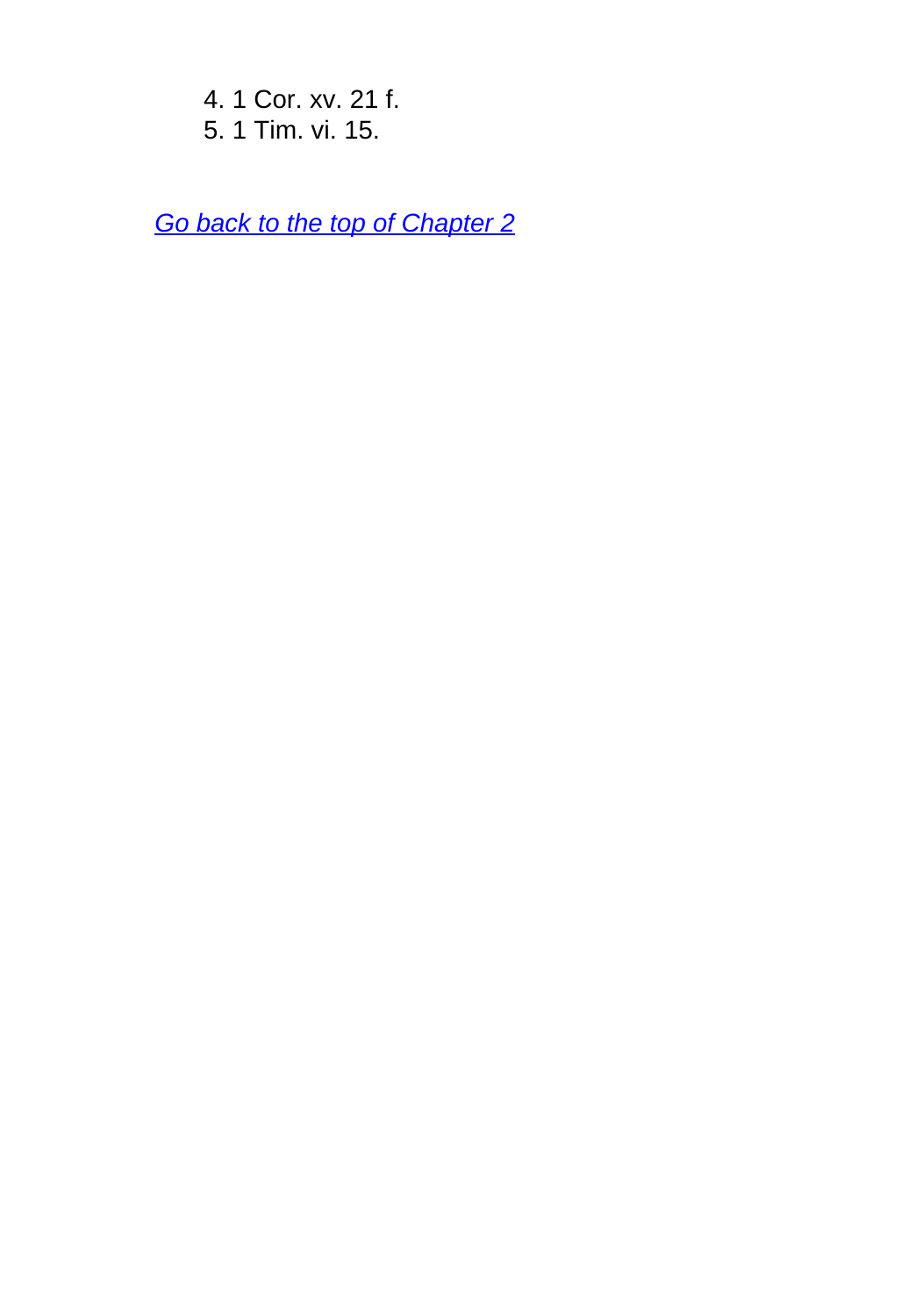## **3. The Divine Dilemma and Its Solution in the Incarnation—continued**

 $\mathbb E$  hen God the Almighty was making mankind through His own Word, He perceived that they, owing to the limitation of their nature, could not of themselves have any knowledge of their Artificer, the Incorporeal and Uncreated. He took pity on them, therefore, and did not leave them destitute of the knowledge of Himself, lest their very existence should prove purposeless. For of what use is existence to the creature if it cannot know its Maker? How could men be reasonable beings if they had no knowledge of the Word and Reason of the Father, through Whom they had received their being? They would be no better than the beasts, had they no knowledge save of earthly things; and why should God have made them at all, if He had not intended them to know Him? But, in fact, the good God has given them a share in His own Image, that is, in our Lord Jesus Christ, and has made even themselves after the same Image and Likeness. Why? Simply in order that through this gift of Godlikeness in themselves they may be able to perceive the Image Absolute, that is the Word Himself, and through Him to apprehend the Father; which knowledge of their Maker is for men the only really happy and blessed life.

But, as we have already seen, men, foolish as they are, thought little of the grace they had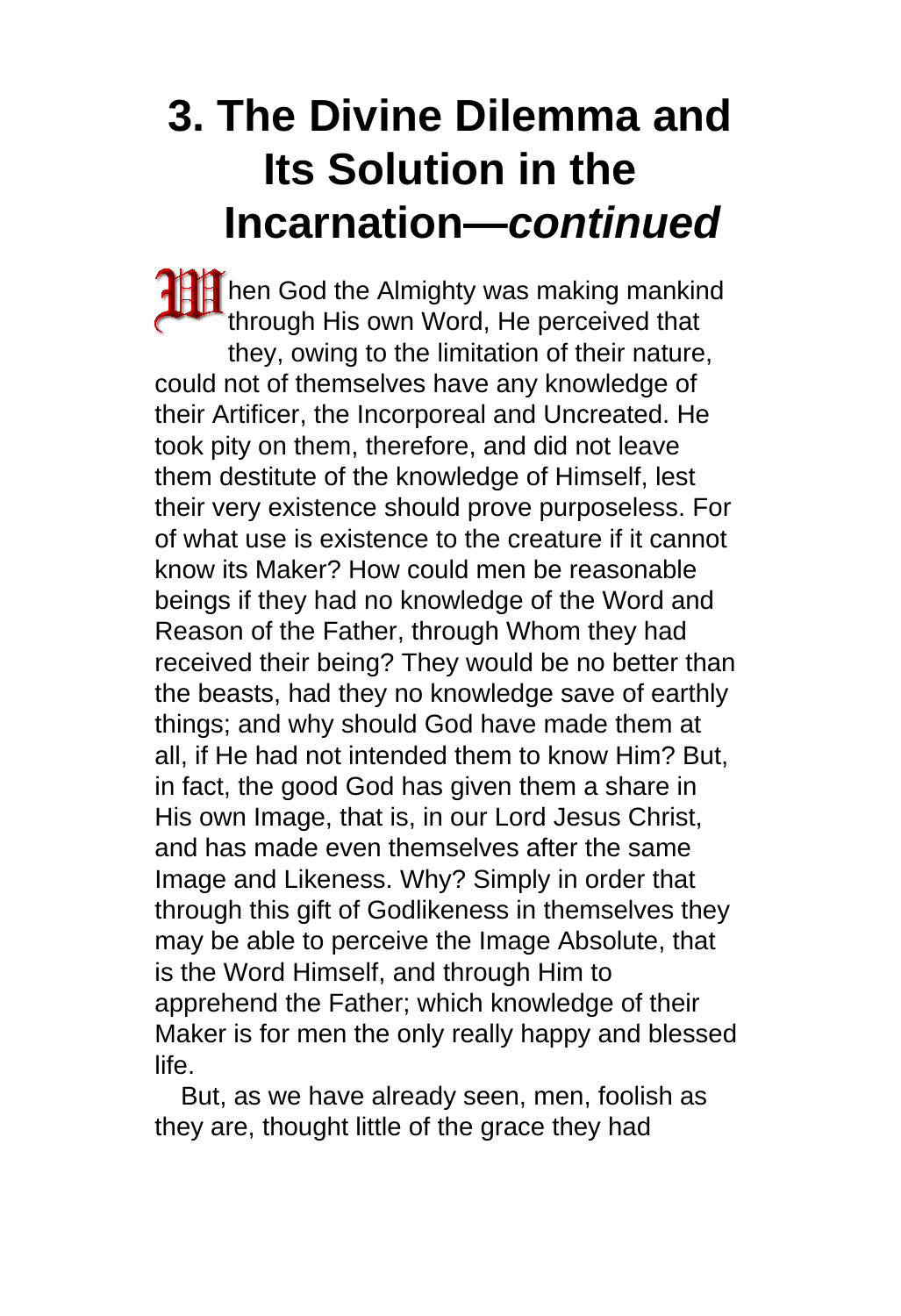received, and turned away from God. They defiled their own soul so completely that they not only lost their apprehension of God, but invented for themselves other gods of various kinds. They fashioned idols for themselves in place of the truth and reverenced things that are not, rather than God Who is, as St. Paul says, "worshipping the creature rather than the Creator."[[1](#page-30-0)] Moreover, and much worse, they transferred the honor which is due to God to material objects such as wood and stone, and also to man; and further even than that they went, as we said in our former book. Indeed, so impious were they that they worshipped evil spirits as gods in satisfaction of their lusts. They sacrificed brute beasts and immolated men, as the just due of these deities, thereby bringing themselves more and more under their insane control. Magic arts also were taught among them, oracles in sundry places led men astray, and the cause of everything in human life was traced to the stars as though nothing existed but that which could be seen. In a word, impiety and lawlessness were everywhere, and neither God nor His Word was known. Yet He had not hidden Himself from the sight of men nor given the knowledge of Himself in one way only; but rather He had unfolded it in many forms and by many ways.

(12) God knew the limitation of mankind, you see; and though the grace of being made in His Image was sufficient to give them knowledge of the Word and through Him of the Father, as a safeguard against their neglect of this grace, He provided the works of creation also as means by which the Maker might be known. Nor was this all. Man's neglect of the indwelling grace tends ever to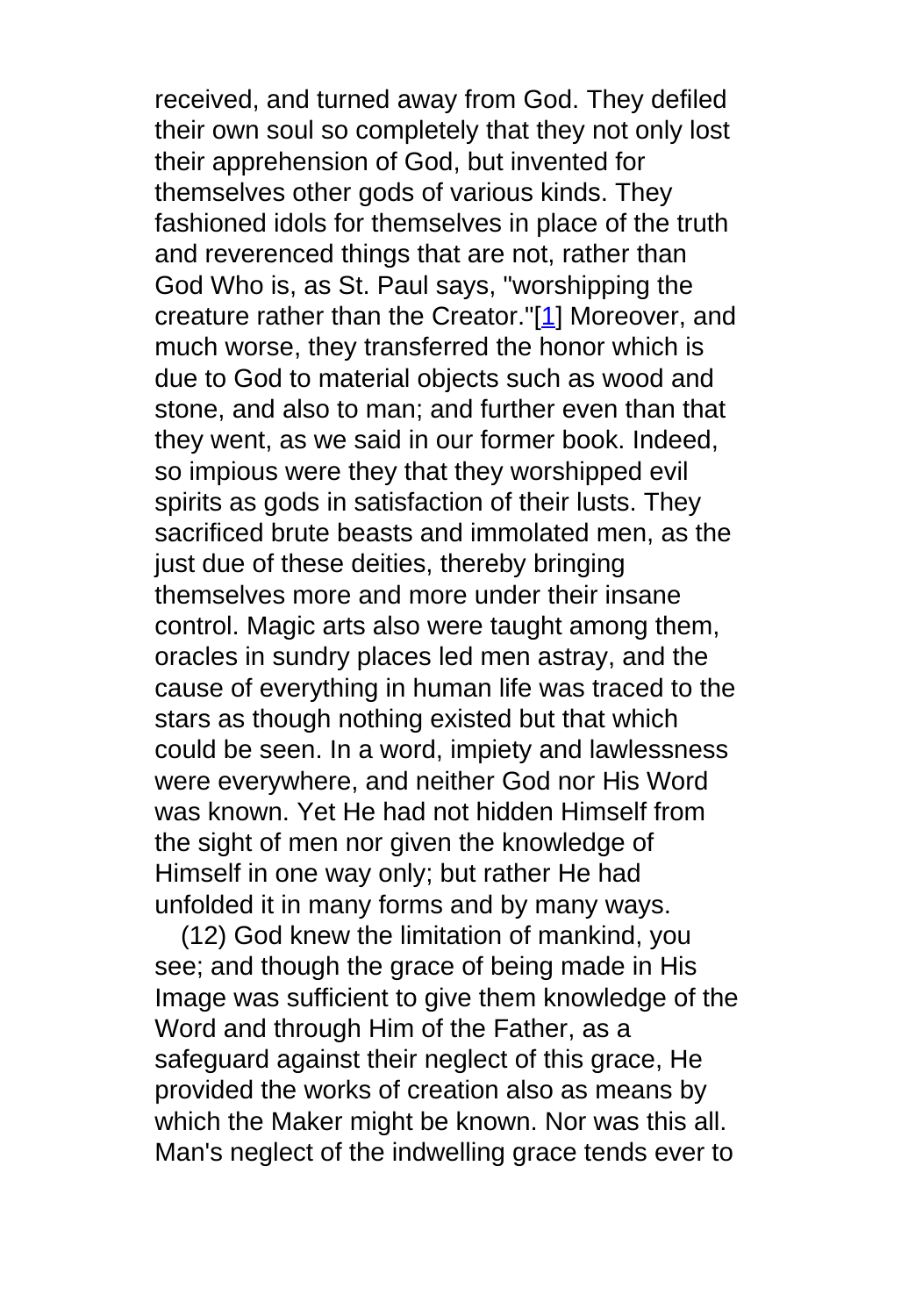increase; and against this further frailty also God made provision by giving them a law, and by sending prophets, men whom they knew. Thus, if they were tardy in looking up to heaven, they might still gain knowledge of their Maker from those close at hand; for men can learn directly about higher things from other men. Three ways thus lay open to them, by which they might obtain the knowledge of God. They could look up into the immensity of heaven, and by pondering the harmony of creation come to know its Ruler, the Word of the Father, Whose all-ruling providence makes known the Father to all. Or, if this was beyond them, they could converse with holy men, and through them learn to know God, the Artificer of all things, the Father of Christ, and to recognize the worship of idols as the negation of the truth and full of all impiety. Or else, in the third place, they could cease from lukewarmness and lead a good life merely by knowing the law. For the law was not given only for the Jews, nor was it solely for their sake that God sent the prophets, though it was to the Jews that they were sent and by the Jews that they were persecuted. The law and the prophets were a sacred school of the knowledge of God and the conduct of the spiritual life for the whole world.

So great, indeed, were the goodness and the love of God. Yet men, bowed down by the pleasures of the moment and by the frauds and illusions of the evil spirits, did not lift up their heads towards the truth. So burdened were they with their wickednesses that they seemed rather to be brute beasts than reasonable men, reflecting the very Likeness of the Word.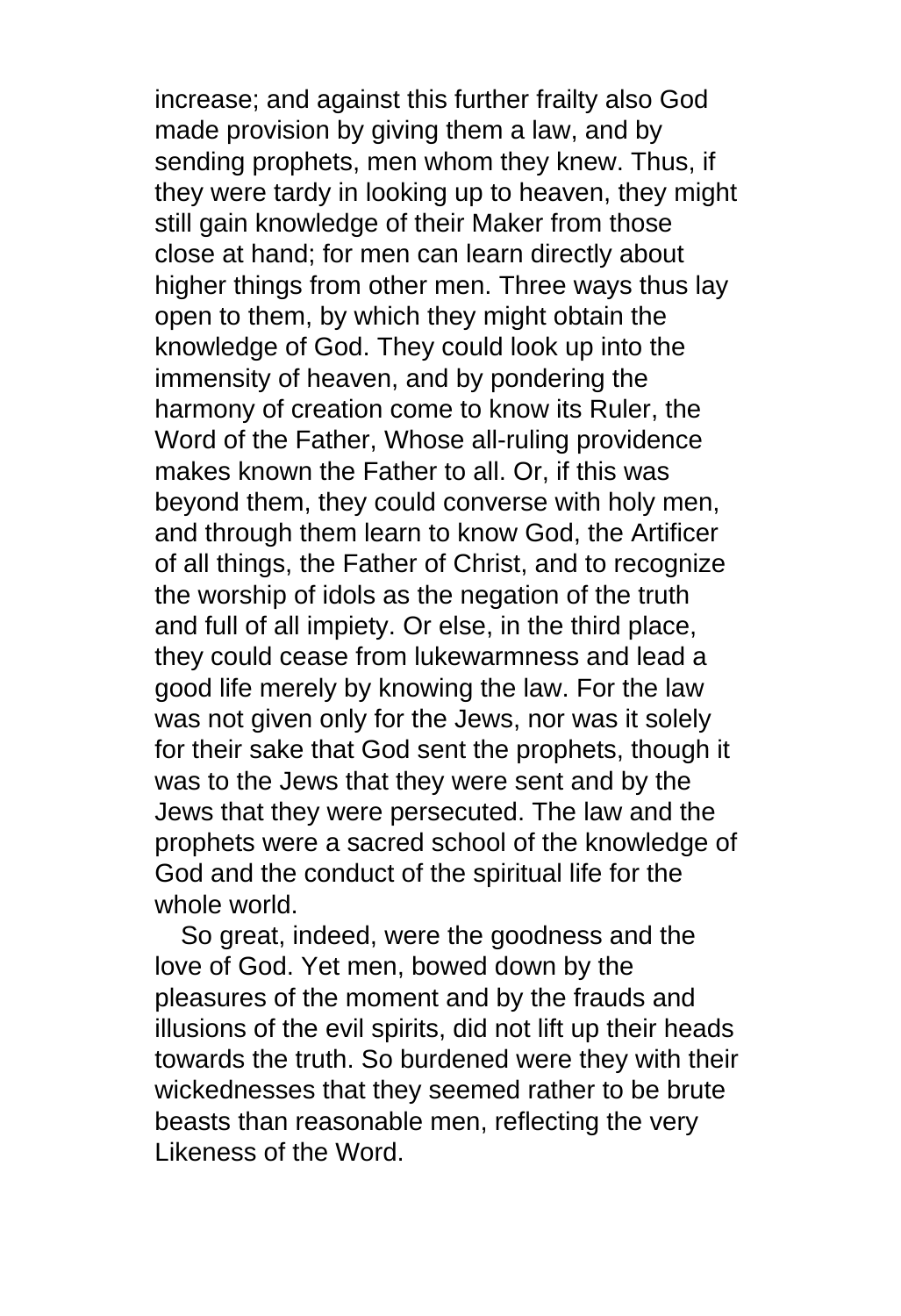(13) What was God to do in face of this dehumanising of mankind, this universal hiding of the knowledge of Himself by the wiles of evil spirits? Was He to keep silence before so great a wrong and let men go on being thus deceived and kept in ignorance of Himself? If so, what was the use of having made them in His own Image originally? It would surely have been better for them always to have been brutes, rather than to revert to that condition when once they had shared the nature of the Word. Again, things being as they were, what was the use of their ever having had the knowledge of God? Surely it would have been better for God never to have bestowed it, than that men should subsequently be found unworthy to receive it. Similarly, what possible profit could it be to God Himself, Who made men, if when made they did not worship Him, but regarded others as their makers? This would be tantamount to His having made them for others and not for Himself. Even an earthly king, though he is only a man, does not allow lands that he has colonized to pass into other hands or to desert to other rulers, but sends letters and friends and even visits them himself to recall them to their allegiance, rather than allow His work to be undone. How much more, then, will God be patient and painstaking with His creatures, that they be not led astray from Him to the service of those that are not, and that all the more because such error means for them sheer ruin, and because it is not right that those who had once shared His Image should be destroyed.

What, then, was God to do? What else could He possibly do, being God, but renew His Image in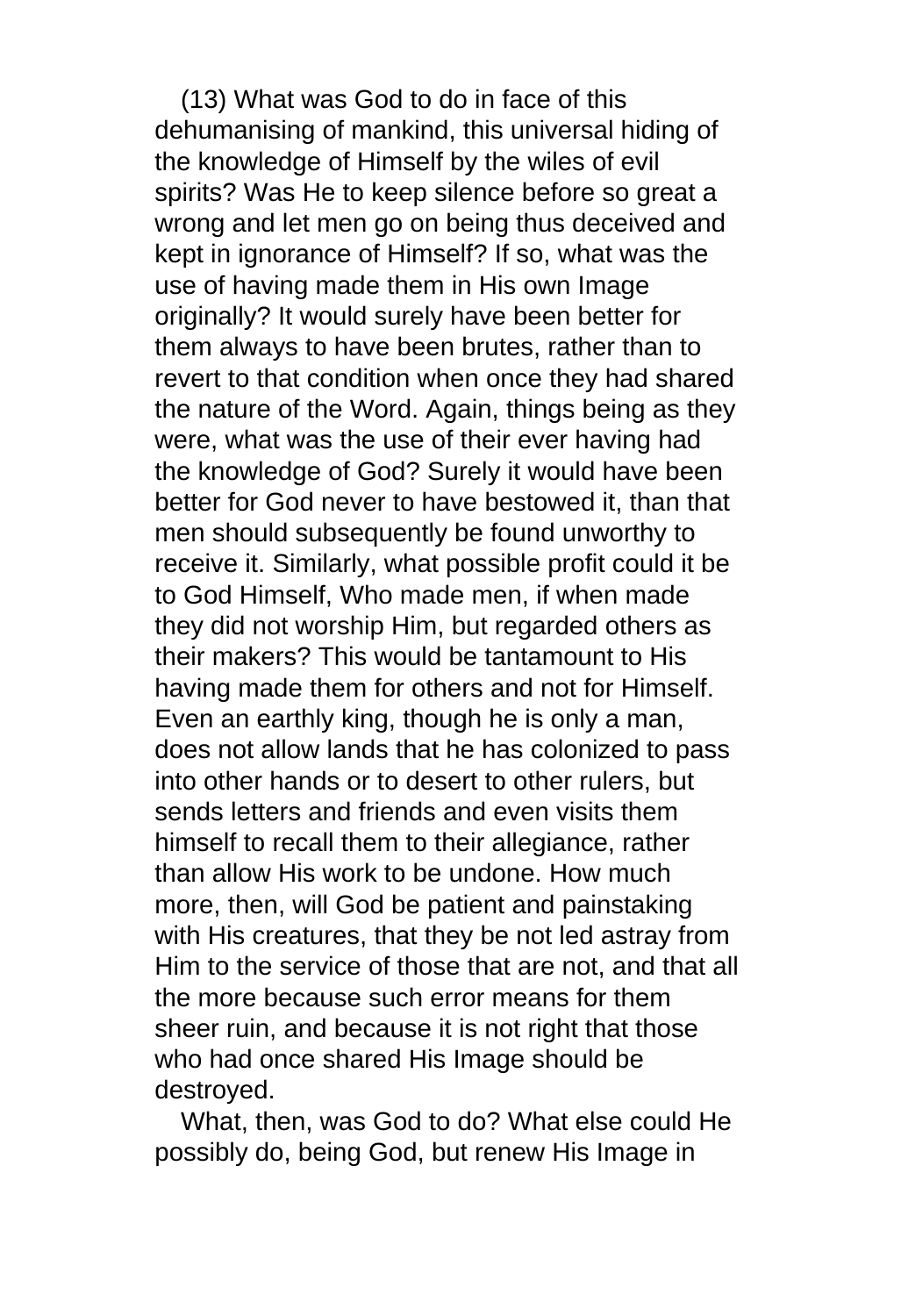mankind, so that through it men might once more come to know Him? And how could this be done save by the coming of the very Image Himself, our Savior Jesus Christ? Men could not have done it, for they are only made after the Image; nor could angels have done it, for they are not the images of God. The Word of God came in His own Person, because it was He alone, the Image of the Father Who could recreate man made after the Image.

In order to effect this re-creation, however, He had first to do away with death and corruption. Therefore He assumed a human body, in order that in it death might once for all be destroyed, and that men might be renewed according to the Image. The Image of the Father only was sufficient for this need. Here is an illustration to prove it.

(14) You know what happens when a portrait that has been painted on a panel becomes obliterated through external stains. The artist does not throw away the panel, but the subject of the portrait has to come and sit for it again, and then the likeness is re-drawn on the same material. Even so was it with the All-holy Son of God. He, the Image of the Father, came and dwelt in our midst, in order that He might renew mankind made after Himself, and seek out His lost sheep, even as He says in the Gospel: "I came to seek and to save that which was lost.[\[2\]](#page-30-0) This also explains His saying to the Jews: "Except a man be born anew . . . "[[3](#page-30-0)] a He was not referring to a man's natural birth from his mother, as they thought, but to the re-birth and re-creation of the soul in the Image of God.

Nor was this the only thing which only the Word could do. When the madness of idolatry and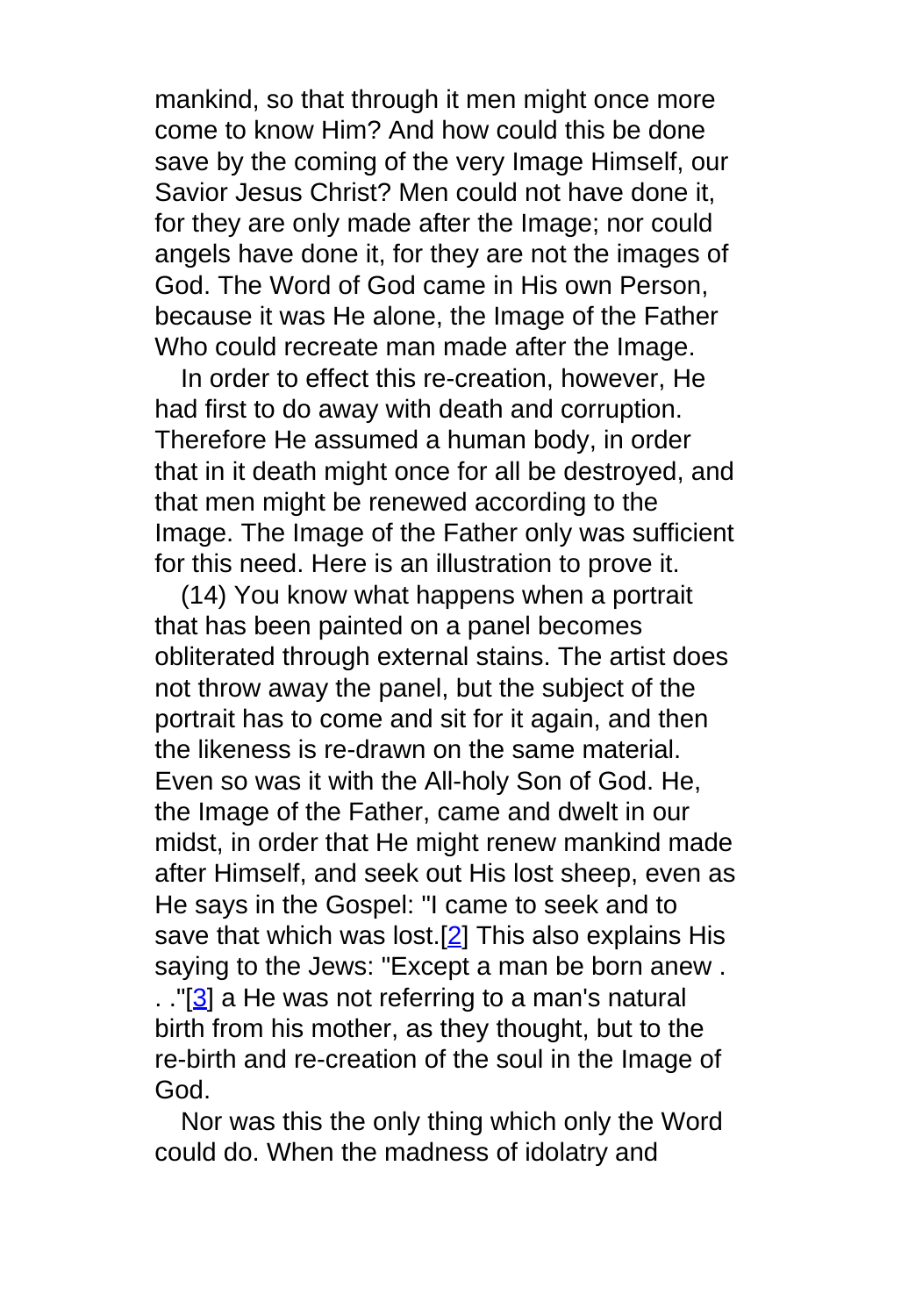irreligion filled the world and the knowledge of God was hidden, whose part was it to teach the world about the Father? Man's, would you say? But men cannot run everywhere over the world, nor would their words carry sufficient weight if they did, nor would they be, unaided, a match for the evil spirits. Moreover, since even the best of men were confused and blinded by evil, how could they convert the souls and minds of others? You cannot put straight in others what is warped in yourself. Perhaps you will say, then, that creation was enough to teach men about the Father. But if that had been so, such great evils would never have occurred. Creation was there all the time, but it did not prevent men from wallowing in error. Once more, then, it was the Word of God, Who sees all that is in man and moves all things in creation, Who alone could meet the needs of the situation. It was His part and His alone, Whose ordering of the universe reveals the Father, to renew the same teaching. But how was He to do it? By the same means as before, perhaps you will say, that is, through the works of creation. But this was proven insufficient. Men had neglected to consider the heavens before, and now they were looking in the opposite direction. Wherefore, in all naturalness and fitness. desiring to do good to men, as Man He dwells, taking to Himself a body like the rest; and through His actions done in that body, as it were on their own level, He teaches those who would not learn by other means to know Himself, the Word of God, and through Him the Father.

(15) He deals with them as a good teacher with his pupils, coming down to their level and using simple means. St. Paul says as much: "Because in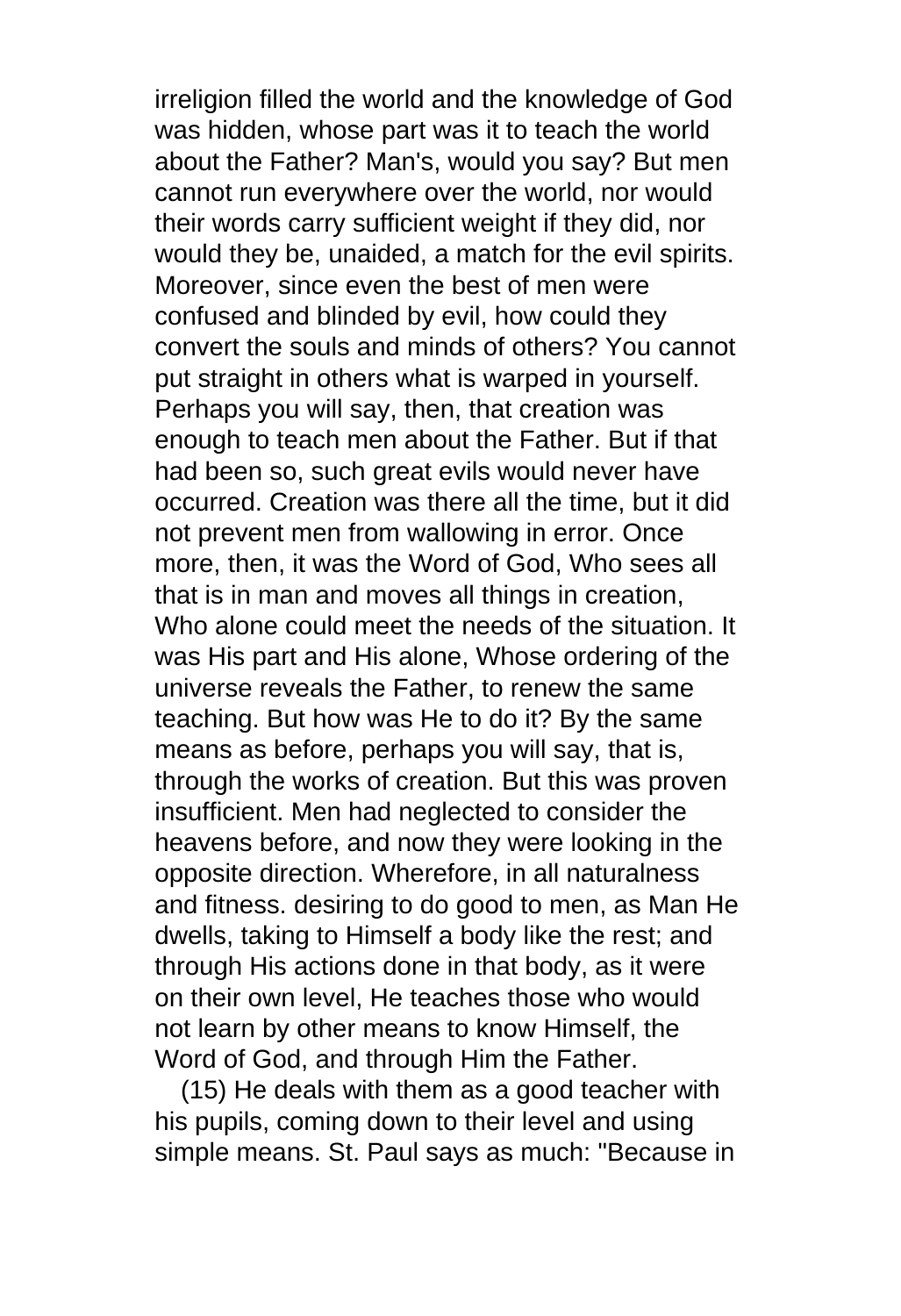the wisdom of God the world in its wisdom knew not God, God thought fit through the simplicity of the News proclaimed to save those who believe." $[4]$  $[4]$  Men had turned from the contemplation of God above, and were looking for Him in the opposite direction, down among created things and things of sense. The Savior of us all, the Word of God, in His great love took to Himself a body and moved as Man among men, meeting their senses, so to speak, half way. He became Himself an object for the senses, so that those who were seeking God in sensible things might apprehend the Father through the works which He, the Word of God, did in the body. Human and human minded as men were, therefore, to whichever side they looked in the sensible world they found themselves taught the truth. Were they awe-stricken by creation? They beheld it confessing Christ as Lord. Did their minds tend to regard men as Gods? The uniqueness of the Savior's works marked Him, alone of men, as Son of God. Were they drawn to evil spirits? They saw them driven out by the Lord and learned that the Word of God alone was God and that the evil spirits were not gods at all. Were they inclined to hero-worship and the cult of the dead? Then the fact that the Savior had risen from the dead showed them how false these other deities were, and that the Word of the Father is the one true Lord, the Lord even of death. For this reason was He both born and manifested as Man, for this He died and rose, in order that, eclipsing by His works all other human deeds, He might recall men from all the paths of error to know the Father. As He says Himself, "I came to seek and to save that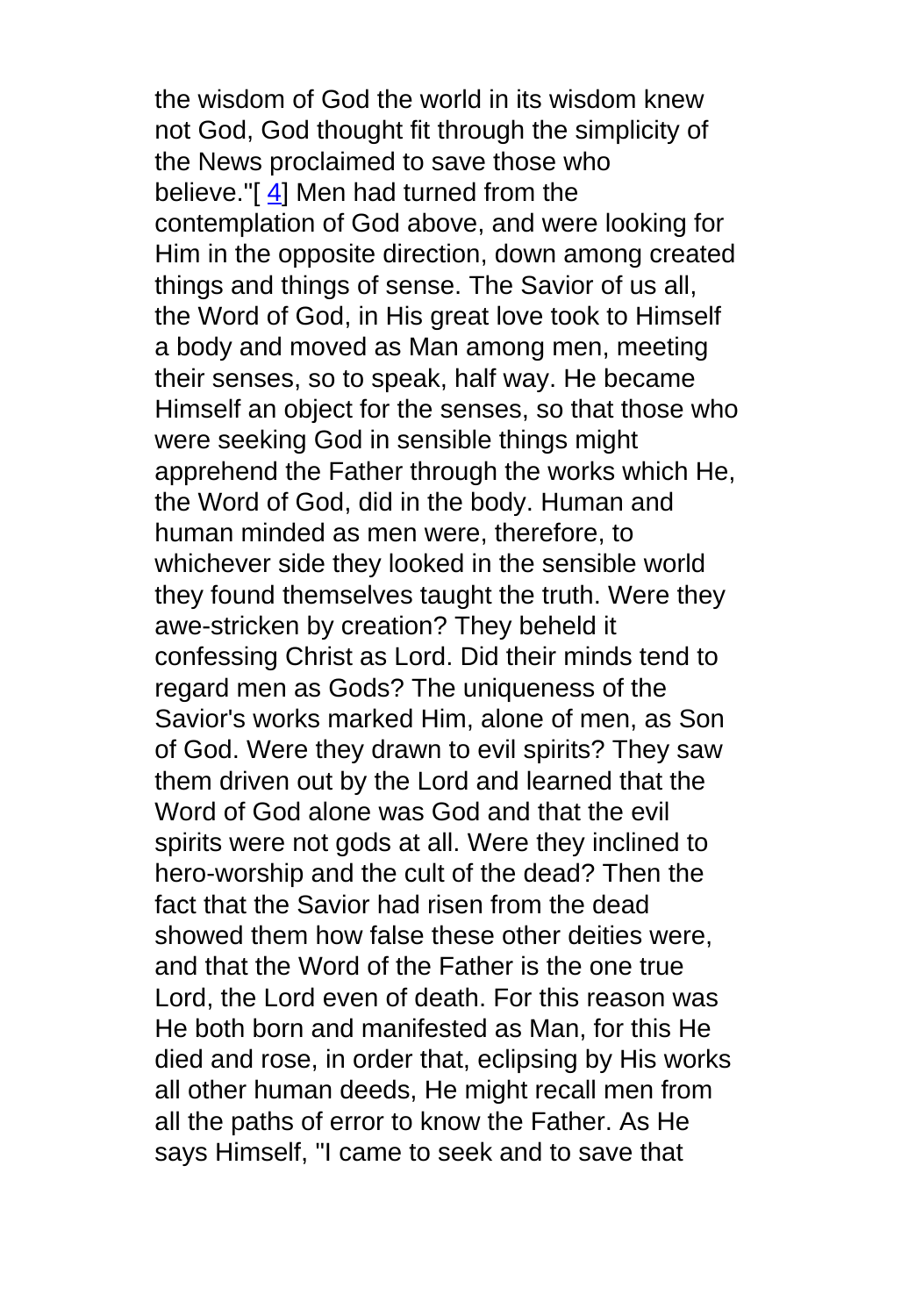which was lost."[\[5\]](#page-30-0)

(16) When, then, the minds of men had fallen finally to the level of sensible things, the Word submitted to appear in a body, in order that He, as Man, might center their senses on Himself, and convince them through His human acts that He Himself is not man only but also God, the Word and Wisdom of the true God. This is what Paul wants to tell us when he says: "That ye, being rooted and grounded in love, may be strong to apprehend with all the saints what is the length and breadth and height and depth, and to know the love of God that surpasses knowledge, so that ye may be filled unto all the fullness of God."[[6](#page-30-0)] The Self- revealing of the Word is in every dimension—above, in creation; below, in the Incarnation; in the depth, in Hades; in the breadth. throughout the world. All things have been filled with the knowledge of God.

For this reason He did not offer the sacrifice on behalf of all immediately He came, for if He had surrendered His body to death and then raised it again at once He would have ceased to be an object of our senses. Instead of that, He stayed in His body and let Himself be seen in it, doing acts and giving signs which showed Him to be not only man, but also God the Word. There were thus two things which the Savior did for us by becoming Man. He banished death from us and made us anew; and, invisible and imperceptible as in Himself He is, He became visible through His works and revealed Himself as the Word of the Father, the Ruler and King of the whole creation.

(17) There is a paradox in this last statement which we must now examine. The Word was not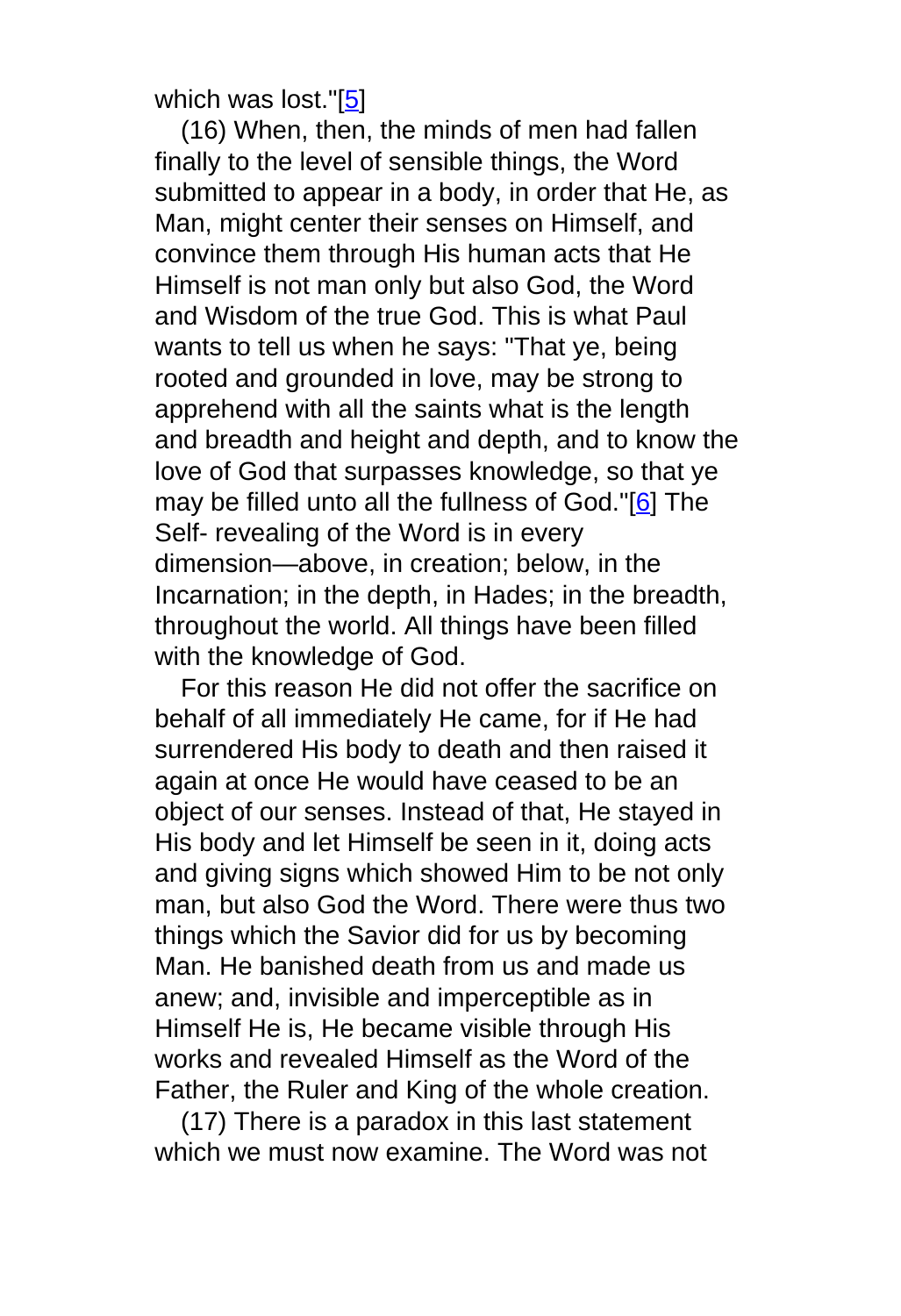hedged in by His body, nor did His presence in the body prevent His being present elsewhere as well. When He moved His body He did not cease also to direct the universe by His Mind and might. No. The marvelous truth is, that being the Word, so far from being Himself contained by anything, He actually contained all things Himself. In creation He is present everywhere, yet is distinct in being from it; ordering, directing, giving life to all, containing all, yet is He Himself the Uncontained, existing solely in His Father. As with the whole, so also is it with the part. Existing in a human body, to which He Himself gives life, He is still Source of life to all the universe, present in every part of it, yet outside the whole; and He is revealed both through the works of His body and through His activity in the world. It is, indeed, the function of soul to behold things that are outside the body, but it cannot energize or move them. A man cannot transport things from one place to another, for instance, merely by thinking about them; nor can you or I move the sun and the stars just by sitting at home and looking at them. With the Word of God in His human nature, however, it was otherwise. His body was for Him not a limitation, but an instrument, so that He was both in it and in all things, and outside all things, resting in the Father alone. At one and the same time—this is the wonder— as Man He was living a human life, and as Word He was sustaining the life of the universe, and as Son He was in constant union with the Father. Not even His birth from a virgin, therefore, changed Him in any way, nor was He defiled by being in the body. Rather, He sanctified the body by being in it. For His being in everything does not mean that He shares the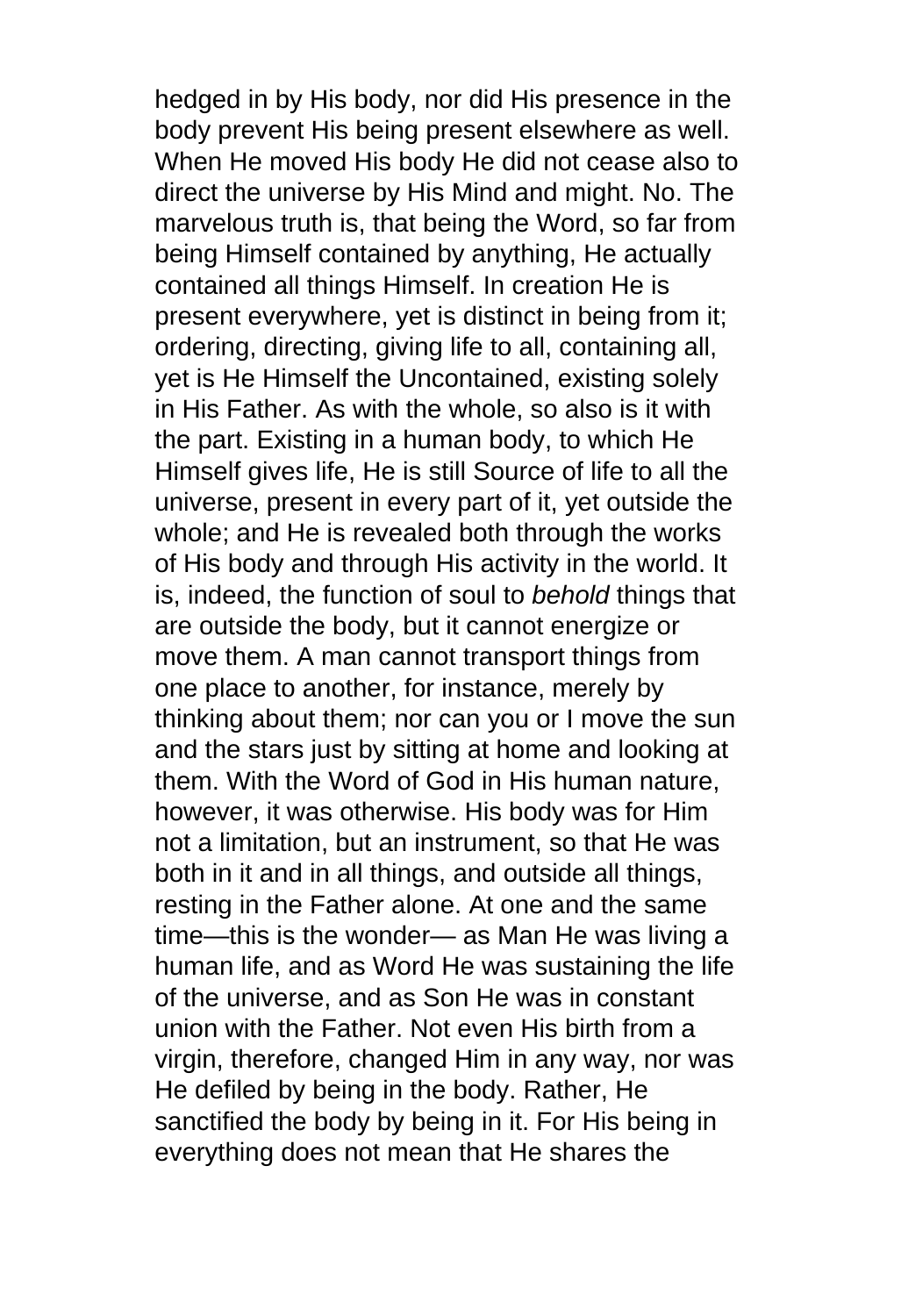nature of everything, only that He gives all things their being and sustains them in it. Just as the sun is not defiled by the contact of its rays with earthly objects, but rather enlightens and purifies them, so He Who made the sun is not defiled by being made known in a body, but rather the body is cleansed and quickened by His indwelling, "Who did no sin, neither was guile found in His mouth." $[7]$  $[7]$  $[7]$ 

(18) You must understand, therefore, that when writers on this sacred theme speak of Him as eating and drinking and being born, they mean that the body, as a body, was born and sustained with the food proper to its nature; while God the Word, Who was united with it, was at the same time ordering the universe and revealing Himself through His bodily acts as not man only but God. Those acts are rightly said to be His acts, because the body which did them did indeed belong to Him and none other; moreover, it was right that they should be thus attributed to Him as Man, in order to show that His body was a real one and not merely an appearance. From such ordinary acts as being born and taking food, He was recognized as being actually present in the body; but by the extraordinary acts which He did through the body He proved Himself to be the Son of God. That is the meaning of His words to the unbelieving Jews: "If I do not the works of My Father, believe Me not; but if I do, even if ye believe not Me, believe My works, that ye may know that the Father is in Me and I in the Father."

Invisible in Himself, He is known from the works of creation; so also, when His Godhead is veiled in human nature, His bodily acts still declare Him to be not man only, but the Power and Word of God.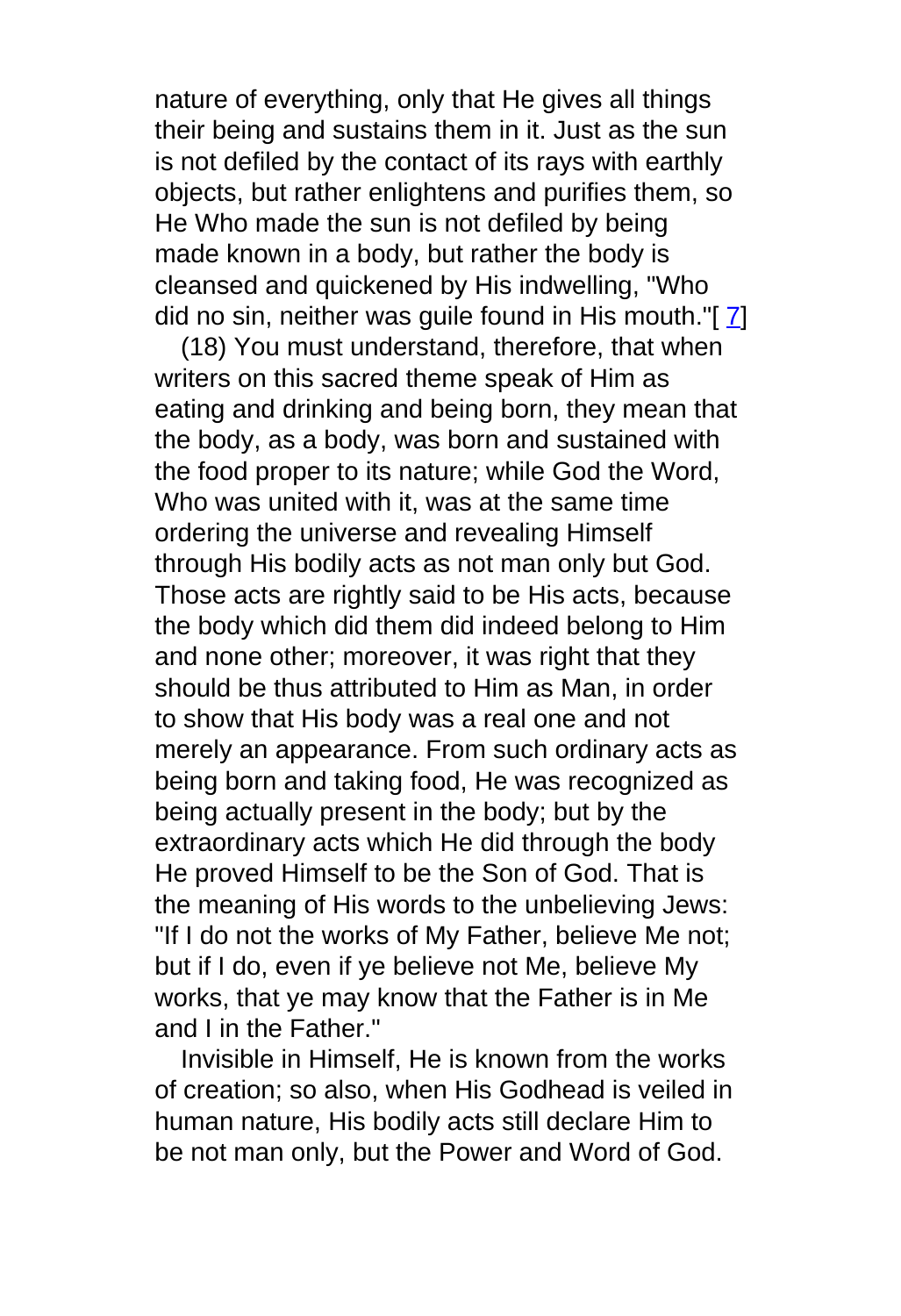To speak authoritatively to evil spirits, for instance, and to drive them out, is not human but divine; and who could see-Him curing all the diseases to which mankind is prone, and still deem Him mere man and not also God? He cleansed lepers, He made the lame to walk, He opened the ears of the deaf and the eyes of the blind, there was no sickness or weakness that-He did not drive away. Even the most casual observer can see that these were acts of God. The healing of the man born blind, for instance, who but the Father and Artificer of man, the Controller of his whole being, could thus have restored the faculty denied at birth? He Who did thus must surely be Himself the Lord of birth. This is proved also at the outset of His becoming Man. He formed His own body from the virgin; and that is no small proof of His Godhead, since He Who made that was the Maker of all else. And would not anyone infer from the fact of that body being begotten of a virgin only, without human father, that He Who appeared in it was also the Maker and Lord of all beside?

Again, consider the miracle at Cana. Would not anyone who saw the substance of water transmuted into wine understand that He Who did it was the Lord and Maker of the water that He changed? It was for the same reason that He walked on the sea as on dry land—to prove to the onlookers that He had mastery over all. And the feeding of the multitude, when He made little into much, so that from five loaves five thousand mouths were filled—did not that prove Him none other than the very Lord Whose Mind is over all?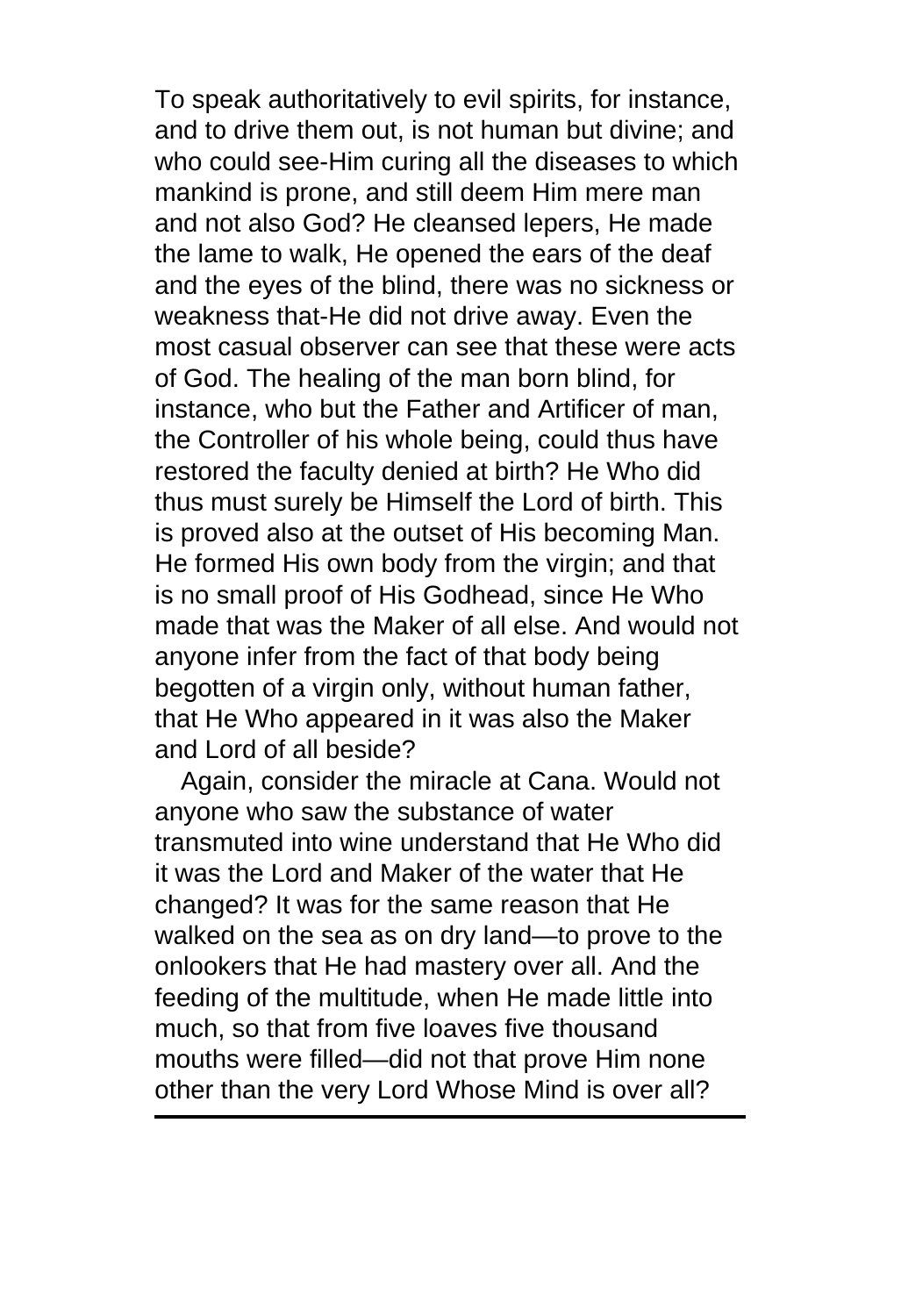#### <span id="page-30-0"></span>**Chapter 3 Notes**

1. Rom. i. 25. 2. Luke xix. 10. 3. John iii. 3. 4. 1 Cor. i. 21. 5. Luke xix. 10. 6. Eph. iii. 17 ff. 7. 1 Peter ii. 22.

[Go back to the top of Chapter 3](#page-18-0)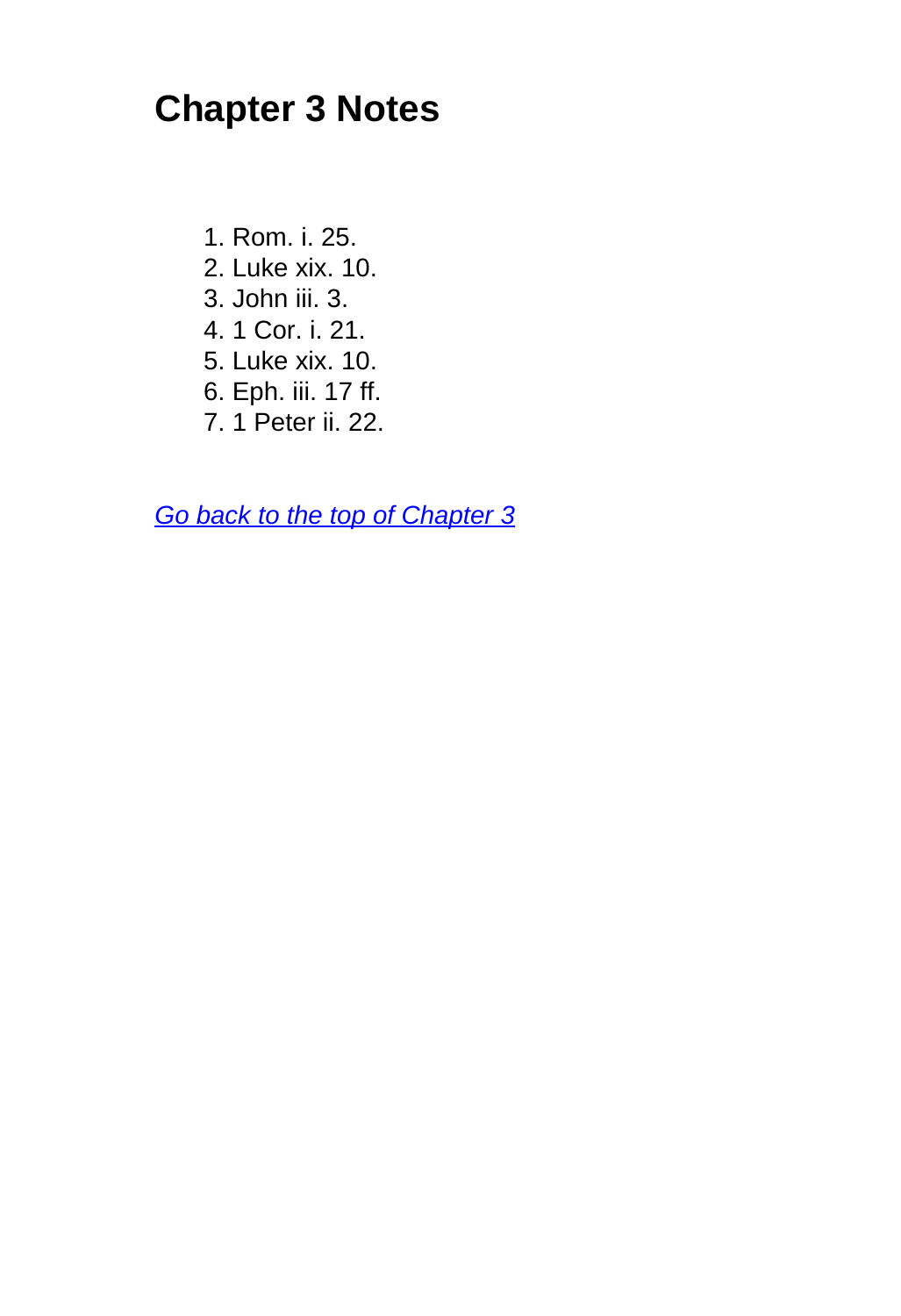## **4. The Death of Christ**

ll these things the Savior thought fit to do, so that, recognizing His bodily acts as works of God, men who were blind to His presence in creation might regain knowledge of the Father. For, as I said before, who that saw His authority over evil spirits and their response to it could doubt that He was, indeed, the Son, the Wisdom and the Power of God? Even the very creation broke silence at His behest and, marvelous to relate, confessed with one voice before the cross, that monument of victory, that He Who suffered thereon in the body was not man only, but Son of God and Savior of all. The sun veiled his face, the earth quaked, the mountains were rent asunder, all men were stricken with awe. These things showed that Christ on the cross was God, and that all creation was His slave and was bearing witness by its fear to the presence of its Master.

Thus, then, God the Word revealed Himself to men through His works. We must next consider the end of His earthly life and the nature of His bodily death. This is, indeed, the very center of our faith, and everywhere you hear men speak of it; by it, too, no less than by His other acts, Christ is revealed as God and Son of God.

(20) We have dealt as far as circumstances and our own understanding permit with the reason for His bodily manifestation. We have seen that to change the corruptible to incorruption was proper to none other than the Savior Himself, Who in the beginning made all things out of nothing; that only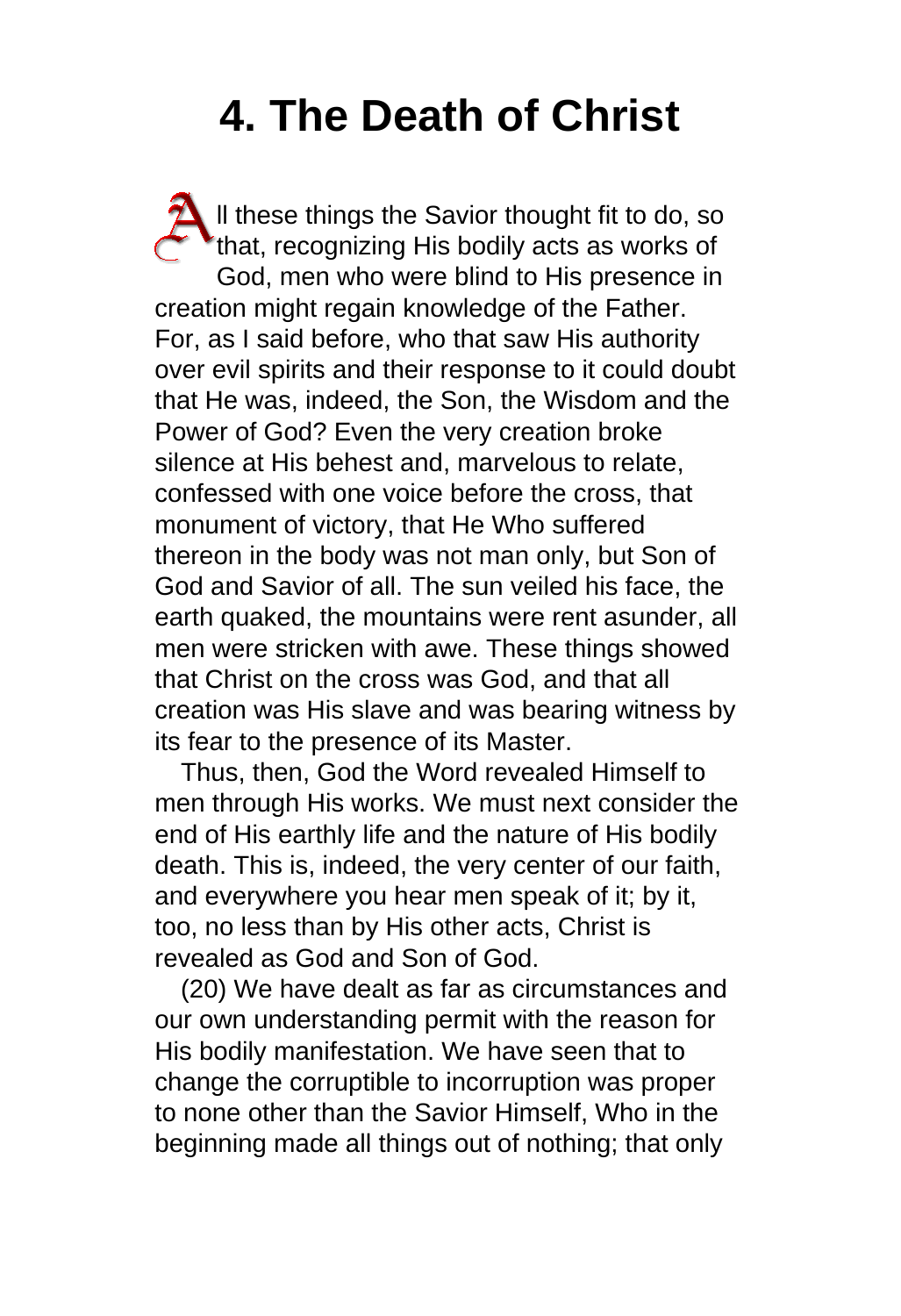the Image of the Father could re-create the likeness of the Image in men, that none save our Lord Jesus Christ could give to mortals immortality, and that only the Word Who orders all things and is alone the Father's true and sole-begotten Son could teach men about Him and abolish the worship of idols But beyond all this, there was a debt owing which must needs be paid; for, as I said before, all men were due to die. Here, then, is the second reason why the Word dwelt among us, namely that having proved His Godhead by His works, He might offer the sacrifice on behalf of all, surrendering His own temple to death in place of all, to settle man's account with death and free him from the primal transgression. In the same act also He showed Himself mightier than death, displaying His own body incorruptible as the first-fruits of the resurrection.

You must not be surprised if we repeat ourselves in dealing with this subject. We are speaking of the good pleasure of God and of the things which He in His loving wisdom thought fit to do, and it is better to put the same thing in several ways than to run the risk of leaving something out. The body of the Word, then, being a real human body, in spite of its having been uniquely formed from a virgin, was of itself mortal and, like other bodies, liable to death. But the indwelling of the Word loosed it from this natural liability, so that corruption could not touch it. Thus it happened that two opposite marvels took place at once: the death of all was consummated in the Lord's body; yet, because the Word was in it, death and corruption were in the same act utterly abolished. Death there had to be, and death for all, so that the due of all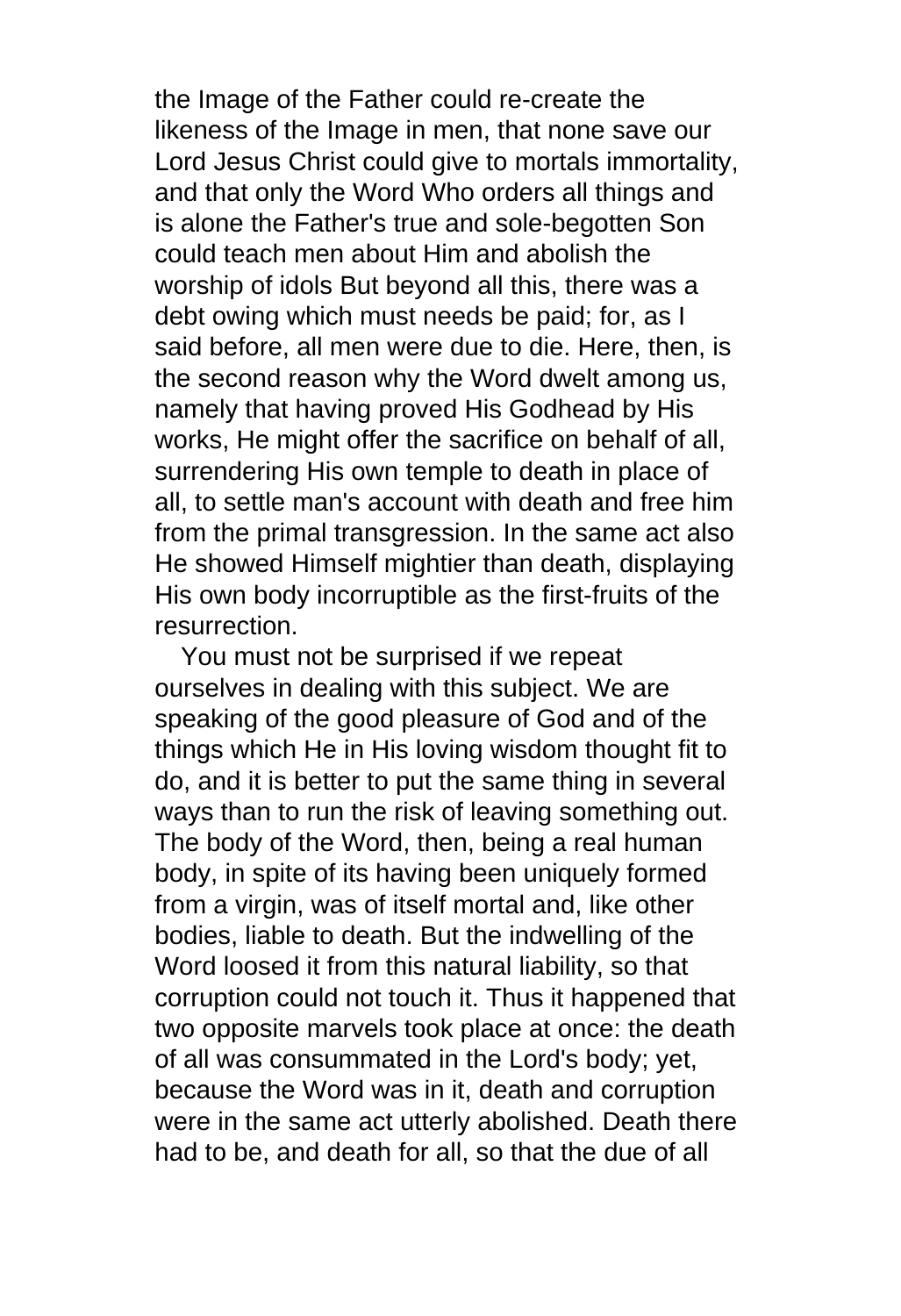might be paid. Wherefore, the Word, as I said, being Himself incapable of death, assumed a mortal body, that He might offer it as His own in place of all, and suffering for the sake of all through His union with it, " might bring to nought Him that had the power of death, that is, the devil, and might deliver them who all their lifetime were enslaved by the fear of death." $[1]$  $[1]$  $[1]$ 

(21) Have no fears then. Now that the common Savior of all has died on our behalf, we who believe in Christ no longer die, as men died aforetime, in fulfillment of the threat of the law. That condemnation has come to an end; and now that, by the grace of the resurrection, corruption has been banished and done away, we are loosed from our mortal bodies in God's good time for each, so that we may obtain thereby a better resurrection. Like seeds cast into the earth, we do not perish in our dissolution, but like them shall rise again, death having been brought to nought by the grace of the Savior. That is why blessed Paul, through whom we all have surety of the resurrection, says: "This corruptible must put on incorruption and this mortal must put on immortality; but when this corruptible shall have put on incorruption and this mortal shall have put on immortality, then shall be brought to pass the saying that is written, 'Death is swallowed up in victory. O Death, where is thy sting? O Grave, where is thy victory?"[[2](#page-40-0)]

"Well then," some people may say, "if the essential thing was that He should surrender His body to death in place of all, why did He not do so as Man privately, without going to the length of public crucifixion? Surely it would have been more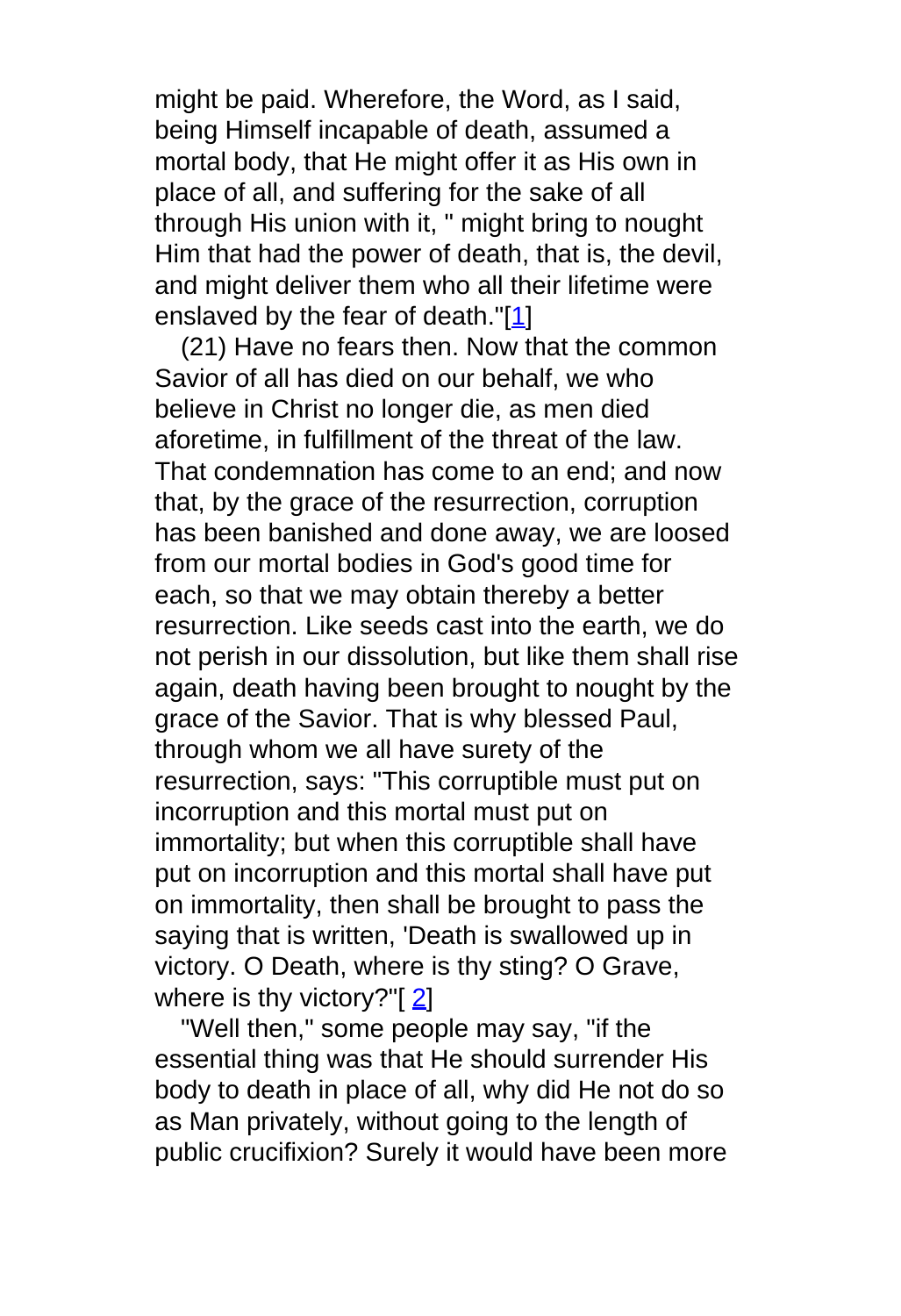suitable for Him to have laid aside His body with honor than to endure so shameful a death." But look at this argument closely, and see how merely human it is, whereas what the Savior did was truly divine and worthy of His Godhead for several reasons. The first is this. The death of men under ordinary circumstances is the result of their natural weakness. They are essentially impermanent, so after a time they fall ill and when worn out they die. But the Lord is not like that. He is not weak, He is the Power of God and Word of God and Very Life Itself. If He had died quietly in His bed like other men it would have looked as if He did so in accordance with His nature, and as though He was indeed no more than other men. But because He was Himself Word and Life and Power His body was made strong, and because the death had to be accomplished, He took the occasion of perfecting His sacrifice not from Himself, but from others. How could He fall sick, Who had healed others? Or how could that body weaken and fail by means of which others are made strong? Here, again, you may say, "Why did He not prevent death, as He did sickness?" Because it was precisely in order to be able to die that He had taken a body, and to prevent the death would have been to impede the resurrection. And as to the unsuitability of sickness for His body, as arguing weakness, you may say, "Did He then not hunger?" Yes, He hungered, because that was the property of His body, but He did not die of hunger because He Whose body hungered was the Lord. Similarly, though He died to ransom all, He did not see corruption. His body rose in perfect soundness, for it was the body of none other than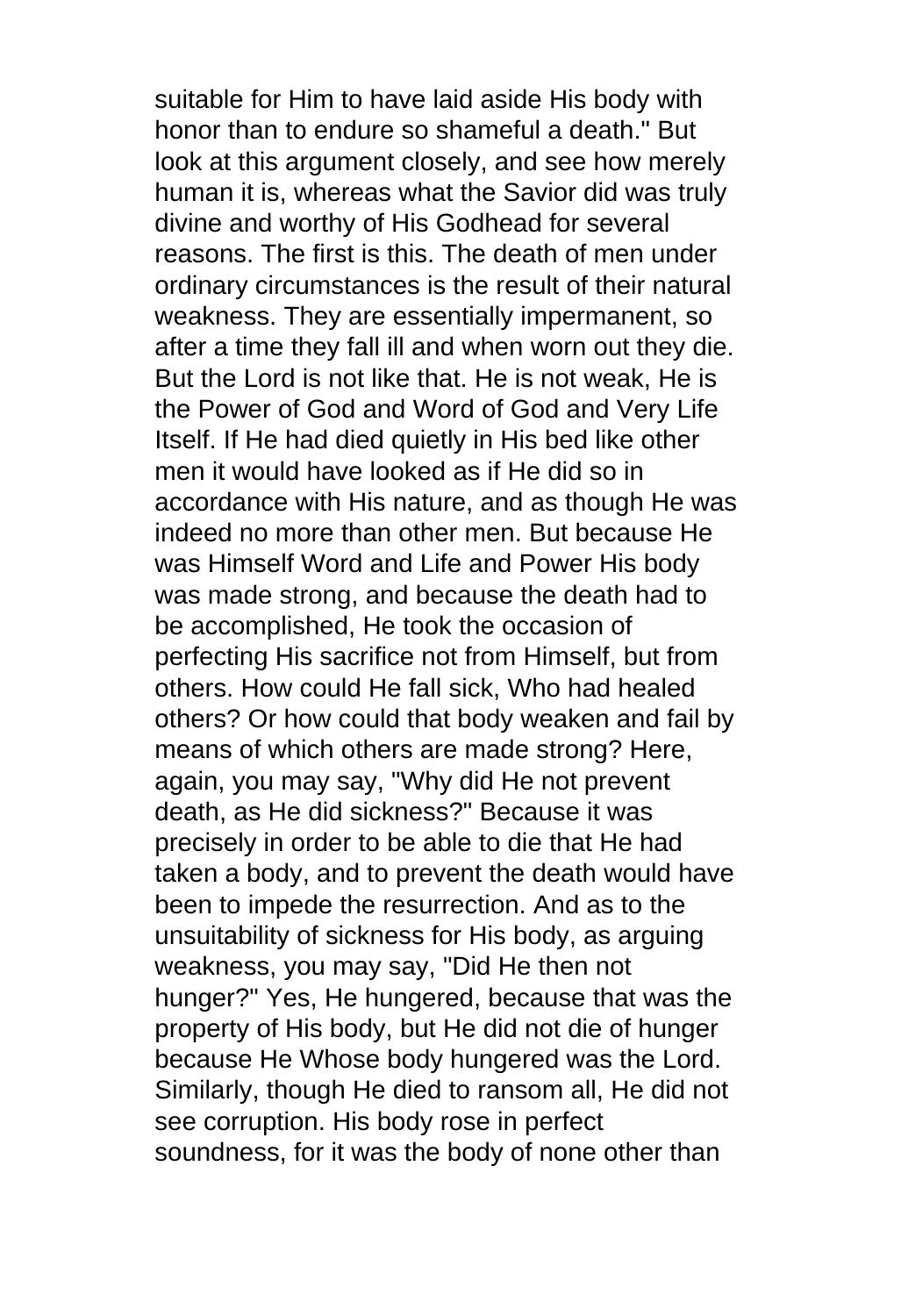the Life Himself.

(22) Someone else might say, perhaps, that it would have been better for the Lord to have avoided the designs of the Jews against Him, and so to have guarded His body from death altogether. But see how unfitting this also would have been for Him. Just as it would not have been fitting for Him to give His body to death by His own hand, being Word and being Life, so also it was not consonant with Himself that He should avoid the death inflicted by others. Rather, He pursued it to the uttermost, and in pursuance of His nature neither laid aside His body of His own accord nor escaped the plotting Jews. And this action showed no limitation or weakness in the Word; for He both waited for death in order to make an end of it, and hastened to accomplish it as an offering on behalf of all. Moreover, as it was the death of all mankind that the Savior came to accomplish, not His own, He did not lay aside His body by an individual act of dying, for to Him, as Life, this simply did not belong; but He accepted death at the hands of men, thereby completely to destroy it in His own body.

There are some further considerations which enable one to understand why the Lord's body had such an end. The supreme object of His coming was to bring about the resurrection of the body. This was to be the monument to His victory over death, the assurance to all that He had Himself conquered corruption and that their own bodies also would eventually be incorrupt; and it was in token of that and as a pledge of the future resurrection that He kept His body incorrupt. But there again, if His body had fallen sick and the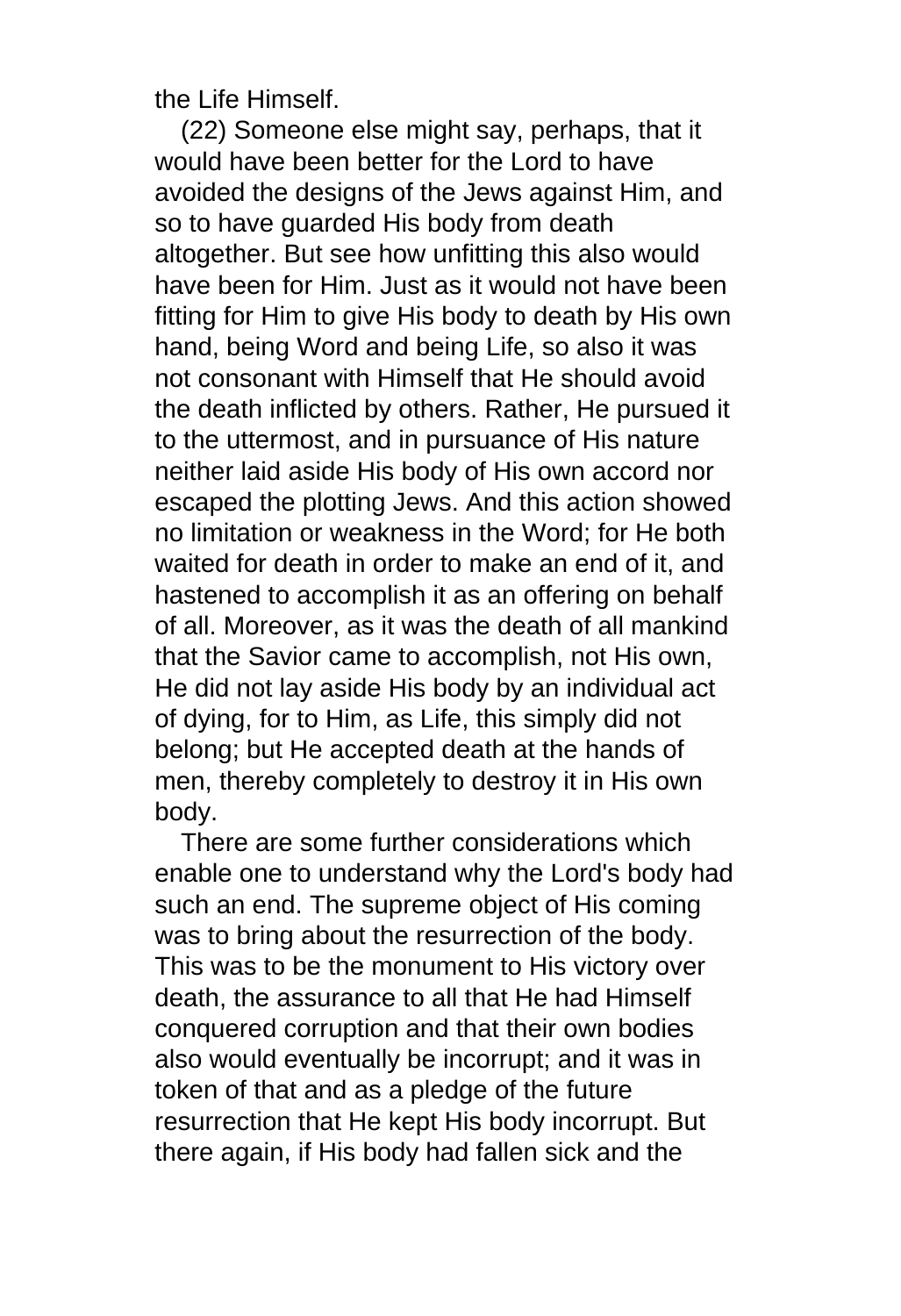Word had left it in that condition, how unfitting it would have been! Should He Who healed the bodies of others neglect to keep His own in health? How would His miracles of healing be believed, if this were so? Surely people would either laugh at Him as unable to dispel disease or else consider Him lacking in proper human feeling because He could do so, but did not.

(23) Then, again, suppose without any illness He had just concealed His body somewhere, and then suddenly reappeared and said that He had risen from the dead. He would have been regarded merely as a teller of tales, and because there was no witness of His death, nobody would believe His resurrection. Death had to precede resurrection, for there could be no resurrection without it. A secret and unwitnessed death would have left the resurrection without any proof or evidence to support it. Again, why should He die a secret death, when He proclaimed the fact of His rising openly? Why should He drive out evil spirits and heal the man blind from birth and change water into wine, all publicly, in order to convince men that He was the Word, and not also declare publicly that incorruptibility of His mortal body, so that He might Himself be believed to be the Life? And how could His disciples have had boldness in speaking of the resurrection unless they could state it as a fact that He had first died? Or how could their hearers be expected to believe their assertion, unless they themselves also had witnessed His death? For if the Pharisees at the time refused to believe and forced others to deny also, though the things had happened before their very eyes, how many excuses for unbelief would they have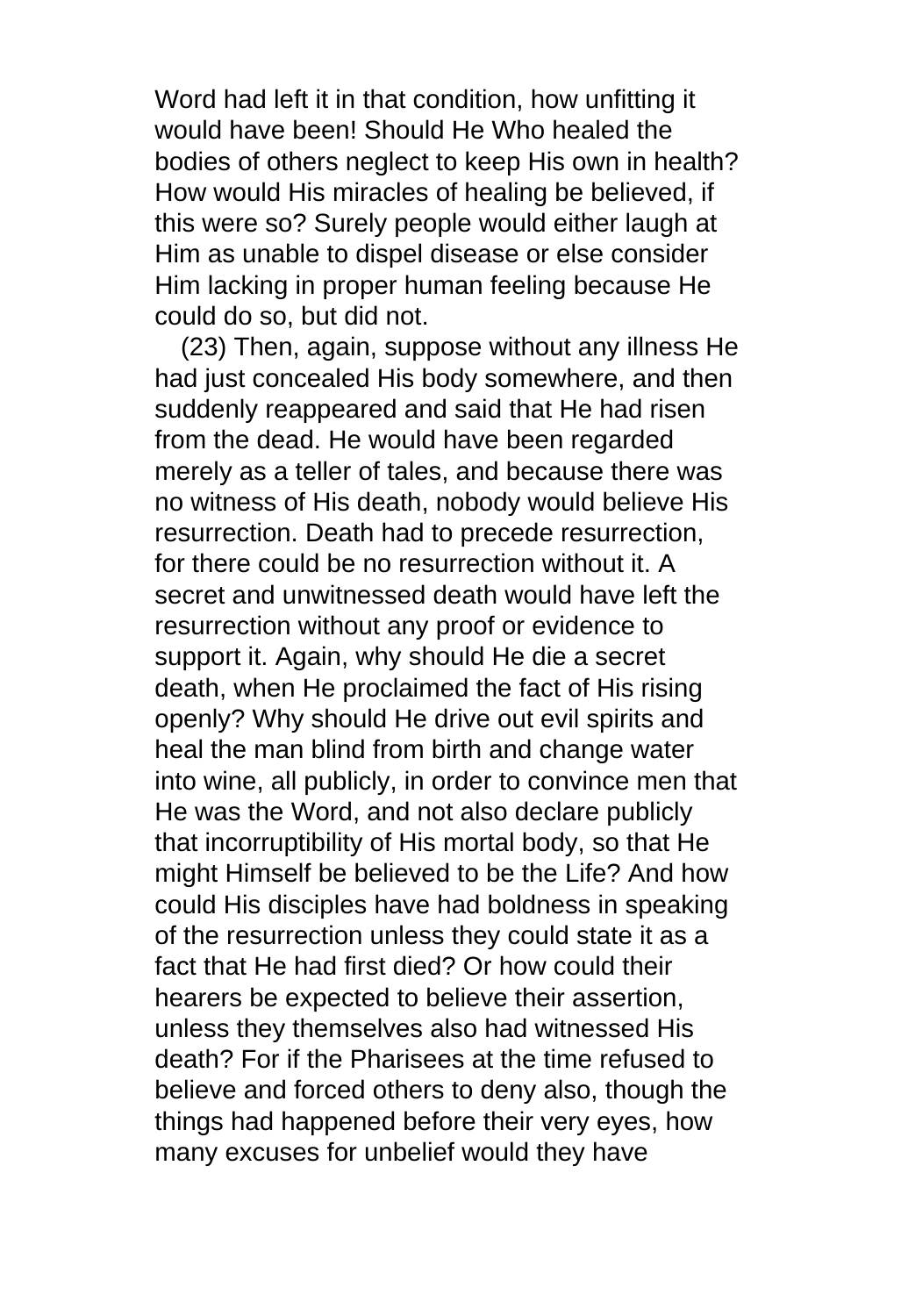contrived, if it had taken place secretly? Or how could the end of death and the victory over it have been declared, had not the Lord thus challenged it before the sight of all, and by the incorruption of His body proved that henceforward it was annulled and void?

(24) There are some other possible objections that must be answered. Some might urge that, even granting the necessity of a public death for subsequent belief in the resurrection, it would surely have been better for Him to have arranged an honorable death for Himself, and so to have avoided the ignominy of the cross. But even this would have given ground for suspicion that His power over death was limited to the particular kind of death which He chose for Himself; and that again would furnish excuse for disbelieving the resurrection. Death came to His body, therefore, not from Himself but from enemy action, in order that the Savior might utterly abolish death in whatever form they offered it to Him. A generous wrestler, virile and strong, does not himself choose his antagonists, lest it should be thought that of some of them he is afraid. Rather, he lets the spectators choose them, and that all the more if these are hostile, so that he may overthrow whomsoever they match against him and thus vindicate his superior strength. Even so was it with Christ. He, the Life of all, our Lord and Savior, did not arrange the manner of his own death lest He should seem to be afraid of some other kind. No. He accepted and bore upon the cross a death inflicted by others, and those others His special enemies, a death which to them was supremely terrible and by no means to be faced; and He did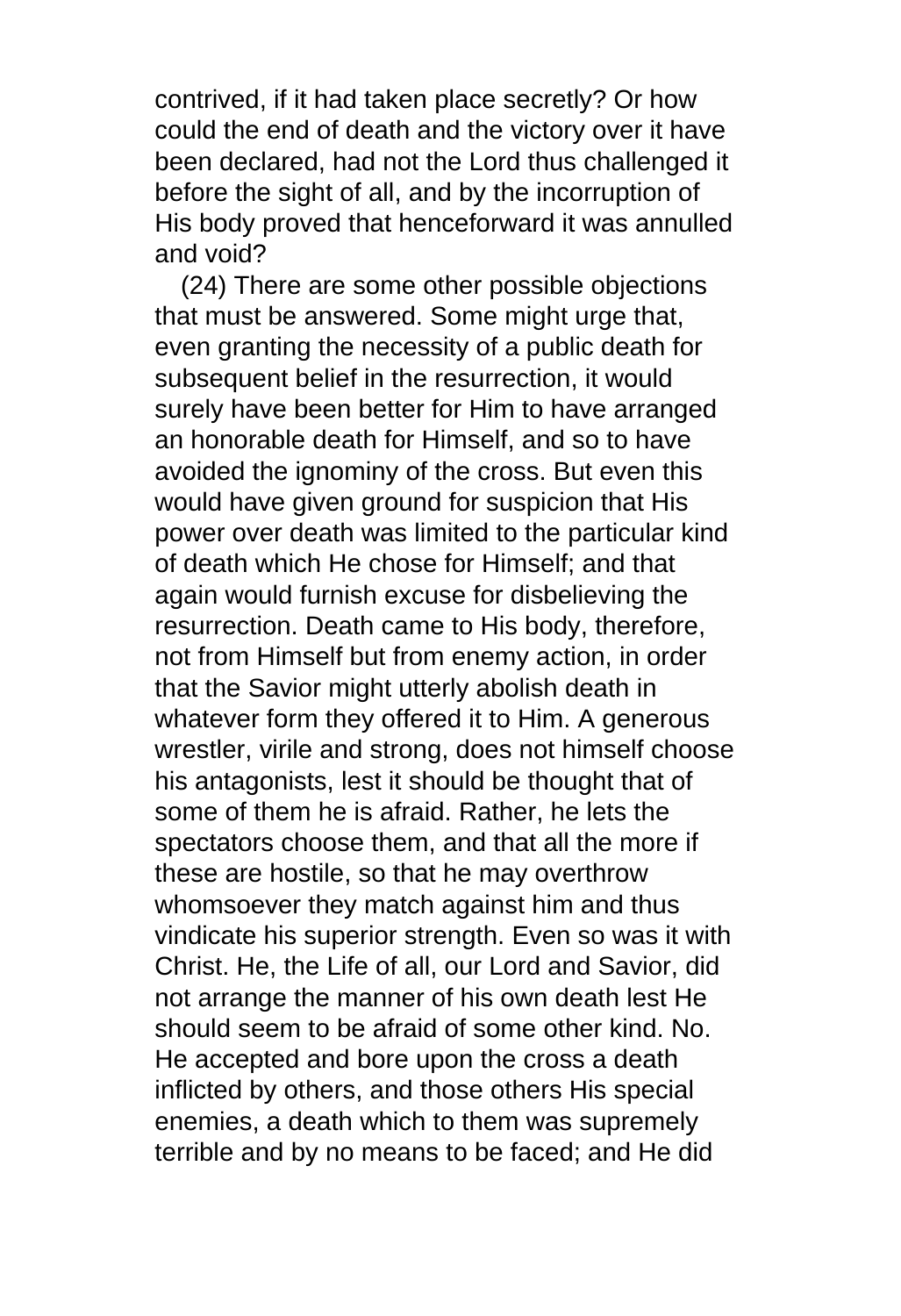this in order that, by destroying even this death, He might Himself be believed to be the Life, and the power of death be recognized as finally annulled. A marvelous and mighty paradox has thus occurred, for the death which they thought to inflict on Him as dishonor and disgrace has become the glorious monument to death's defeat. Therefore it is also, that He neither endured the death of John, who was beheaded, nor was He sawn asunder, like Isaiah: even in death He preserved His body whole and undivided, so that there should be no excuse hereafter for those who would divide the Church.

(25) So much for the objections of those outside the Church. But if any honest Christian wants to know why He suffered death on the cross and not in some other way, we answer thus: in no other way was it expedient for us, indeed the Lord offered for our sakes the one death that was supremely good. He had come to bear the curse that lay on us; and how could He "become a curse"[[3\]](#page-40-0) otherwise than by accepting the accursed death? And that death is the cross, for it is written "Cursed is every one that hangeth on tree." $[4]$  $[4]$  $[4]$ Again, the death of the Lord is the ransom of all, and by it "the middle wall of partition" $\lceil 5 \rceil$  $\lceil 5 \rceil$  $\lceil 5 \rceil$  is broken down and the call of the Gentiles comes about. How could He have called us if He had not been crucified, for it is only on the cross that a man dies with arms outstretched? Here, again, we see the fitness of His death and of those outstretched arms: it was that He might draw His ancient people with the one and the Gentiles with the other, and join both together in Himself. Even so, He foretold the manner of His redeeming death, "I, if I be lifted up, will draw all men unto Myself."[[6](#page-40-0)] Again, the air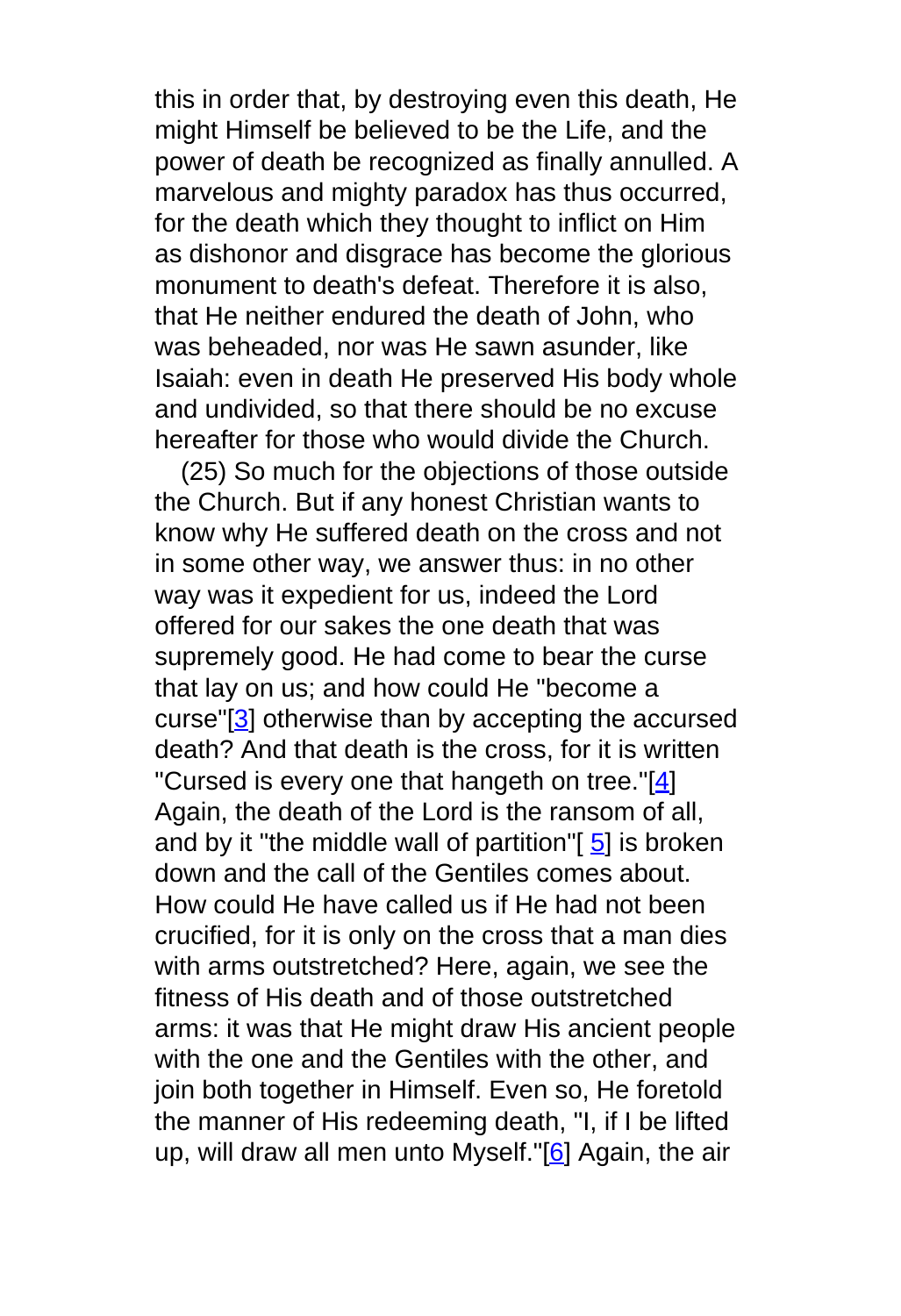is the sphere of the devil, the enemy of our race who, having fallen from heaven, endeavors with the other evil spirits who shared in his disobedience both to keep souls from the truth and to hinder the progress of those who are trying to follow it. The apostle refers to this when he says, "According to the prince of the power of the air, of the spirit that now worketh in the sons of disobedience."[[7](#page-40-0)] But the Lord came to overthrow the devil and to purify the air and to make "a way" for us up to heaven, as the apostle says, "through the veil, that is to say, His flesh." $[8]$  $[8]$  This had to be done through death, and by what other kind of death could it be done, save by a death in the air, that is, on the cross? Here, again, you see how right and natural it was that the Lord should suffer thus; for being thus "lifted up," He cleansed the air from all the evil influences of the enemy. "I beheld Satan as lightning falling,"[[9\]](#page-40-0) He says; and thus He re-opened the road to heaven, saying again, "Lift up your gates, O ye princes, and be ye lift up, ye everlasting doors."[\[10\]](#page-40-0) For it was not the Word Himself Who needed an opening of the gates, He being Lord of all, nor was any of His works closed to their Maker. No, it was we who needed it, we whom He Himself upbore in His own body—that body which He first offered to death on behalf of all, and then made through it a path to heaven.

#### **Chapter 4 Notes**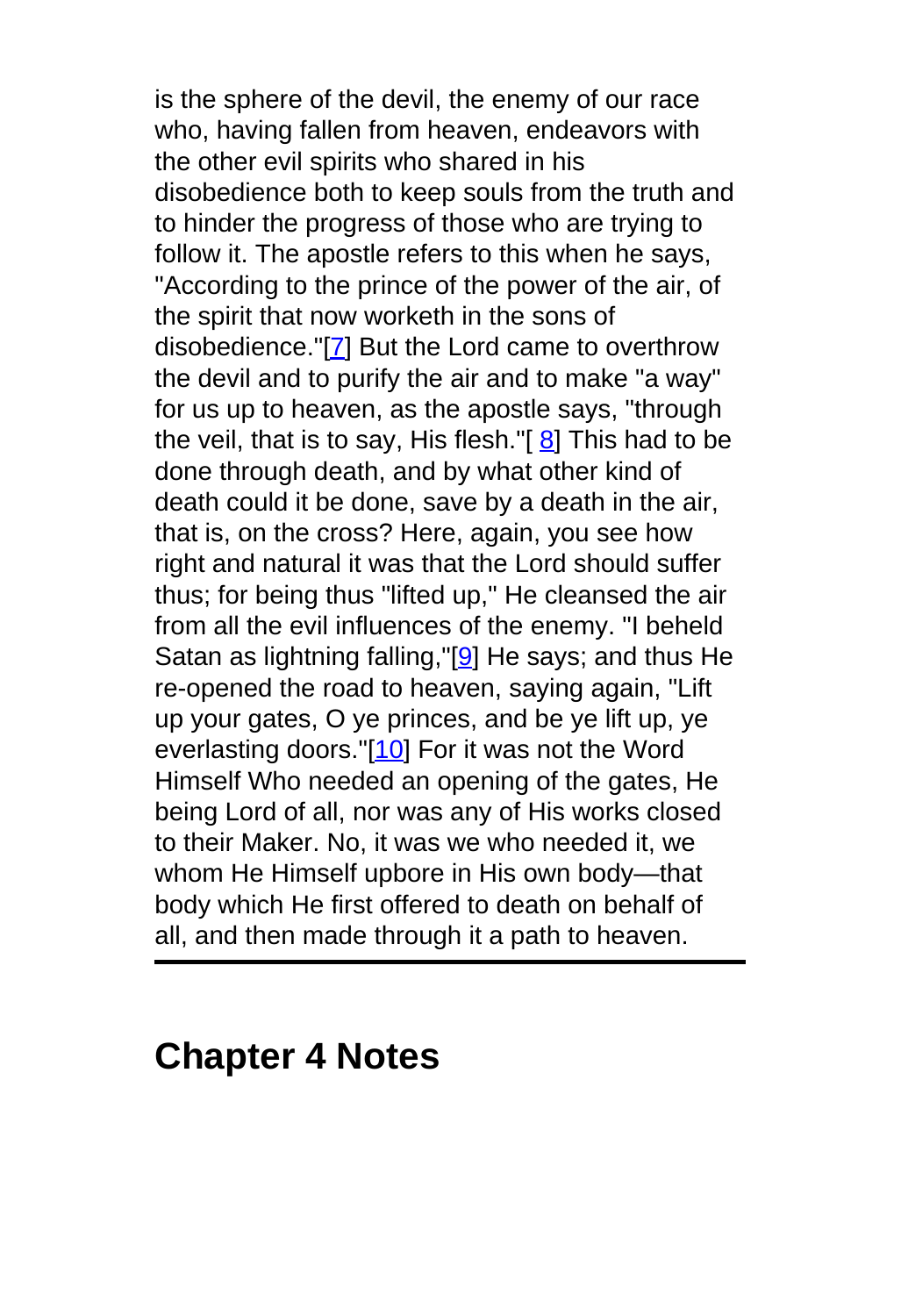<span id="page-40-0"></span>1. Heb. ii. 14 f 2. 1 Cor. xv. 53 ff. 3. Gal. iii. 13. 4. Gal. iii. 13. 5. Eph. ii. 14. 6. John xii. 32. 7. Eph. ii. 2. 8. Heb. x. 20. 9. Luke x. 18. 10. Psalm xxiv. 7.

[Go back to the top of Chapter 4](#page-31-0)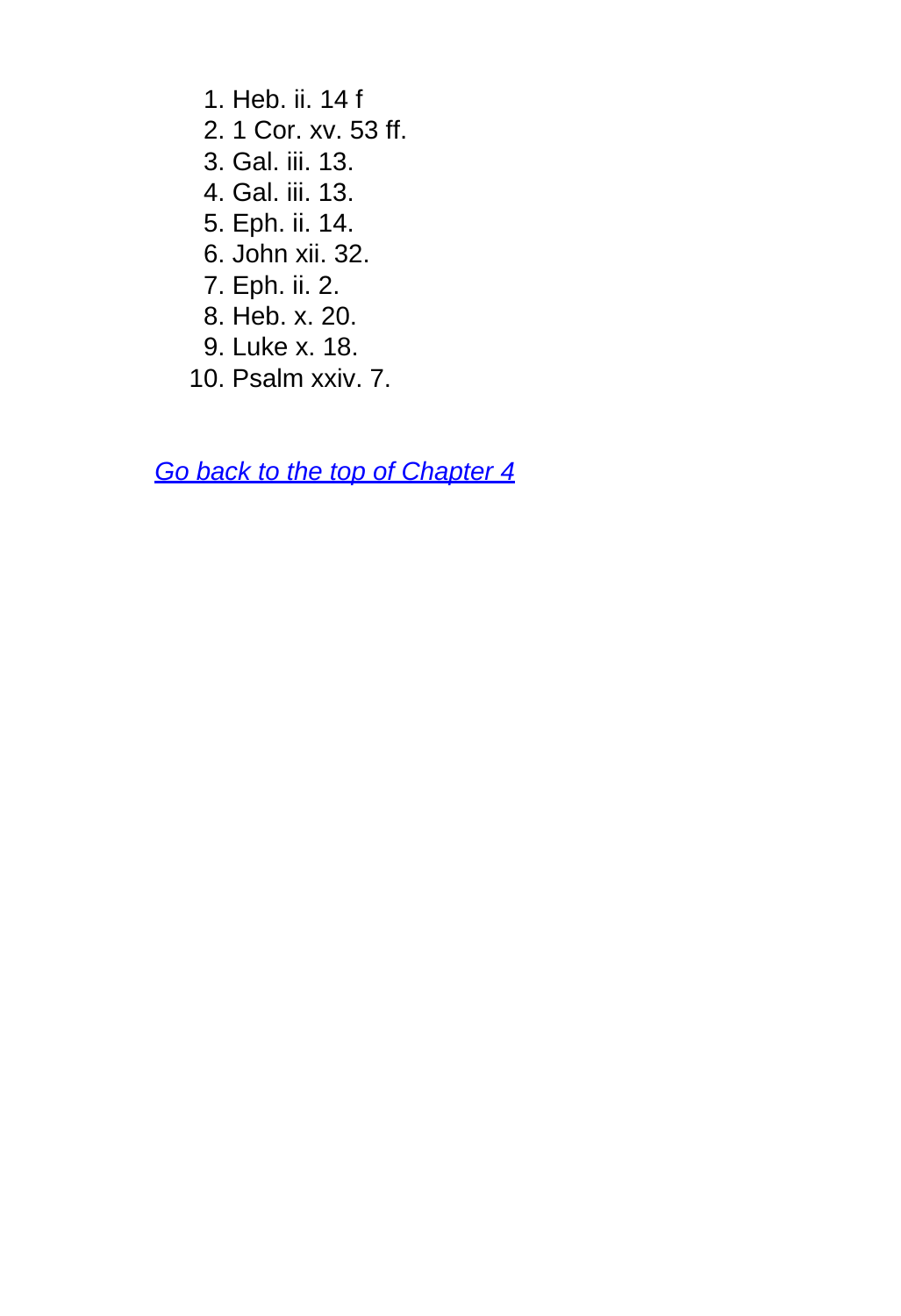# **5. The Resurrection**

<span id="page-41-0"></span> $\overline{4}$  itting indeed, then, and wholly consonant was  $\bullet$  the death on the cross for us; and we can see how reasonable it was, and why it is that the salvation of the world could be accomplished in no other way. Even on the cross He did not hide Himself from sight; rather, He made all creation witness to the presence of its Maker. Then, having once let it be seen that it was truly dead, He did not allow that temple of His body to linger long, but forthwith on the third day raised it up, impassable and incorruptible, the pledge and token of His victory.

It was, of course, within His power thus to have raised His body and displayed it as alive directly after death. But the all-wise Savior did not do this, lest some should deny that it had really or completely died. Besides this, had the interval between His death and resurrection been but two days, the glory of His incorruption might not have appeared. He waited one whole day to show that His body was really dead, and then on the third day showed it incorruptible to all. The interval was no longer, lest people should have forgotten about it and grown doubtful whether it were in truth the same body. No, while the affair was still ringing in their ears and their eyes were still straining and their minds in turmoil, and while those who had put Him to death were still on the spot and themselves witnessing to the fact of it, the Son of God after three days showed His once dead body immortal and incorruptible; and it was evident to all that it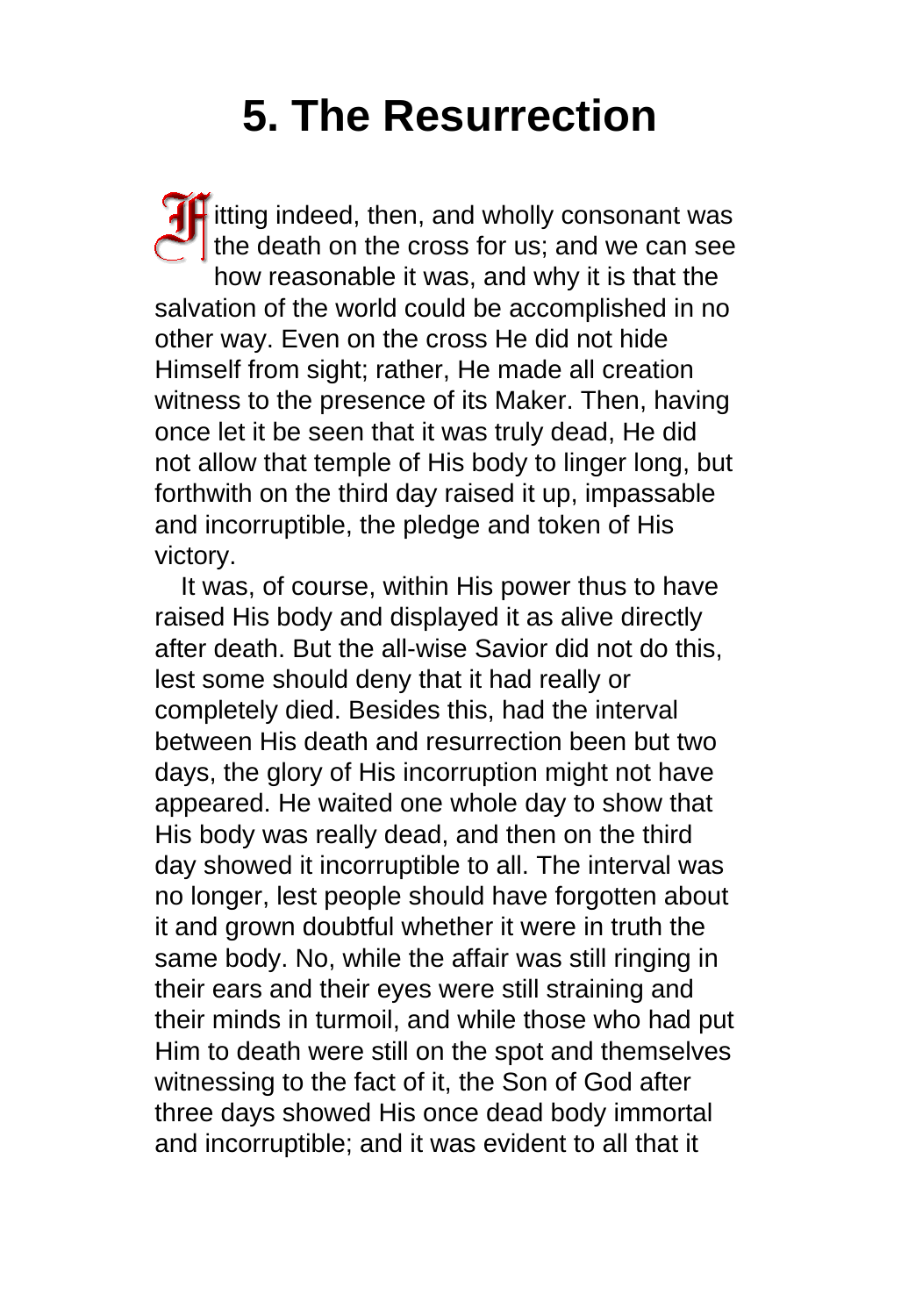was from no natural weakness that the body which the Word indwelt had died, but in order that in it by the Savior's power death might be done away.

(27) A very strong proof of this destruction of death and its conquest by the cross is supplied by a present fact, namely this. All the disciples of Christ despise death; they take the offensive against it and, instead of fearing it, by the sign of the cross and by faith in Christ trample on it as on something dead. Before the divine sojourn of the Savior, even the holiest of men were afraid of death, and mourned the dead as those who perish. But now that the Savior has raised His body, death is no longer terrible, but all those who believe in Christ tread it underfoot as nothing, and prefer to die rather than to deny their faith in Christ, knowing full well that when they die they do not perish, but live indeed, and become incorruptible through the resurrection. But that devil who of old wickedly exulted in death, now that the pains of death are loosed, he alone it is who remains truly dead. There is proof of this too; for men who, before they believe in Christ, think death horrible and are afraid of it, once they are converted despise it so completely that they go eagerly to meet it, and themselves become witnesses of the Savior's resurrection from it. Even children hasten thus to die, and not men only, but women train themselves by bodily discipline to meet it. So weak has death become that even women, who used to be taken in by it, mock at it now as a dead thing robbed of all its strength. Death has become like a tyrant who has been completely conquered by the legitimate monarch; bound hand and foot the passers-by sneer at him, hitting him and abusing him, no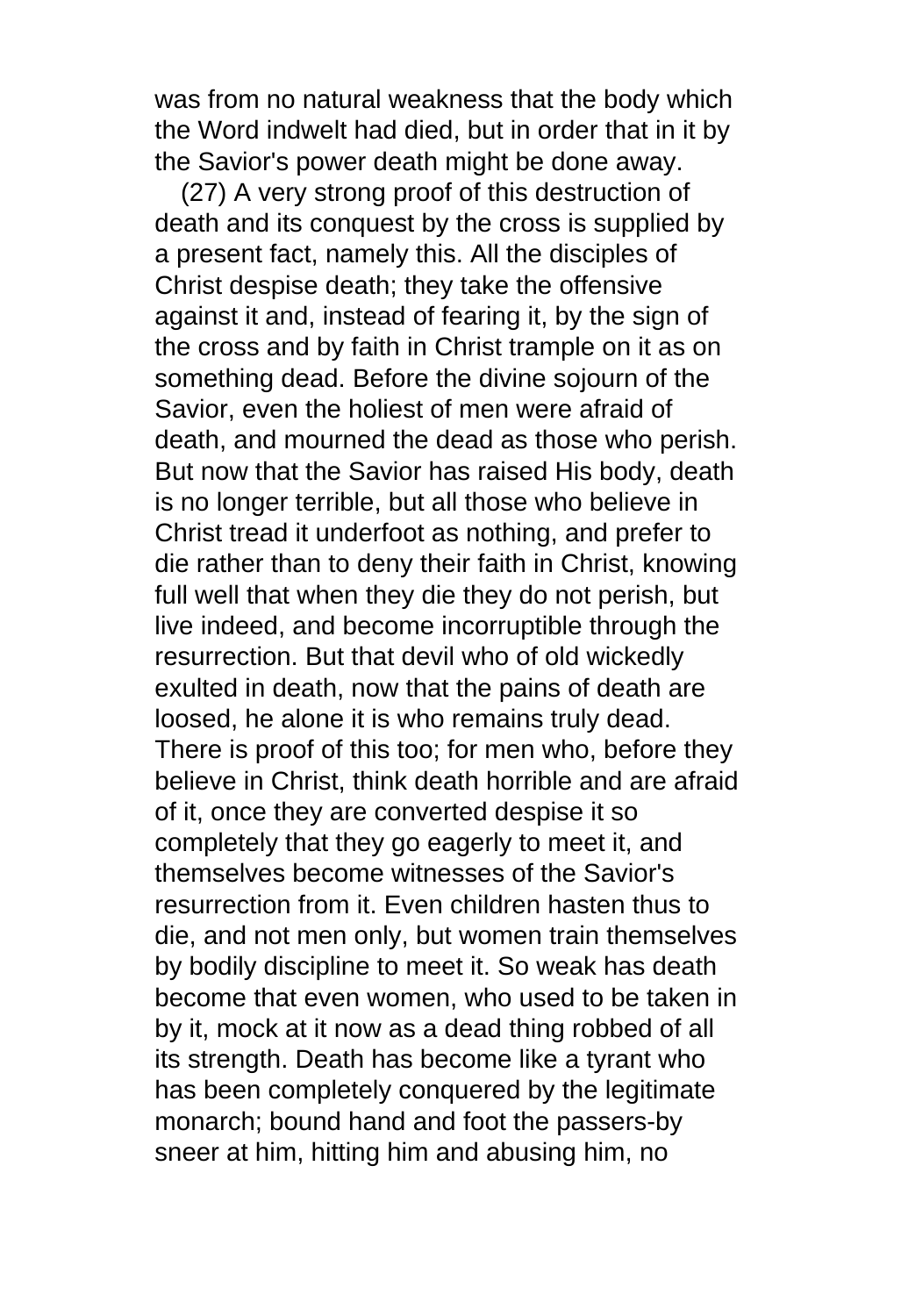longer afraid of his cruelty and rage, because of the king who has conquered him. So has death been conquered and branded for what it is by the Savior on the cross. It is bound hand and foot, all who are in Christ trample it as they pass and as witnesses to Him deride it, scoffing and saying, "O Death, where is thy victory? O Grave, where is thy sting?[\[1](#page-50-0)]

(28) Is this a slender proof of the impotence of death, do you think? Or is it a slight indication of the Savior's victory over it, when boys and young girls who are in Christ look beyond this present life and train themselves to die? Every one is by nature afraid of death and of bodily dissolution; the marvel of marvels is that he who is enfolded in the faith of the cross despises this natural fear and for the sake of the cross is no longer cowardly in face of it. The natural property of fire is to burn. Suppose, then, that there was a substance such as the Indian asbestos is said to be, which had no fear of being burnt, but rather displayed the impotence of the fire by proving itself unburnable. If anyone doubted the truth of this, all he need do would be to wrap himself up in the substance in question and then touch the fire. Or, again, to revert to our former figure, if anyone wanted to see the tyrant bound and helpless, who used to be such a terror to others, he could do so simply by going into the country of the tyrant's conqueror. Even so, if anyone still doubts the conquest of death, after so many proofs and so many martyrdoms in Christ and such daily scorn of death by His truest servants, he certainly does well to marvel at so great a thing, but he must not be obstinate in unbelief and disregard of plain facts.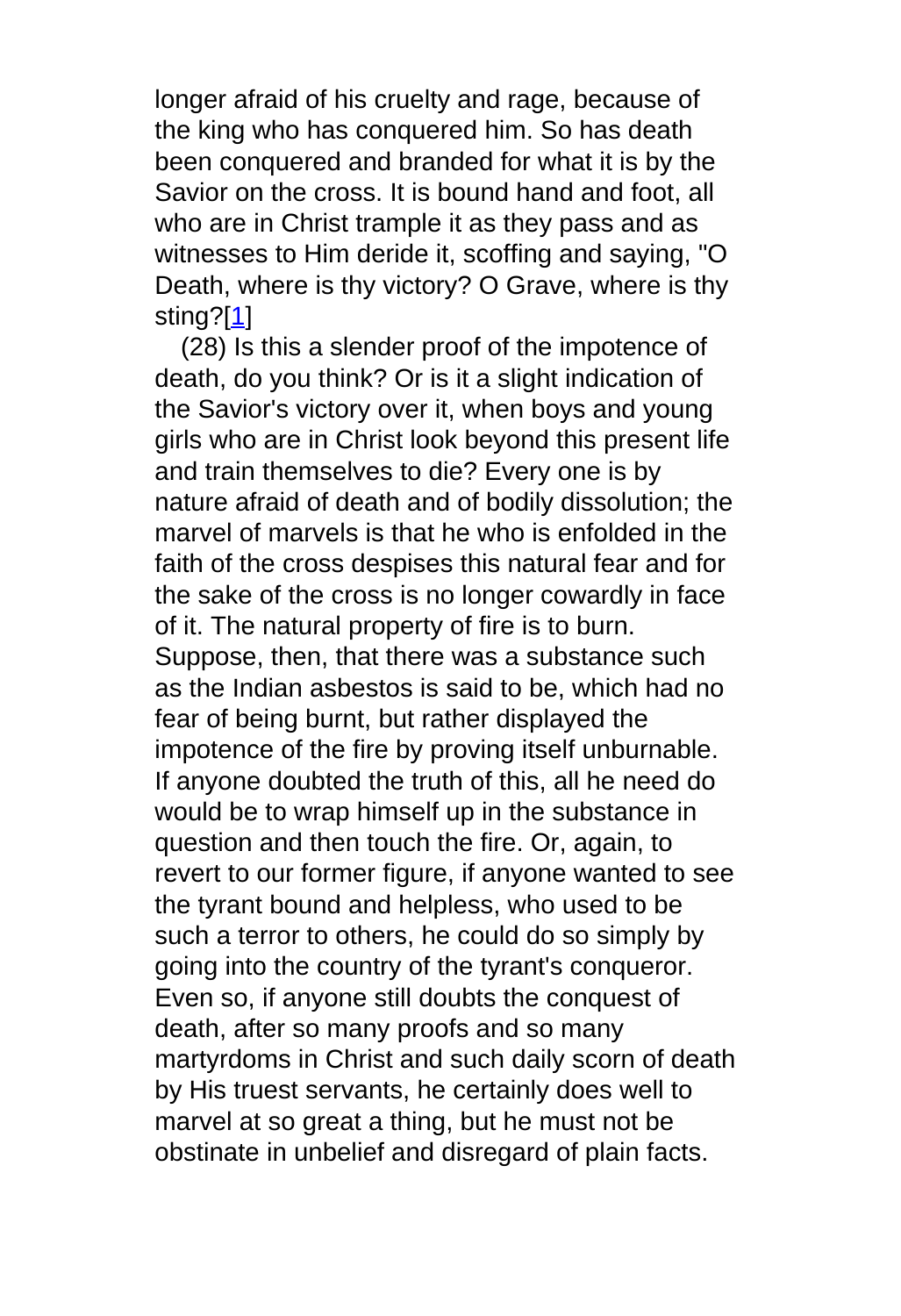No, he must be like the man who wants to prove the property of the asbestos, and like him who enters the conqueror's dominions to see the tyrant bound. He must embrace the faith of Christ, this disbeliever in the conquest of death, and come to His teaching. Then he will see how impotent death is and how completely conquered. Indeed, there have been many former unbelievers and deriders who, after they became believers, so scorned death as even themselves to become martyrs for Christ's sake.

(29) If, then, it is by the sign of the cross and by faith in Christ that death is trampled underfoot, it is clear that it is Christ Himself and none other Who is the Archvictor over death and has robbed it of its power. Death used to be strong and terrible, but now, since the sojourn of the Savior and the death and resurrection of His body, it is despised; and obviously it is by the very Christ Who mounted on the cross that it has been destroyed and vanquished finally. When the sun rises after the night and the whole world is lit up by it, nobody doubts that it is the sun which has thus shed its light everywhere and driven away the dark. Equally clear is it, since this utter scorning and trampling down of death has ensued upon the Savior's manifestation in the body and His death on the cross, that it is He Himself Who brought death to nought and daily raises monuments to His victory in His own disciples. How can you think otherwise, when you see men naturally weak hastening to death, unafraid at the prospect of corruption, fearless of the descent into Hades, even indeed with eager soul provoking it, not shrinking from tortures, but preferring thus to rush on death for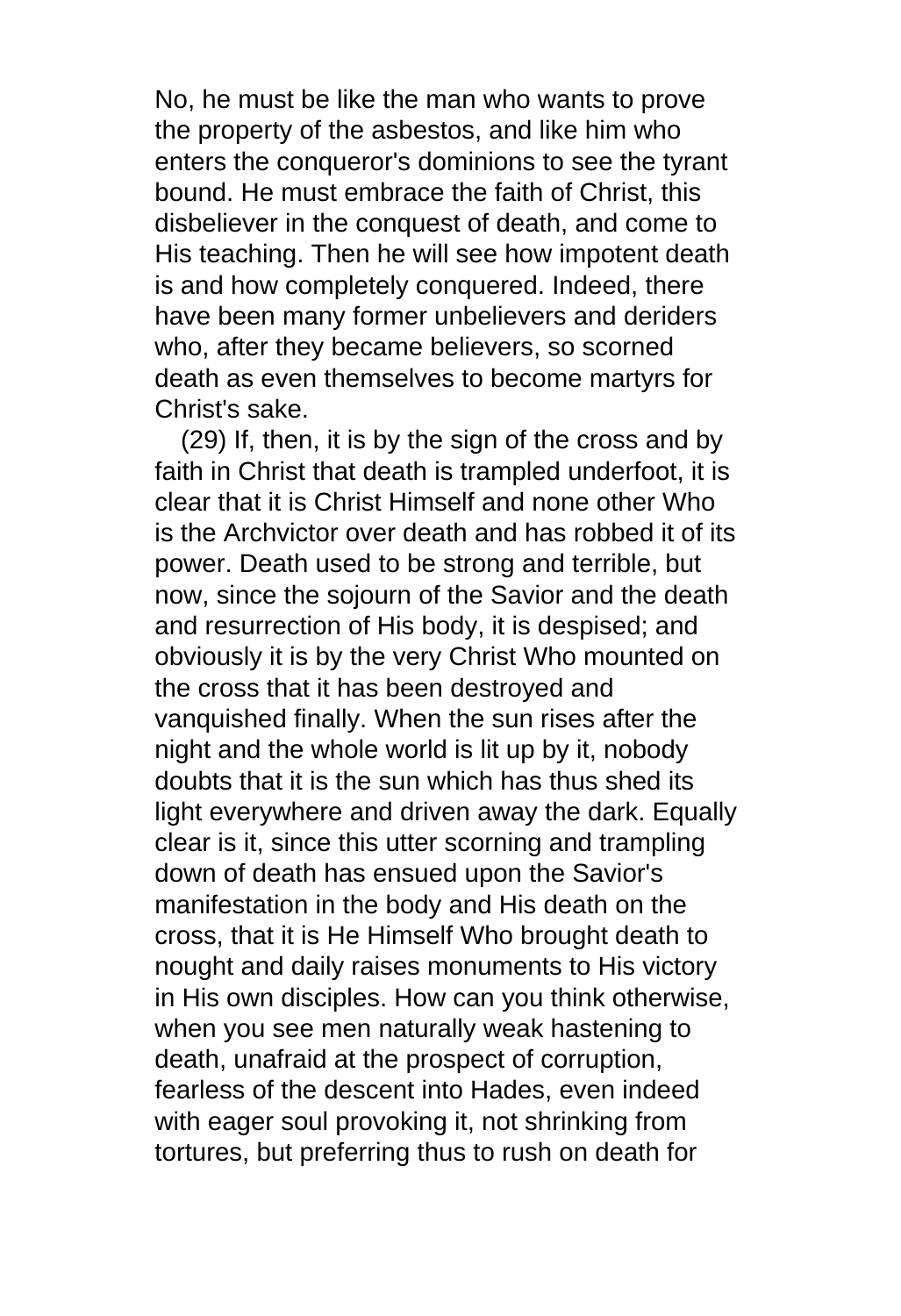Christ's sake, rather than to remain in this present life? If you see with your own eyes men and women and children, even, thus welcoming death for the sake of Christ's religion, how can you be so utterly silly and incredulous and maimed in your mind as not to realize that Christ, to Whom these all bear witness, Himself gives the victory to each, making death completely powerless for those who hold His faith and bear the sign of the cross? No one in his senses doubts that a snake is dead when he sees it trampled underfoot, especially when he knows how savage it used to be; nor, if he sees boys making fun of a lion, does he doubt that the brute is either dead or completely bereft of strength. These things can be seen with our own eyes, and it is the same with the conquest of death. Doubt no longer, then, when you see death mocked and scorned by those who believe in Christ, that by Christ death was destroyed, and the corruption that goes with it resolved and brought to end.

(30) What we have said is, indeed, no small proof of the destruction of death and of the fact that the cross of the Lord is the monument to His victory. But the resurrection of the body to immortality, which results henceforward from the work of Christ, the common Savior and true Life of all, is more effectively proved by facts than by words to those whose mental vision is sound. For, if, as we have shown, death was destroyed and everybody tramples on it because of Christ, how much more did He Himself first trample and destroy it in His own body! Death having been slain by Him, then, what other issue could there be than the resurrection of His body and its open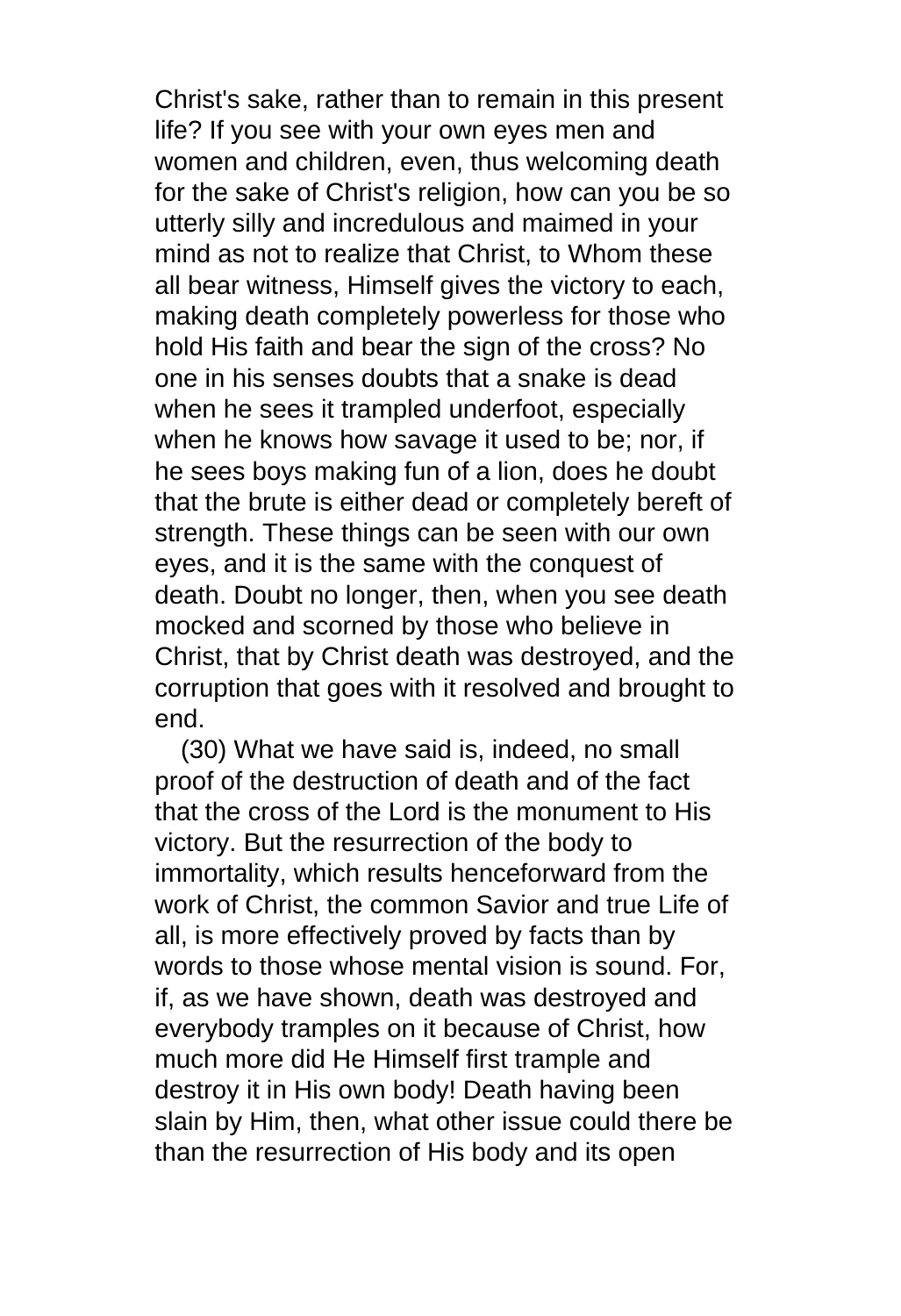demonstration as the monument of His victory? How could the destruction of death have been manifested at all, had not the Lord's body been raised? But if anyone finds even this insufficient, let him find proof of what has been said in present facts. Dead men cannot take effective action; their power of influence on others lasts only till the grave. Deeds and actions that energize others belong only to the living. Well, then, look at the facts in this case. The Savior is working mightily among men, every day He is invisibly persuading numbers of people all over the world, both within and beyond the Greek-speaking world, to accept His faith and be obedient to His teaching. Can anyone, in face of this, still doubt that He has risen and lives, or rather that He is Himself the Life? Does a dead man prick the consciences of men, so that they throw all the traditions of their fathers to the winds and bow down before the teaching of Christ? If He is no longer active in the world, as He must needs be if He is dead, how is it that He makes the living to cease from their activities, the adulterer from his adultery, the murderer from murdering, the unjust from avarice, while the profane and godless man becomes religious? If He did not rise, but is still dead, how is it that He routs and persecutes and overthrows the false gods, whom unbelievers think to be alive, and the evil spirits whom they worship? For where Christ is named, idolatry is destroyed and the fraud of evil spirits is exposed; indeed, no such spirit can endure that Name, but takes to flight on sound of it. This is the work of One Who lives, not of one dead; and, more than that, it is the work of God. It would be absurd to say that the evil spirits whom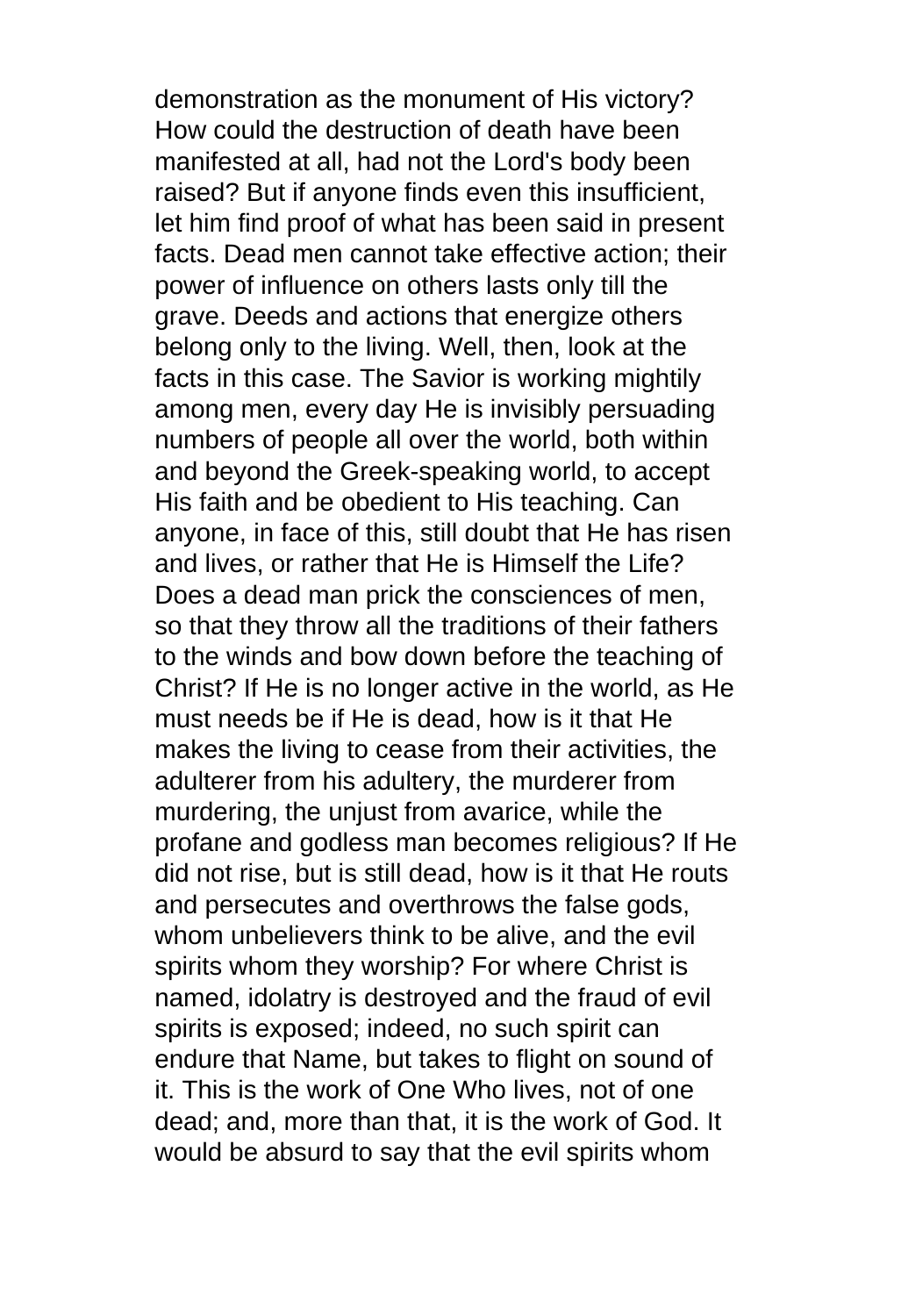He drives out and the idols which He destroys are alive, but that He Who drives out and destroys, and Whom they themselves acknowledge to be Son of God, is dead.

(31) In a word, then, those who disbelieve in the resurrection have no support in facts, if their gods and evil spirits do not drive away the supposedly dead Christ. Rather, it is He Who convicts them of being dead. We are agreed that a dead person can do nothing: yet the Savior works mightily every day, drawing men to religion, persuading them to virtue, teaching them about immortality, quickening their thirst for heavenly things, revealing the knowledge of the Father, inspiring strength in face of death, manifesting Himself to each, and displacing the irreligion of idols; while the gods and evil spirits of the unbelievers can do none of these things, but rather become dead at Christ's presence, all their ostentation barren and void. By the sign of the cross, on the contrary, all magic is stayed, all sorcery confounded, all the idols are abandoned and deserted, and all senseless pleasure ceases, as the eye of faith looks up from earth to heaven. Whom, then, are we to call dead? Shall we call Christ dead, Who effects all this? But the dead have not the faculty to effect anything. Or shall we call death dead, which effects nothing whatever, but lies as lifeless and ineffective as are the evil spirits and the idols? The Son of God, "living and effective, $\lceil 2 \rceil$  is active every day and effects the salvation of all; but death is daily proved to be stripped of all its strength, and it is the idols and the evil spirits who are dead, not He. No room for doubt remains, therefore, concerning the resurrection of His body.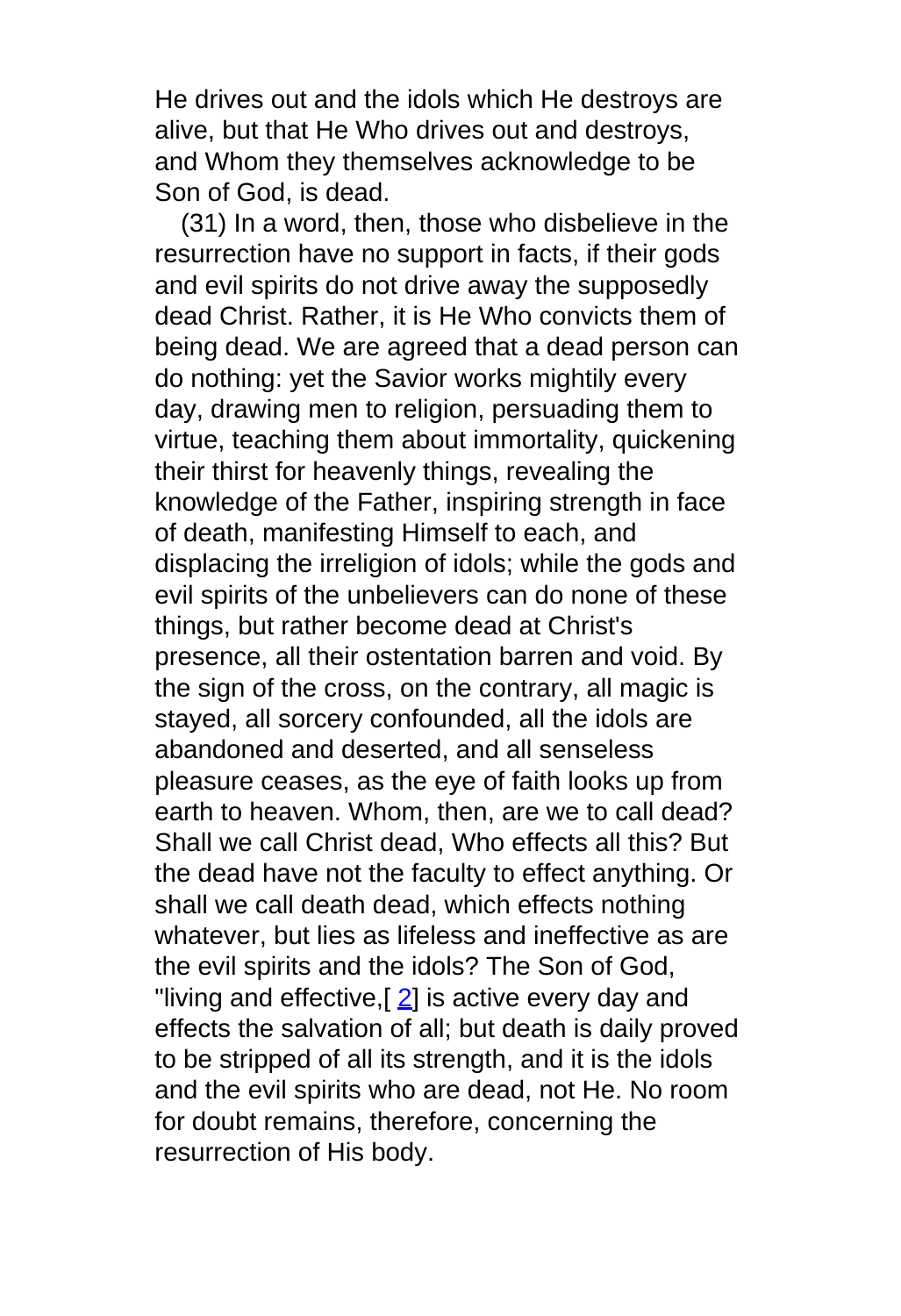Indeed, it would seem that he who disbelieves this bodily rising of the Lord is ignorant of the power of the Word and Wisdom of God. If He took a body to Himself at all, and made it His own in pursuance of His purpose, as we have shown that He did, what was the Lord to do with it, and what was ultimately to become of that body upon which the Word had descended? Mortal and offered to death on behalf of all as it was, it could not but die; indeed, it was for that very purpose that the Savior had prepared it for Himself. But on the other hand it could not remain dead, because it had become the very temple of Life. It therefore died, as mortal, but lived again because of the Life within it; and its resurrection is made known through its works.

It is, indeed, in accordance with the nature of the invisible God that He should be thus known through His works; and those who doubt the Lord's resurrection because they do not now behold Him with their eyes, might as well deny the very laws of nature. They have ground for disbelief when works are lacking; but when the works cry out and prove the fact so clearly, why do they deliberately deny the risen life so manifestly shown? Even if their mental faculties are defective, surely their eyes can give them irrefragable proof of the power and Godhead of Christ. A blind man cannot see the sun, but he knows that it is above the earth from the warmth which it affords; similarly, let those who are still in the blindness of unbelief recognize the Godhead of Christ and the resurrection which He has brought about through His manifested power in others. Obviously He would not be expelling evil spirits and despoiling idols, if He were dead, for the evil spirits would not obey one who was dead. If,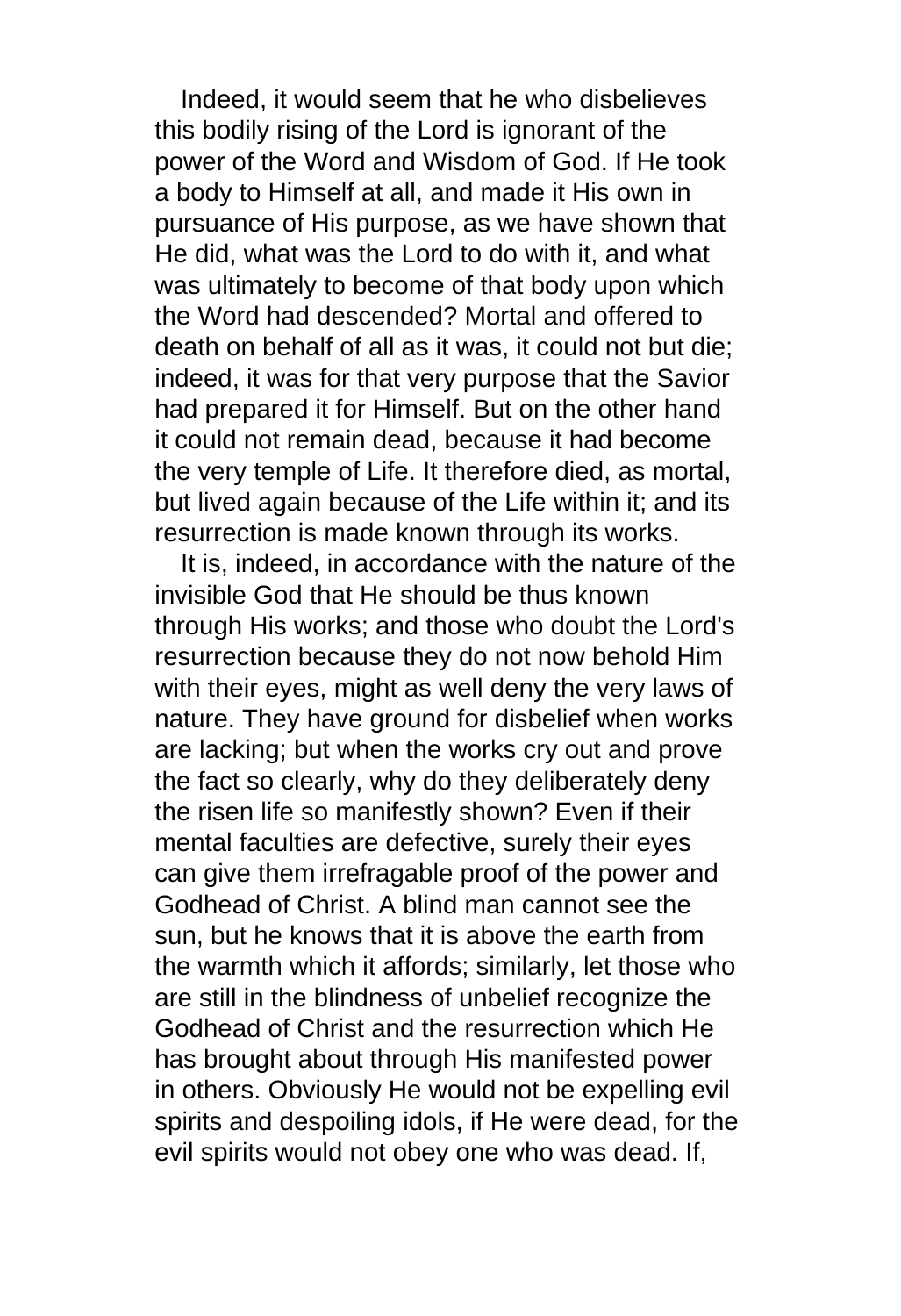on the other hand, the very naming of Him drives them forth, He clearly is not dead; and the more so that the spirits, who perceive things unseen by men, would know if He were so and would refuse to obey Him. But, as a matter of fact, what profane persons doubt, the evil spirits know—namely that He is God; and for that reason they flee from Him and fall at His feet, crying out even as they cried when He was in the body, "We know Thee Who Thou art, the Holy One of God," and, "Ah, what have I in common with Thee, Thou Son of God? I implore Thee, torment me not."[[3](#page-50-0)]

Both from the confession of the evil spirits and from the daily witness of His works, it is manifest, then, and let none presume to doubt it, that the Savior has raised His own body, and that He is very Son of God, having His being from God as from a Father, Whose Word and Wisdom and Whose Power He is. He it is Who in these latter days assumed a body for the salvation of us all, and taught the world concerning the Father. He it is Who has destroyed death and freely graced us all with incorruption through the promise of the resurrection, having raised His own body as its first-fruits, and displayed it by the sign of the cross as the monument to His victory over death and its corruption.

### **Chapter 5 Notes**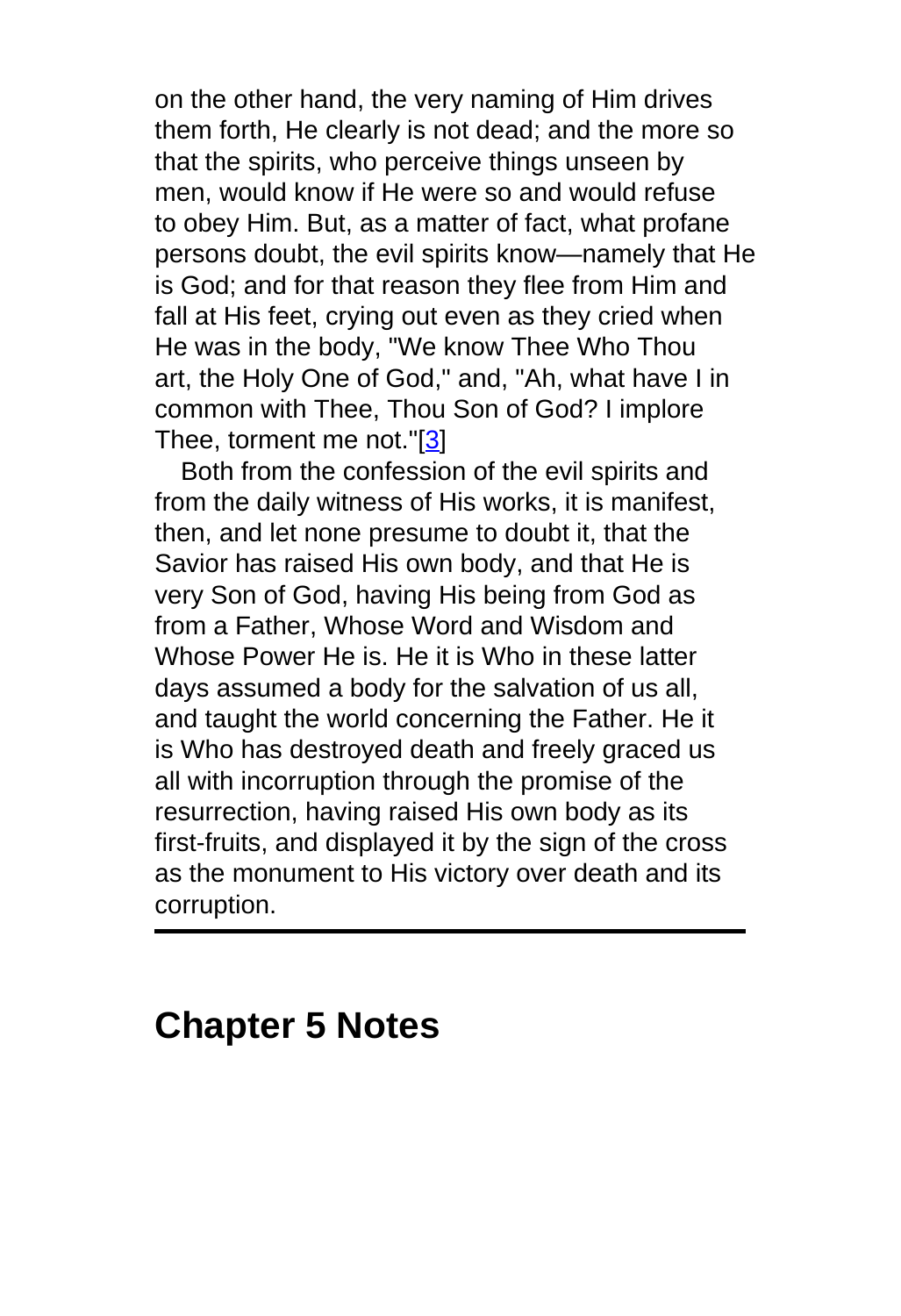<span id="page-50-0"></span>1. Cor. xv. 55. 2. Heb.iv. 12. 3. Cf. Luke iv. 34 and Mark v. 7.

[Go back to the top of Chapter 5](#page-41-0)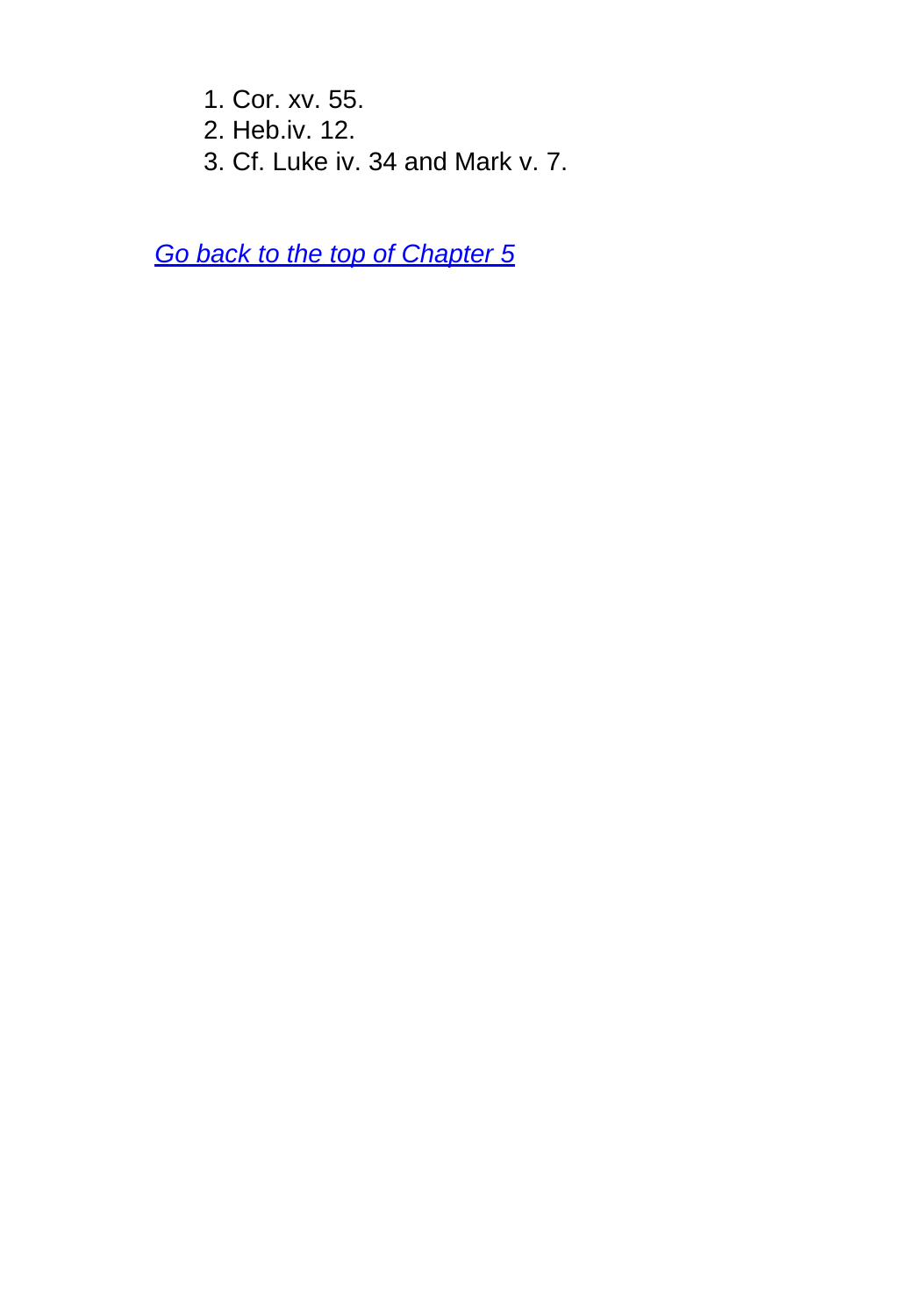# <span id="page-51-0"></span>**6. Refutation of the Jews**

 $\mathbf H$  e have dealt thus far with the Incarnation of our Savior, and have found clear proof of the resurrection of His Body and His victory over death. Let us now go further and investigate the unbelief and the ridicule with which Jews and Gentiles respectively regard these same facts. It seems that in both cases the points at issue are the same, namely the unfittingness or incongruity (as it seems to them) alike of the cross and of the Word's becoming man at all. But we have no hesitation in taking up the argument against these objectors, for the proofs on our side are extremely clear.

First, then, we will consider the Jews. Their unbelief has its refutation in the Scriptures which even themselves read; for from cover to cover the inspired Book clearly teaches these things both in its entirety and in its actual words. Prophets foretold the marvel of the Virgin and of the Birth from her, saying, "Behold, a virgin shall conceive and bear a son, and they shall call his name Emmanuel, which means God is with us."[[1](#page-63-0)] And Moses, that truly great one in whose word the Jews trust so implicitly, he also recognized the importance and truth of the matter. He puts it thus: "There shall arise a star from Jacob and a man from Israel, and he shall break in pieces the rulers of Moab.[ [2](#page-63-0)] And, again, "How lovely are thy dwellings, O Jacob, thy tents, O Israel! Like woodland valleys they give shade, and like parks by rivers, like tents which the Lord has pitched, like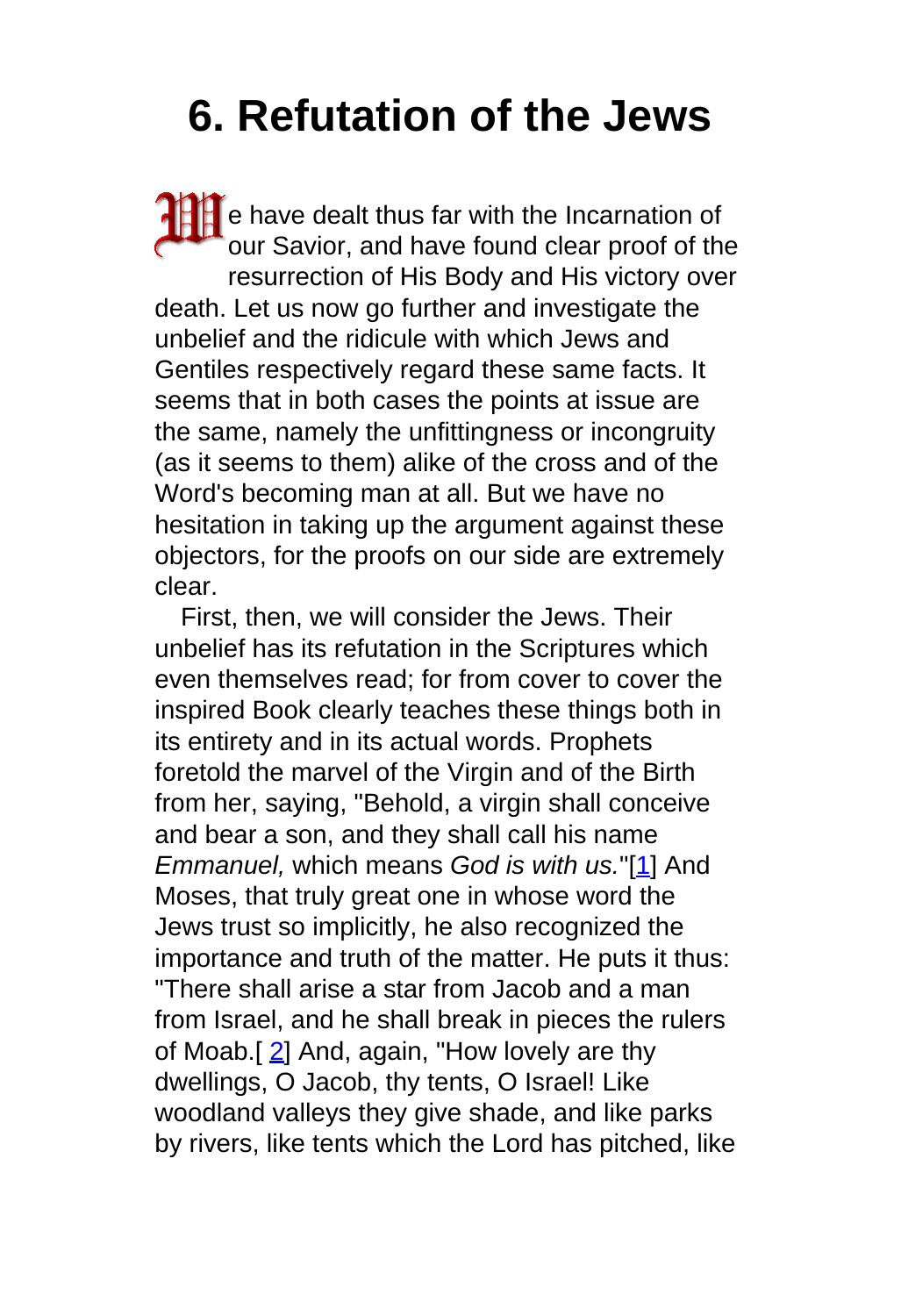cedar-trees by streams. There shall come forth a Man from among his seed, and he shall rule over many peoples. "[[3](#page-63-0)] And, again, Isaiah says, "Before the Babe shall be old enough to call father or mother, he shall take the power of Damascus and the spoils of Samaria from under the eyes of the king of Assyria."[[4\]](#page-63-0) These words, then, foretell that a Man shall appear. And Scripture proclaims further that He that is to come is Lord of all. These are the words, "Behold, the Lord sitteth on an airy cloud and shall come into Egypt, and the man-made images of Egypt shall be shaken."[\[5](#page-63-0)] And it is from Egypt also that the Father calls him back, saying, "Out of Egypt have I called My Son."[\[6\]](#page-63-0)

(34) Moreover, the Scriptures are not silent even about His death. On the contrary, they refer to it with the utmost clearness. They have not feared to speak also of the cause of it. He endures it, they say, not for His own sake, but for the sake of bringing immortality and salvation to all, and they record also the plotting of the Jews against Him and all the indignities which He suffered at their hands. Certainly nobody who reads the Scriptures can plead ignorance of the facts as an excuse for error! There is this passage, for instance: "A man that is afflicted and knows how to bear weakness, for His face is turned away. He was dishonored and not considered, He bears our sins and suffers for our sakes. And we for our part thought Him distressed and afflicted and ill-used; but it was for our sins that He was wounded and for our lawlessness that He was made weak. Chastisement for our peace was upon Him, and by His bruising we are healed." $[7]$  O marvel at the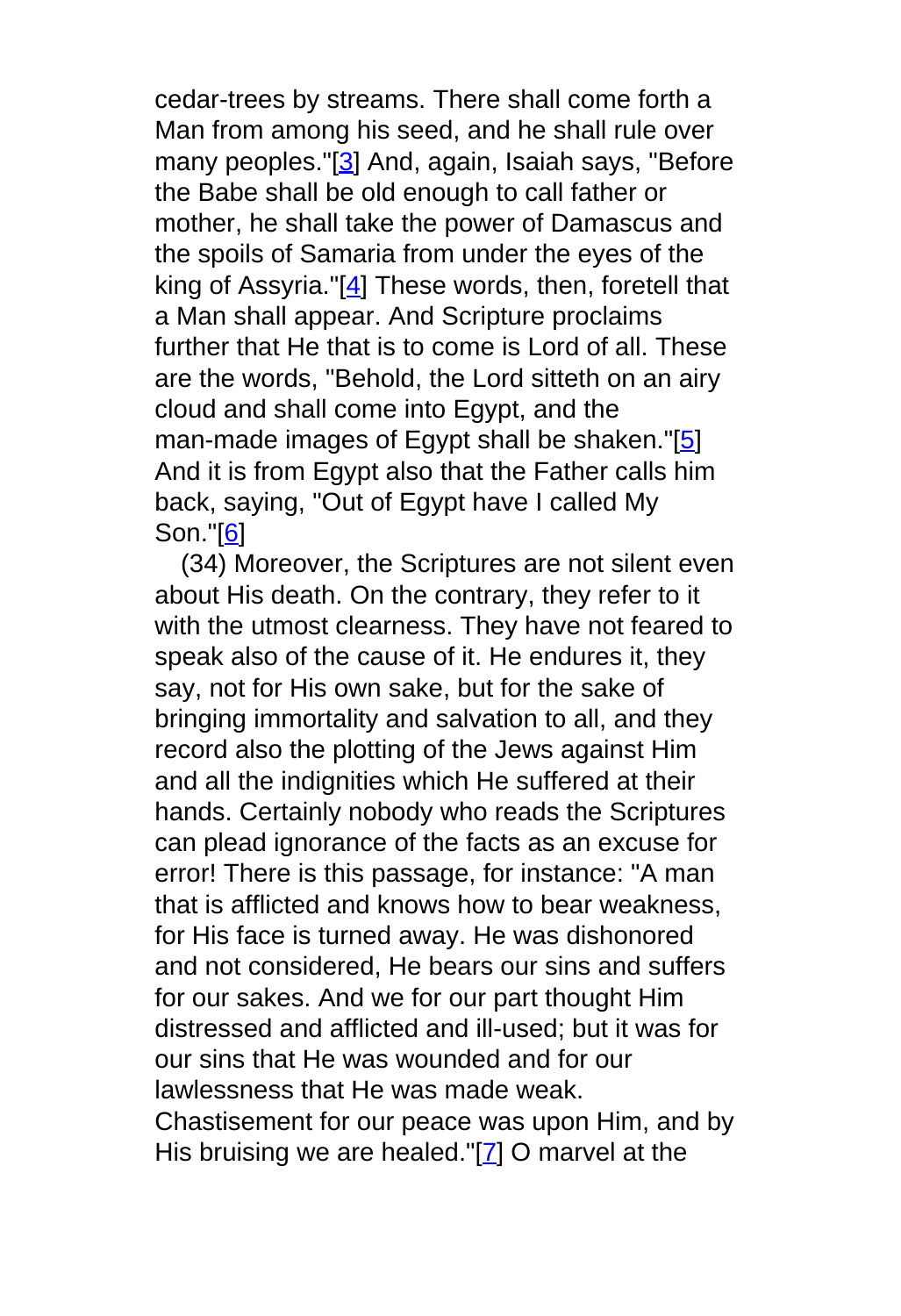love of the Word for men, for it is on our account that He is dishonored, so that we may be brought to honor. "For all we," it goes on, "have strayed like sheep, man has strayed from his path, and the Lord has given Him up for our sins; and He Himself did not open His mouth at the ill-treatment. Like a sheep He was led to slaughter, and as a lamb is dumb before its shearer, so He opened not His mouth; in His humiliation His judgment was taken away."[[8\]](#page-63-0) And then Scripture anticipates the surmises of any who might think from His suffering thus that He was just an ordinary man, and shows what power worked in His behalf. "Who shall declare of what lineage He comes?" it says, "for His life is exalted from the earth. By the lawlessnesses of the people was He brought to death, and I will give the wicked in return for His burial and the rich in return for His death. For He did no lawlessness, neither was deceit found in His mouth. And the Lord wills to heal Him of His affliction."[[9\]](#page-63-0)

(35) You have heard the prophecy of His death, and now, perhaps, you want to know what indications there are about the cross. Even this is not passed over in silence: on the contrary, the sacred writers proclaim it with the utmost plainness. Moses foretells it first, and that right loudly, when he says, "You shall see your Life hanging before your eyes, and shall not believe."[[10](#page-63-0)] After him the prophets also give their witness, saying, "But I as an innocent lamb brought to be offered was yet ignorant of it. They plotted evil against Me, saying, 'Come, let us cast wood into His bread, and wipe Him out from the land of the living."[[11](#page-63-0)] And, again, "They pierced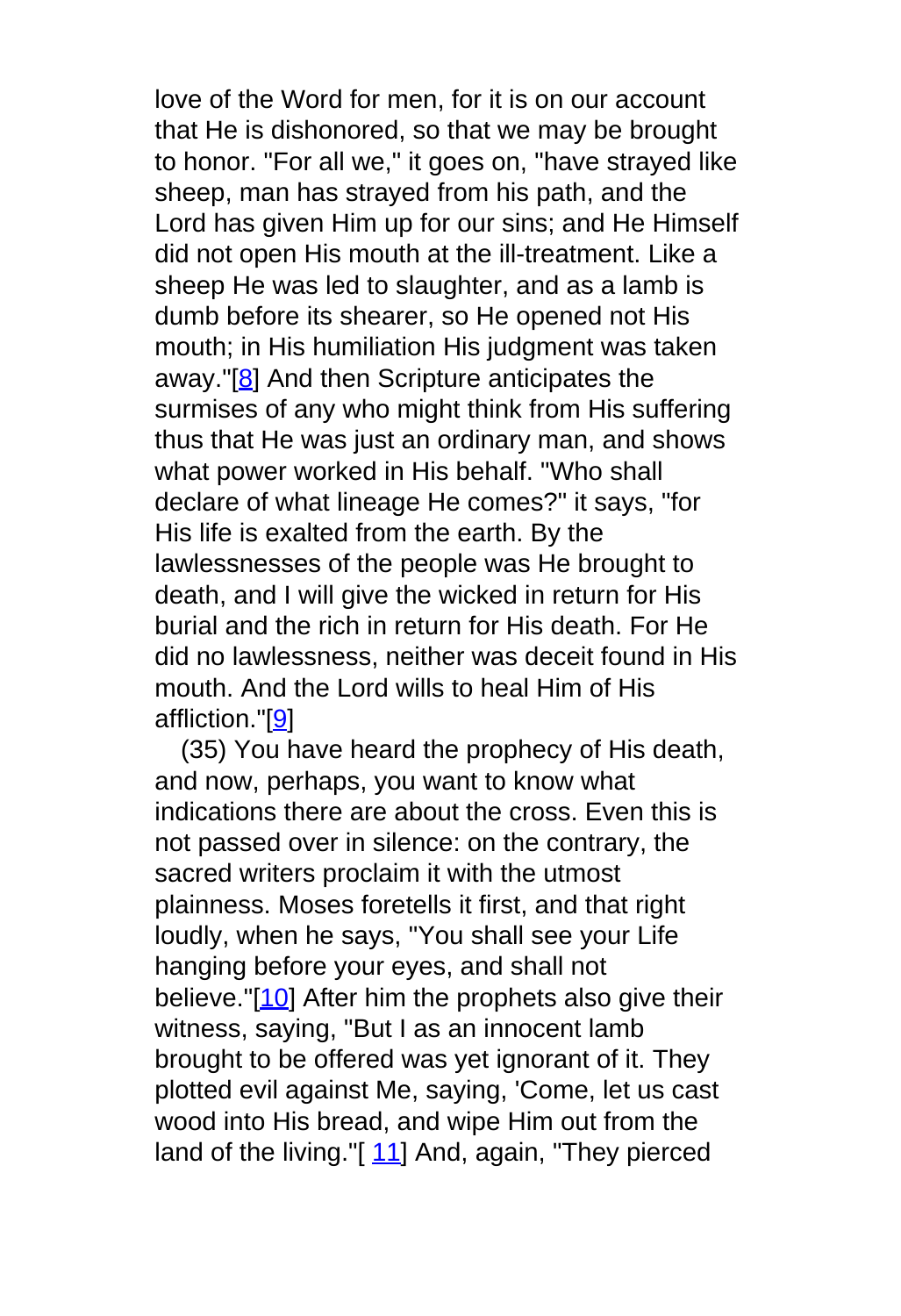My hands and My feet, they counted all My bones, they divided My garments for themselves and cast lots for My clothing." $\left[\frac{12}{12}\right]$  Now a death lifted up and that takes place on wood can be none other than the death of the cross; moreover, it is only in that death that the hands and feet are pierced. Besides this, since the Savior dwelt among men, all nations everywhere have begun to know God; and this too Holy Writ expressly mentions. "There shall be the Root of Jesse," it says, "and he who rises up to rule the nations, on Him nations shall set their hope."[[13\]](#page-63-0)

These are just a few things in proof of what has taken place; but indeed all Scripture teems with disproof of Jewish unbelief. For example, which of the righteous men and holy prophets and patriarchs of whom the Divine Scriptures tell ever had his bodily birth from a virgin only? Was not Abel born of Adam, Enoch of Jared, Noah of Lamech, Abraham of Terah, Isaac of Abraham, and Jacob of Isaac? Was not Judah begotten by Jacob and Moses and Aaron by Ameram? Was not Samuel the son of Elkanah, David of Jesse, Solomon of David, Hezekiah of Ahaz, Josiah of Amon, Isaiah of Amos, Jeremiah of Hilkiah and Ezekiel of Buzi? Had not each of these a father as author of his being? So who is He that is born of a virgin only, that sign of which the prophet makes so much? Again, which of all those people had his birth announced to the world by a star in the heavens? When Moses was born his parents hid him. David was unknown even in his own neighborhood, so that mighty Samuel himself was ignorant of his existence and asked whether Jesse had yet another son. Abraham again became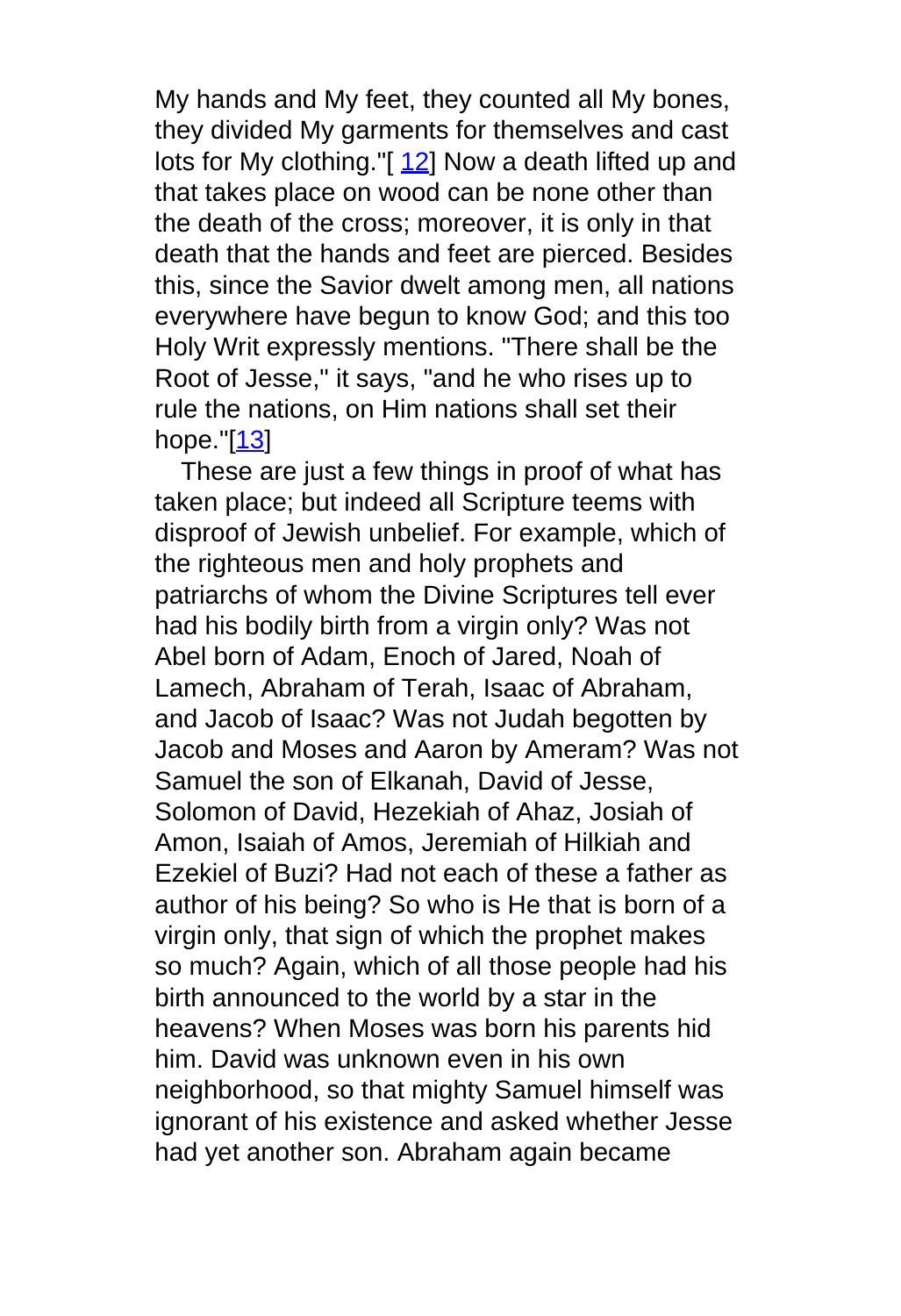known to his neighbors as a great man only after his birth. But with Christ it was otherwise. The witness to His birth was not man, but a star shining in the heavens whence He was coming down.

(36) Then, again, what king that ever was reigned and took trophies from his enemies before he had strength to call father or mother? Was not David thirty years old when he came to the throne and Solomon a grown young man? Did not Joash enter on his reign at the age of seven, and Josiah, some time after him, at about the same age, both of them fully able by that time to call father or mother? Who is there, then, that was reigning and despoiling his enemies almost before he was born? Let the Jews, who have investigated the matter, tell us if there was ever such a king in Israel or Judah—a king upon whom all the nations set their hopes and had peace, instead of being at enmity with him on every side! As long as Jerusalem stood there was constant war between them, and they all fought against Israel. The Assyrians oppressed Israel, the Egyptians persecuted them, the Babylonians fell upon them, and, strange to relate, even the Syrians their neighbors were at war with them. And did not David fight with Moab and smite the Syrians, and Hezekiah quail at the boasting of Sennacherib? Did not Amalek make war on Moses and the Amorites oppose him, and did not the inhabitants of Jericho array themselves against Joshua the son of Nun? Did not the nations always regard Israel with implacable hostility? Then it is worth inquiring who it is, on whom the nations are to set their hopes. Obviously there must be someone, for the prophet could not have told a lie. But did any of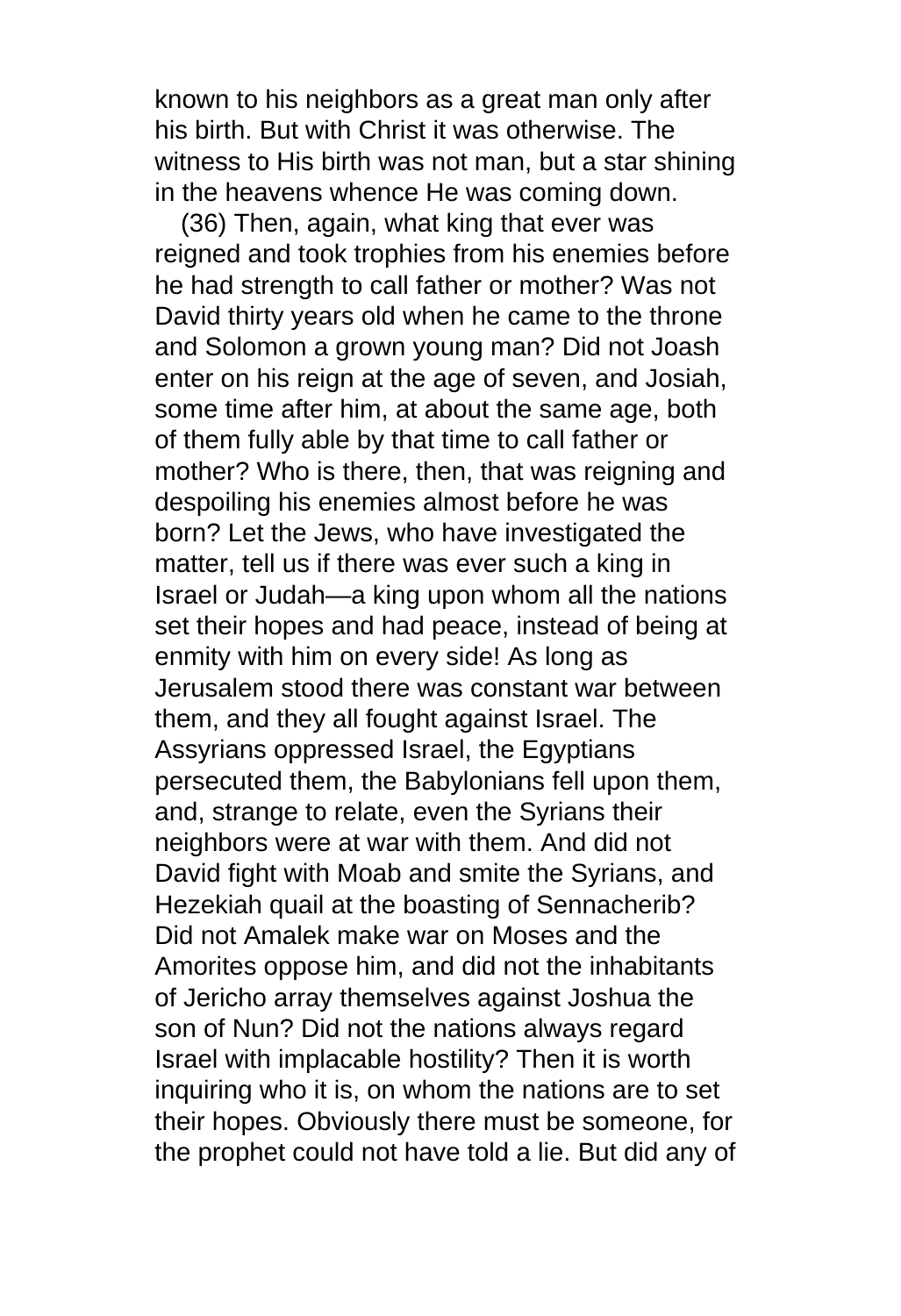the holy prophets or of the early patriarchs die on the cross for the salvation of all? Was any of them wounded and killed for the healing of all? Did the idols of Egypt fall down before any righteous man or king that came there? Abraham came there certainly, but idolatry prevailed just the same; and Moses was born there, but the mistaken worship was unchanged.

(37) Again, does Scripture tell of anyone who was pierced in hands and feet or hung upon a tree at all, and by means of a cross perfected his sacrifice for the salvation of all? It was not Abraham, for he died in his bed, as did also Isaac and Jacob. Moses and Aaron died in the mountain, and David ended his days in his house, without anybody having plotted against him. Certainly he had been sought by Saul, but he was preserved unharmed. Again Isaiah was sawn asunder, but he was not hung on a tree. Jeremiah was shamefully used, but he did not die under condemnation. Ezekiel suffered, but he did so, not on behalf of the people, but only to signify to them what was going to happen. Moreover, all these even when they suffered were but men, like other men; but He Whom the Scriptures declare to suffer on behalf of all is called not merely man but Life of all, although in point of fact He did share our human nature. "You shall see your Life hanging before your eyes," they say, and "Who shall declare of what lineage He comes?" With all the saints we can trace their descent from the beginning, and see exactly how each came to be; but the Divine Word maintains that we cannot declare the lineage of Him Who is the Life. Who is it, then, of Whom Holy Writ thus speaks? Who is there so great that even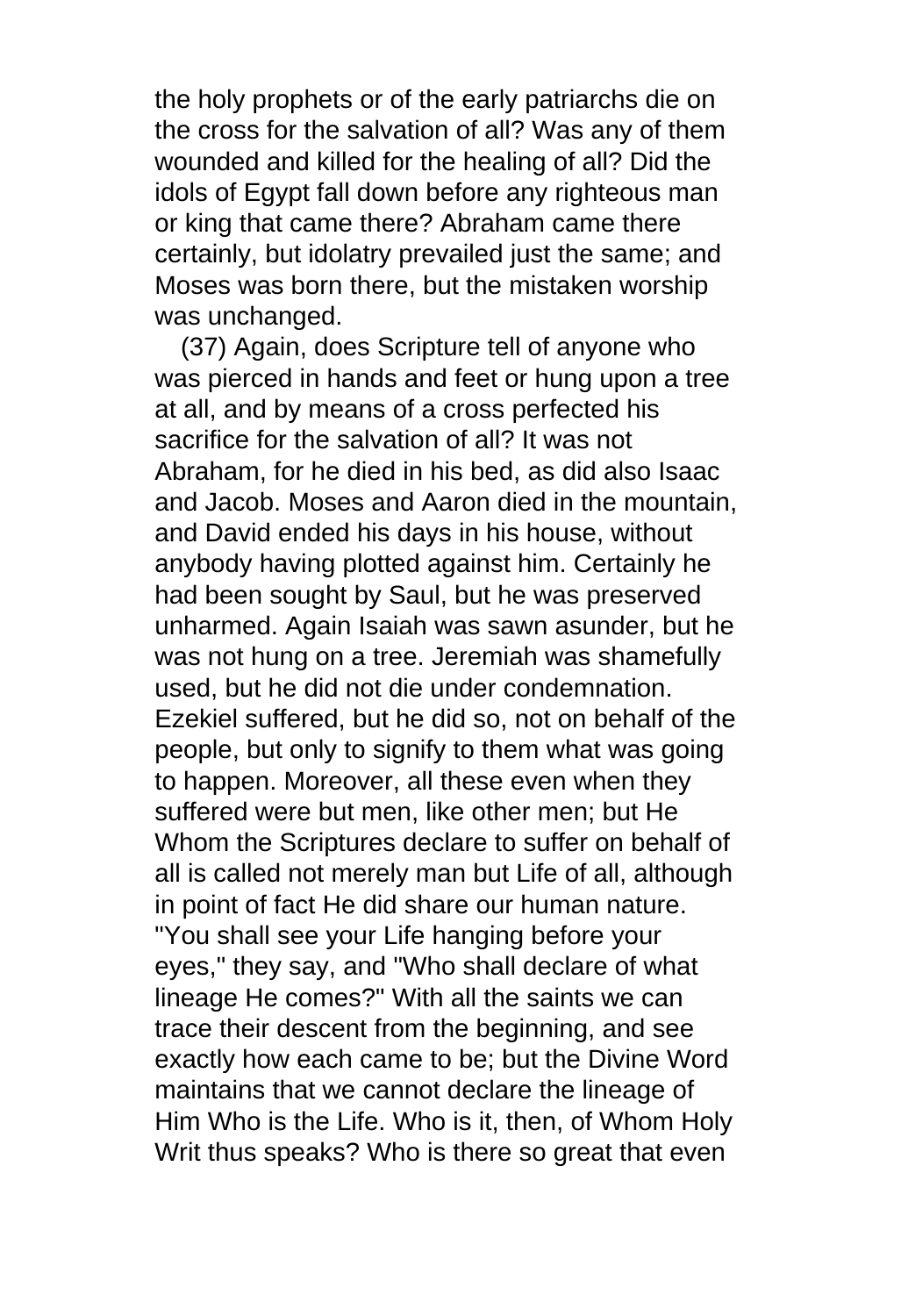the prophets foretell of Him such mighty things? There is indeed no one in the Scriptures at all, save the common Savior of all, the Word of God, our Lord Jesus Christ. He it is that proceeded from a virgin, and appeared as man on earth, He it is Whose earthly lineage cannot be declared, because He alone derives His body from no human father, but from a virgin alone. We can trace the paternal descent of David and Moses and of all the patriarchs. But with the Savior we cannot do so, for it was He Himself Who caused the star to announce His bodily birth, and it was fitting that the Word, when He came down from heaven, should have His sign in heaven too, and fitting that the King of creation on His coming forth should be visibly recognized by all the world. He was actually born in Judea, yet men from Persia came to worship Him. He it is Who won victory from His demon foes and trophies from the idolaters even before His bodily appearing—namely, all the heathen who from every region have abjured the tradition of their fathers and the false worship of idols and are now placing their hope in Christ and transferring their allegiance to Him. The thing is happening before our very eyes, here in Egypt; and thereby another prophecy is fulfilled, for at no other time have the Egyptians ceased from their false worship save when the Lord of all, riding as on a cloud, came down here in the body and brought the error of idols to nothing and won over everybody to Himself and through Himself to the Father. He it is Who was crucified with the sun and moon as witnesses; and by His death salvation has come to all men, and all creation has been redeemed. He is the Life of all, and He it is Who like a sheep gave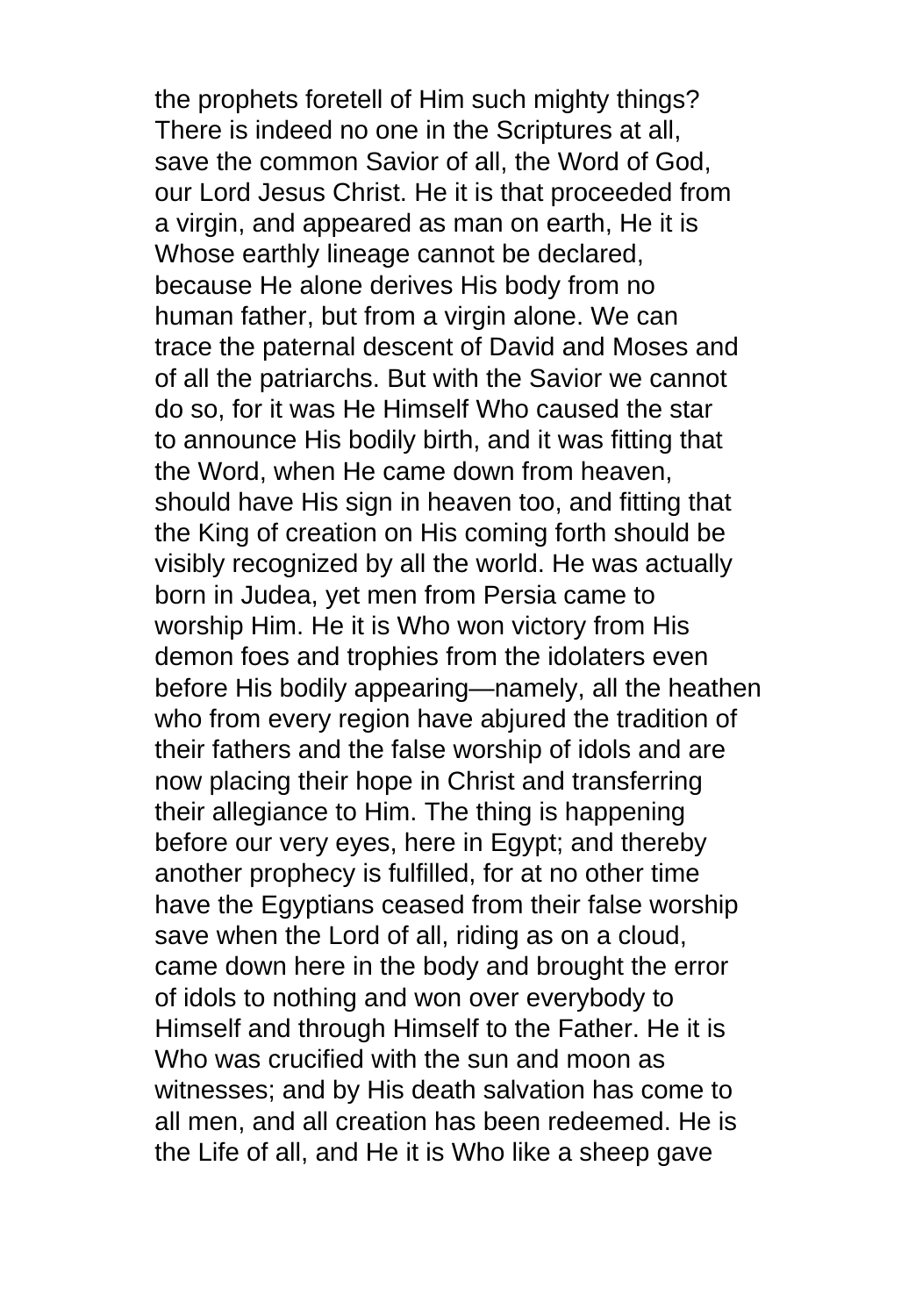up His own body to death, His life for ours and our salvation.

(38) Yet the Jews disbelieve this. This argument does not satisfy them. Well, then, let them be persuaded by other things in their own oracles. Of whom, for instance, do the prophets say "I was made manifest to those who did not seek Me, I was found by those who had not asked for Me? I said, 'See, here am I,' to the nation that had not called upon My Name. I stretched out My hands to a disobedient and gainsaying people." $[14]$  $[14]$  $[14]$  Who is this person that was made manifest, one might ask the Jews? If the prophet is speaking of himself, then they must tell us how he was first hidden, in order to be manifested afterwards. And, again, what kind of man is this prophet, who was not only revealed after being hidden, but also stretched out his hands upon the cross? Those things happened to none of those righteous men: they happened only to the Word of God Who, being by nature without body, on our account appeared in a body and suffered for us all. And if even this is not enough for them, there is other overwhelming evidence by which they may be silenced. The Scripture says, "Be strong, hands that hang down and feeble knees, take courage, you of little faith, be strong and do not fear. See, our God will recompense judgment, He Himself will come and save us. Then the eyes of blind men shall be opened and the ears of deaf men shall hear, and stammerers shall speak distinctly."[[15](#page-63-0)] What can they say to this, or how can they look it in the face at all? For the prophecy does not only declare that God will dwell here, it also makes known the signs and the time of His coming. When God comes, it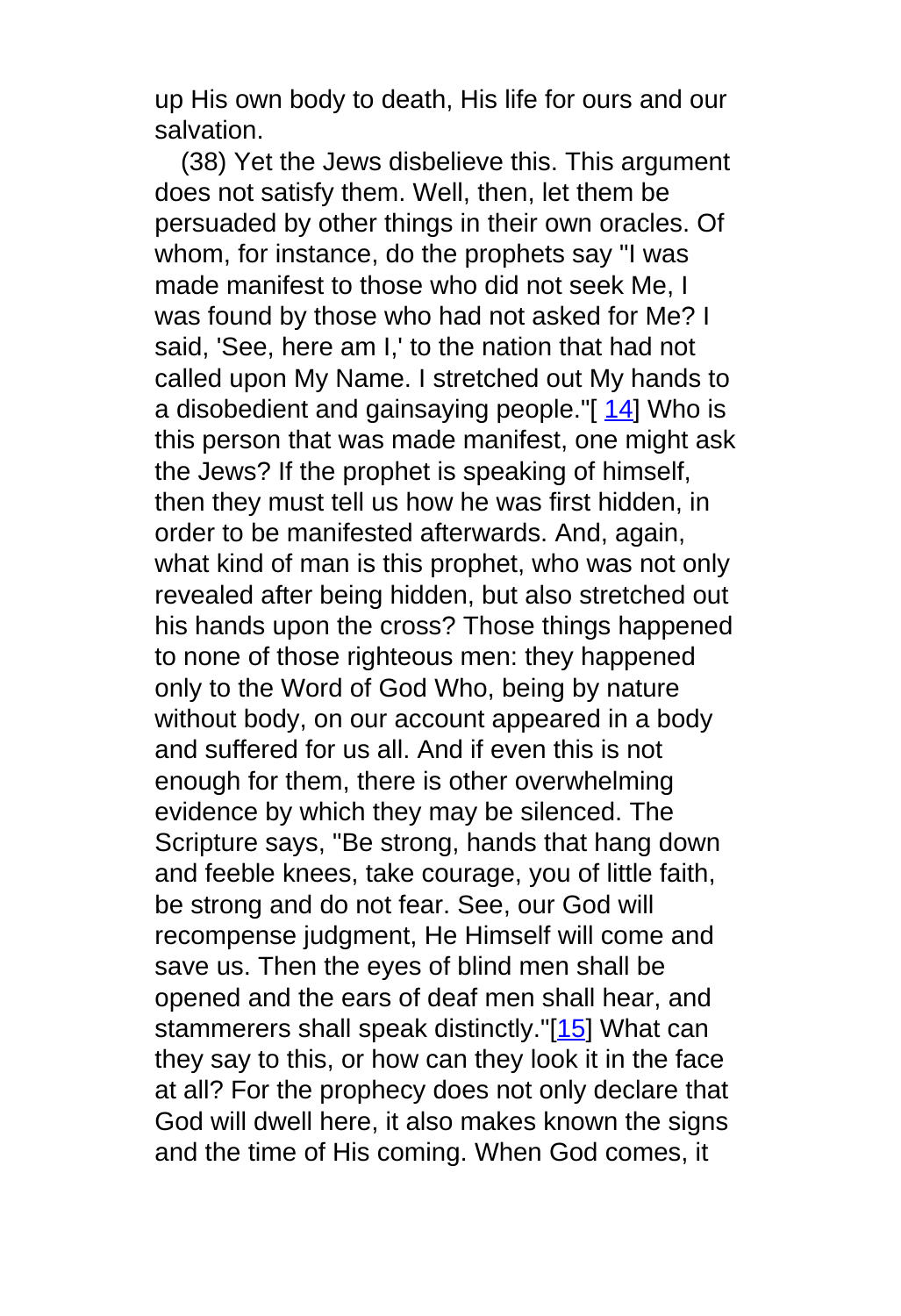says, the blind will see, the lame will walk, the deaf will hear and the stammerers will speak distinctly. Can the Jews tell us when such signs occurred in Israel, or when anything of the kind took place at all in Jewry? The leper Naaman was cleansed, it is true, but no deaf man heard nor did any lame man walk. Elijah raised a dead person and so did Elisha; but no one blind from birth received his sight. To raise a dead person is a great thing indeed, but it is not such as the Savior did. And surely, since the Scriptures have not kept silence about the leper and the dead son of the widow, if a lame man had walked and a blind man had received his sight, they would have mentioned these as well. Their silence on these points proves that the events never took place. When therefore did these things happen, unless when the Word of God Himself came in the body? Was it not when He came that lame men walked and stammerers spoke clearly and men blind from birth were given sight? And the Jews who saw it themselves testified to the fact that such things had never before occurred. "Since the world began," they said, "it has never been heard of that anyone should open the eyes of a man born blind. If this Man were not from God, He could do nothing."[\[16\]](#page-63-0)

(39) But surely they cannot fight against plain facts. So it may be that, without denying what is written, they will maintain that they are still waiting for these things to happen, and that the Word of God is yet to come, for that is a theme on which they are always harping most brazenly, in spite of all the evidence against them. But they shall be refuted on this supreme point more clearly than on any, and that not by ourselves but by the most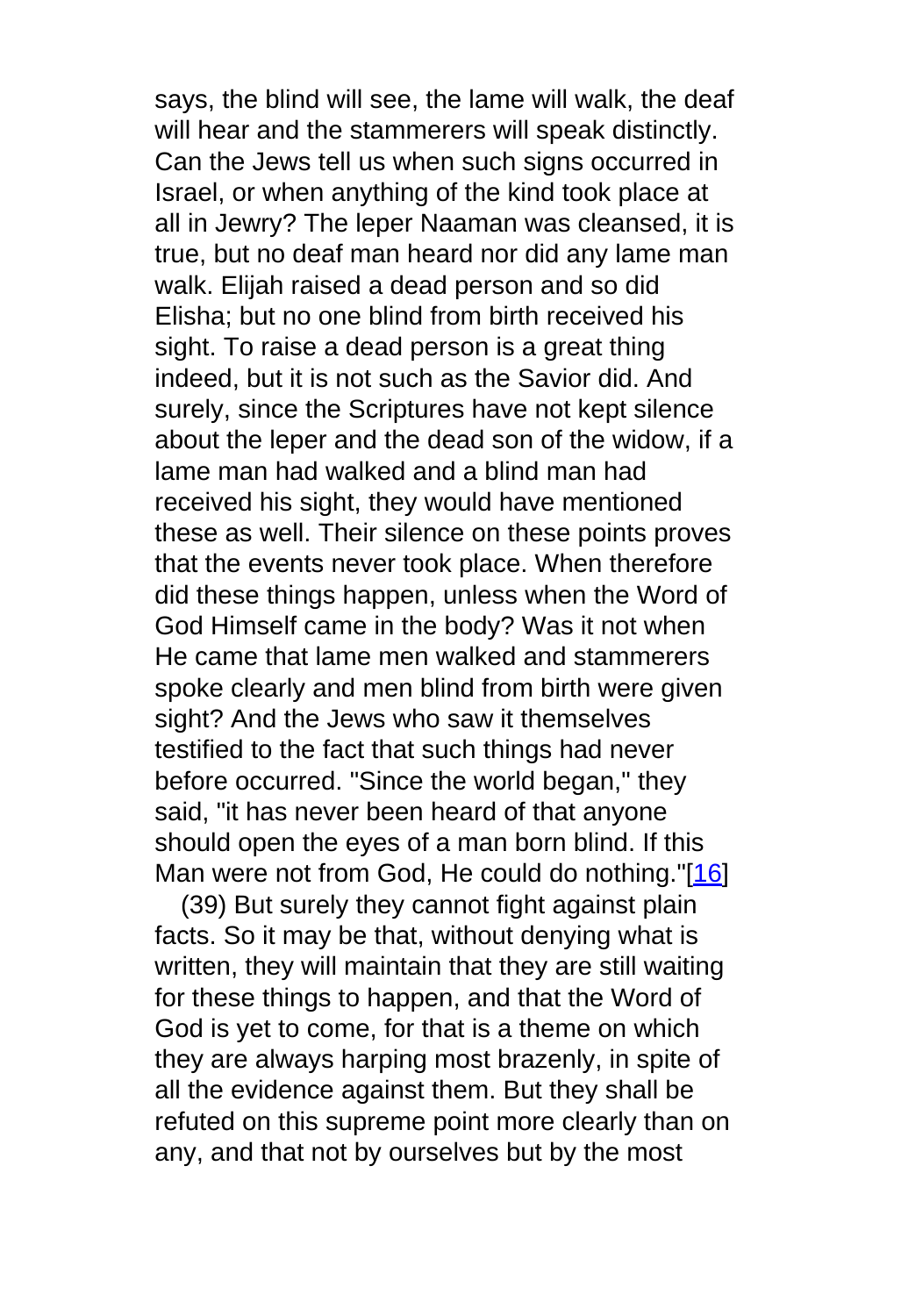wise Daniel, for he signifies the actual date of the Savior's coming as well as His Divine sojourn in our midst. "Seventy weeks," he says, "are cut short upon thy people and upon the holy city, to make a complete end of sin and for sins to be sealed up and iniquities blotted out, and to make reconciliation for iniquity and to seal vision and prophet, and to anoint a Holy One of holies. And thou shalt know and understand from the going forth of the Word to answer,[ [17](#page-63-0)] and to build Jerusalem, until Christ the Prince."[[18\]](#page-64-0) In regard to the other prophecies, they may possibly be able to find excuses for deferring their reference to a future time, but what can they say to this one? How can they face it at all? Not only does it expressly mention the Anointed One, that is the Christ, it even declares that He Who is to be anointed is not man only, but the Holy One of holies! And it says that Jerusalem is to stand till His coming, and that after it prophet and vision shall cease in Israel! David was anointed of old, and Solomon, and Hezekiah; but then Jerusalem and the place stood, and prophets were prophesying, Gad and Asaph and Nathan, and later Isaiah and Hosea and Amos and others. Moreover, those men who were anointed were called holy certainly, but none of them was called the Holy of holies. Nor is it any use for the Jews to take refuge in the Captivity, and say that Jerusalem did not exist then, for what about the prophets? It is a fact that at the outset of the Exile Daniel and Jeremiah were there, and Ezekiel and Haggai and Zechariah also prophesied.

(40) So the Jews are indulging in fiction, and transferring present time to future. When did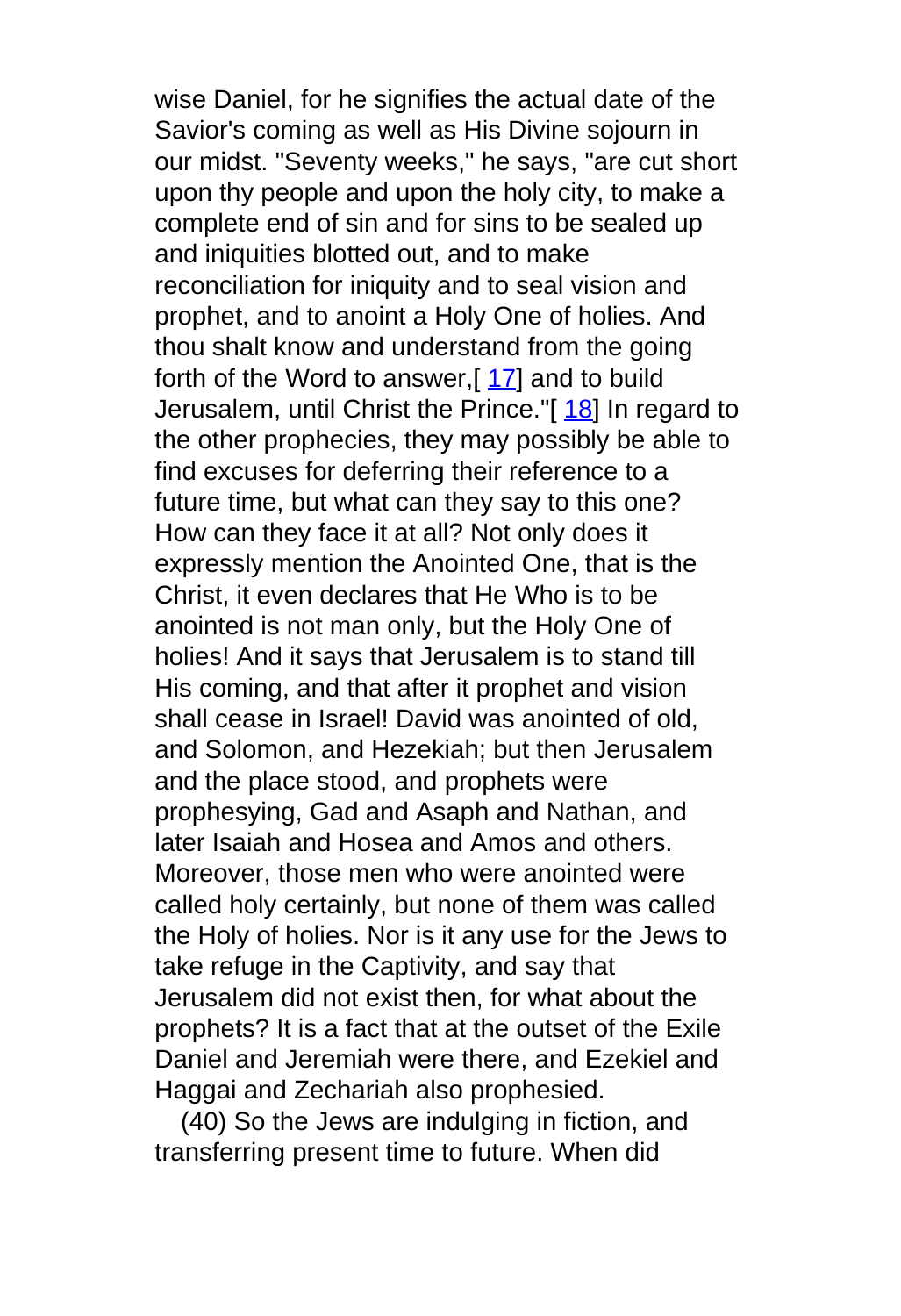prophet and vision cease from Israel? Was it not when Christ came, the Holy One of holies? It is, in fact, a sign and notable proof of the coming of the Word that Jerusalem no longer stands, neither is prophet raised up nor vision revealed among them. And it is natural that it should be so, for when He that was signified had come, what need was there any longer of any to signify Him? And when the Truth had come, what further need was there of the shadow? On His account only they prophesied continually, until such time as Essential Righteousness has come, Who was made the Ransom for the sins of all. For the same reason Jerusalem stood until the same time, in order that there men might premeditate the types before the Truth was known. So, of course, once the Holy One of holies had come, both vision and prophecy were sealed. And the kingdom of Jerusalem ceased at the same time, because kings were to be anointed among them only until the Holy of holies had been anointed. Moses also prophesies that the kingdom of the Jews shall stand until His time, saying, "A ruler shall not fail from Judah nor a prince from his loins, until the things laid up for him shall come and the Expectation of the nations Himself."[[19](#page-64-0)] And that is why the Savior Himself was always proclaiming "The law and the prophets prophesied until John."[[20\]](#page-63-0) So if there is still king or prophet or vision among the Jews, they do well to deny that Christ is come; but if there is neither king nor vision, and since that time all prophecy has been sealed and city and temple taken, how can they be so irreligious, how can they so flaunt the facts, as to deny Christ Who has brought it all about? Again, they see the heathen forsaking idols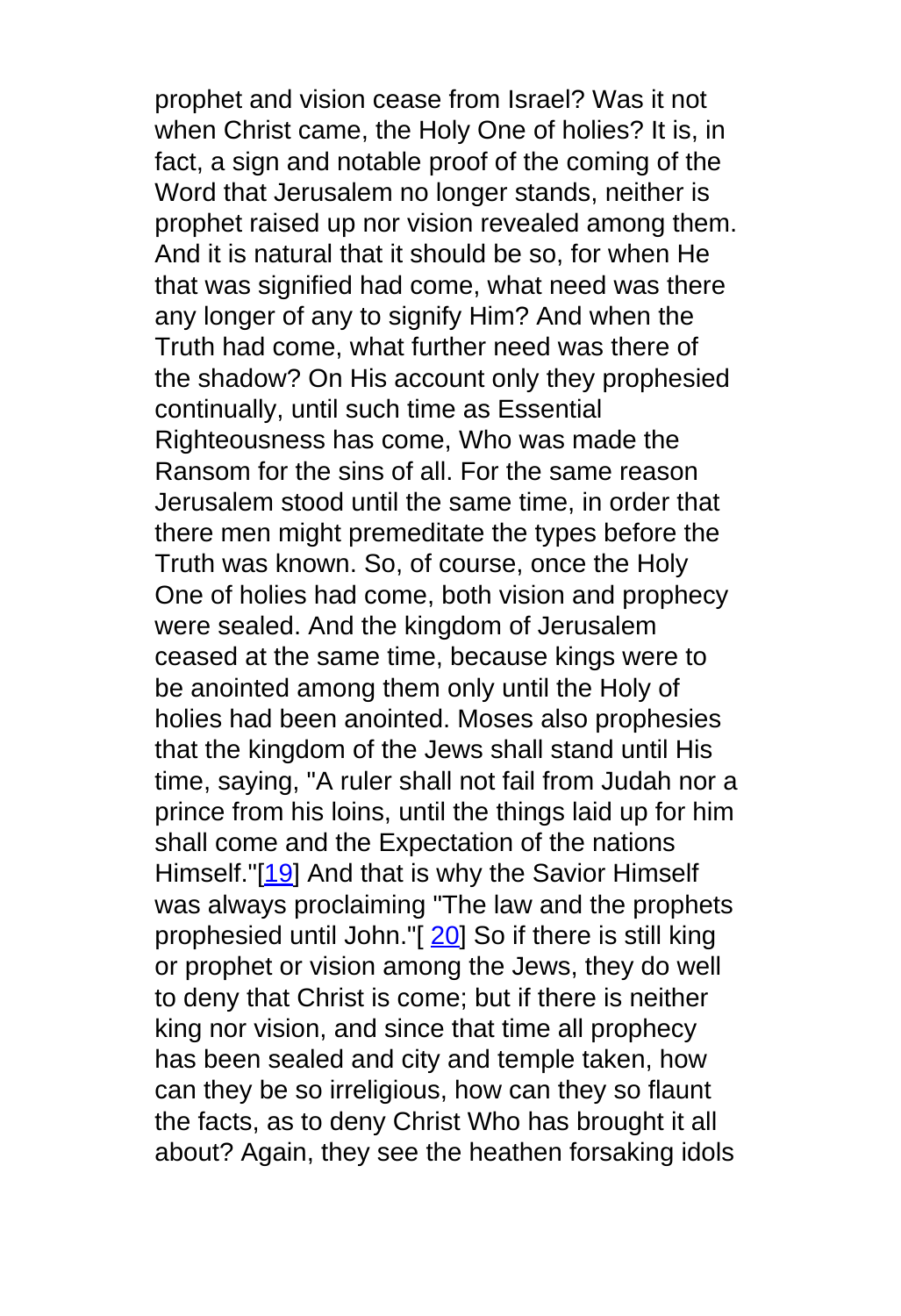and setting their hopes through Christ on the God of Israel; why do they yet deny Christ Who after the flesh was born of the root of Jesse and reigns henceforward? Of course, if the heathen were worshipping some other god, and not confessing the God of Abraham and Isaac and Jacob and Moses, then they would do well to argue that God had not come. But if the heathen are honoring the same God Who gave the law to Moses and the promises to Abraham—the God Whose word too the Jews dishonored, why do they not recognize or rather why do they deliberately refuse to see that the Lord of Whom the Scriptures prophesied has shone forth to the world and appeared to it in a bodily form? Scripture declares it repeatedly. "The Lord God has appeared to us,  $\left[\frac{21}{21}\right]$  and again, "He sent forth His Word and healed them."[\[22\]](#page-64-0) And again, "It was no ambassador, no angel who saved us, but the Lord Himself."[[23](#page-64-0)] The Jews are afflicted like some demented person who sees the earth lit up by the sun, but denies the sun that lights it up! What more is there for their Expected One to do when he comes? To call the heathen? But they are called already. To put an end to prophet and king and vision? But this too has already happened. To expose the God-denyingness of idols? It is already exposed and condemned. Or to destroy death? It is already destroyed. What then has not come to pass that the Christ must do? What is there left out or unfulfilled that the Jews should disbelieve so light-heartedly? The plain fact is, as I say, that there is no longer any king or prophet nor Jerusalem nor sacrifice nor vision among them; yet the whole earth is filled with the knowledge of God,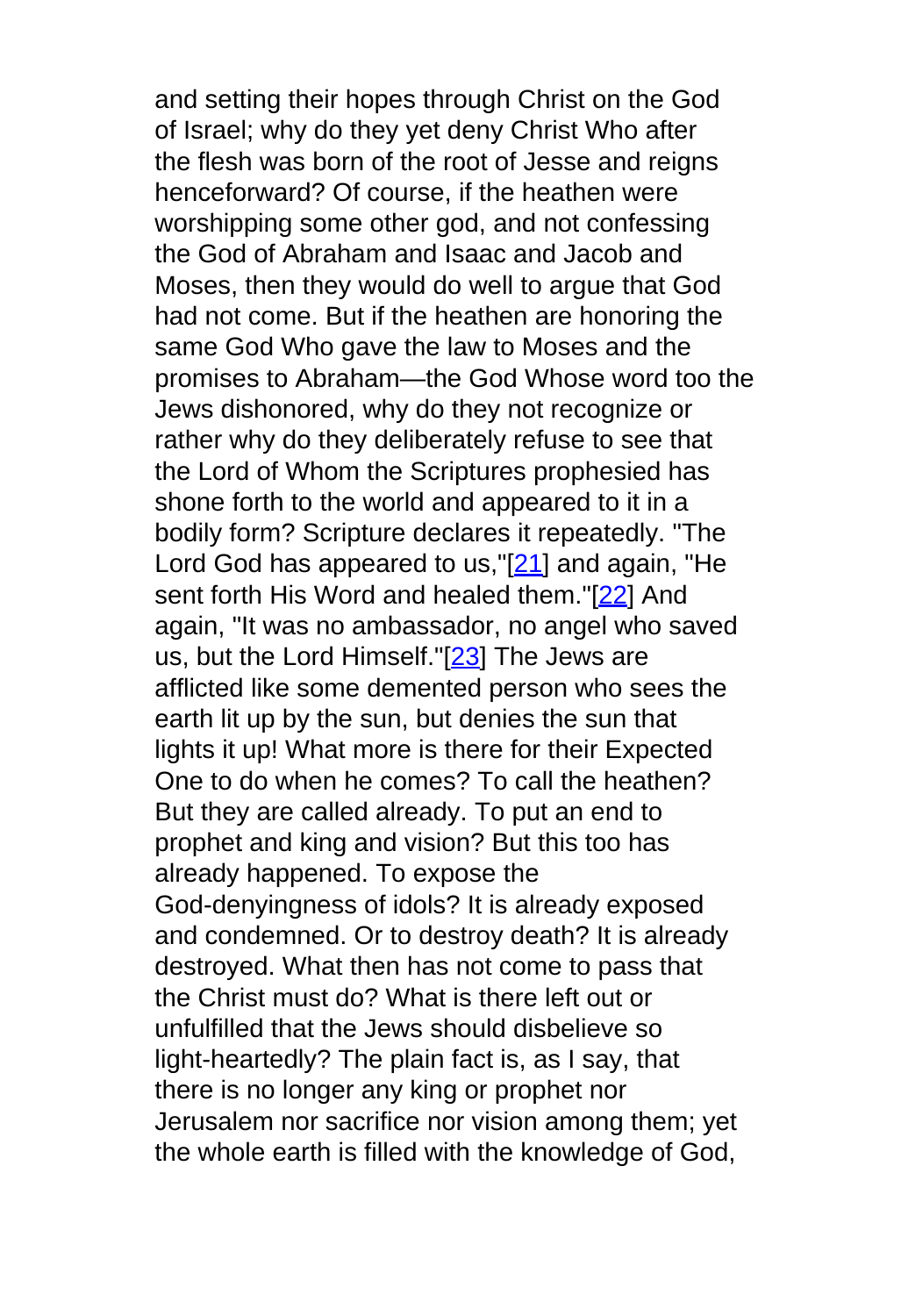<span id="page-63-0"></span>and the Gentiles, forsaking atheism, are now taking refuge with the God of Abraham through the Word, our Lord Jesus Christ.

Surely, then, it must be plain even to the most shameless that the Christ has come, and that He has enlightened all men everywhere, and given them the true and divine teaching about His Father.

Thus the Jews may be refuted by these and other arguments from the Divine teaching.

### **Chapter 6 Notes**

- 1. Isaiah vii. 14.
- 2. Numbers xxiv. 17.
- 3. Numbers xxiv. 5-7.
- 4. Isaiah viii. 4
- 5. Isaiah xix. 1.
- 6. Hosea xi. 1.
- 7. Isaiah liii. 3-5
- 8. Isaiah liii. 6-8.
- 9. Isaiah liii. 8-10.
- 10. Deut. xxviii. 66.
- 11. Jer. xi. 19.
- 12. Psalm xxii. 16-18.
- 13. Isaiah xi. 10.
- 14. Isaiah lxv. 1, 2.
- 15. Isaiah xxxv. 3-6.
- 16. John ix. 32, 33."
- 17. "Answer" is LXX misreading for Hebrew "restore."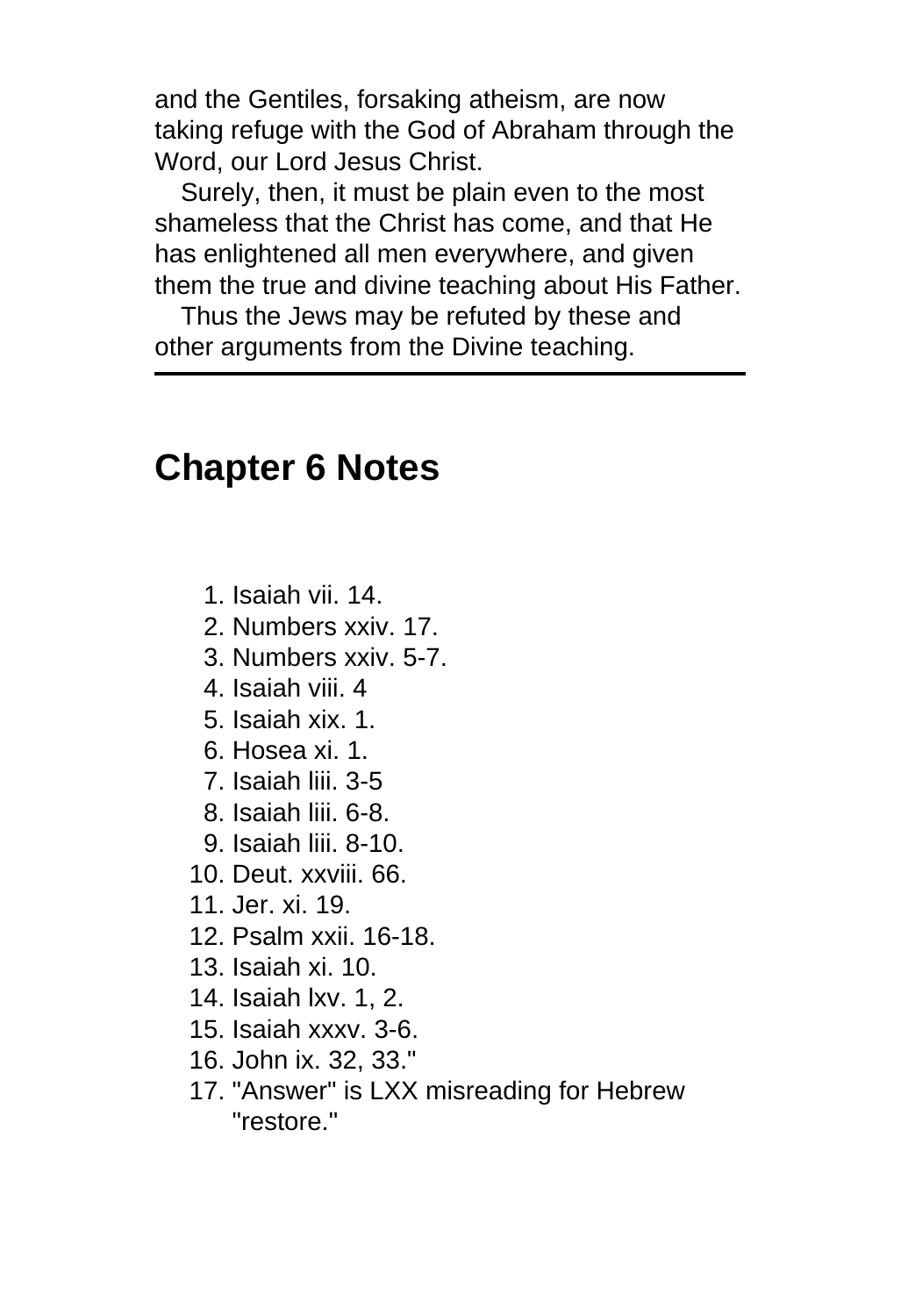- <span id="page-64-0"></span>18. Daniel ix. 24, 25. 19. Gen. xlix. 10. 20. Matt. xi. 13. 21. Psalm cxviii. 27. 22. Psalm cvii. 20.
- 23. Isaiah lxiii. 9.

[Go Back to the top of Chapter 6](#page-51-0)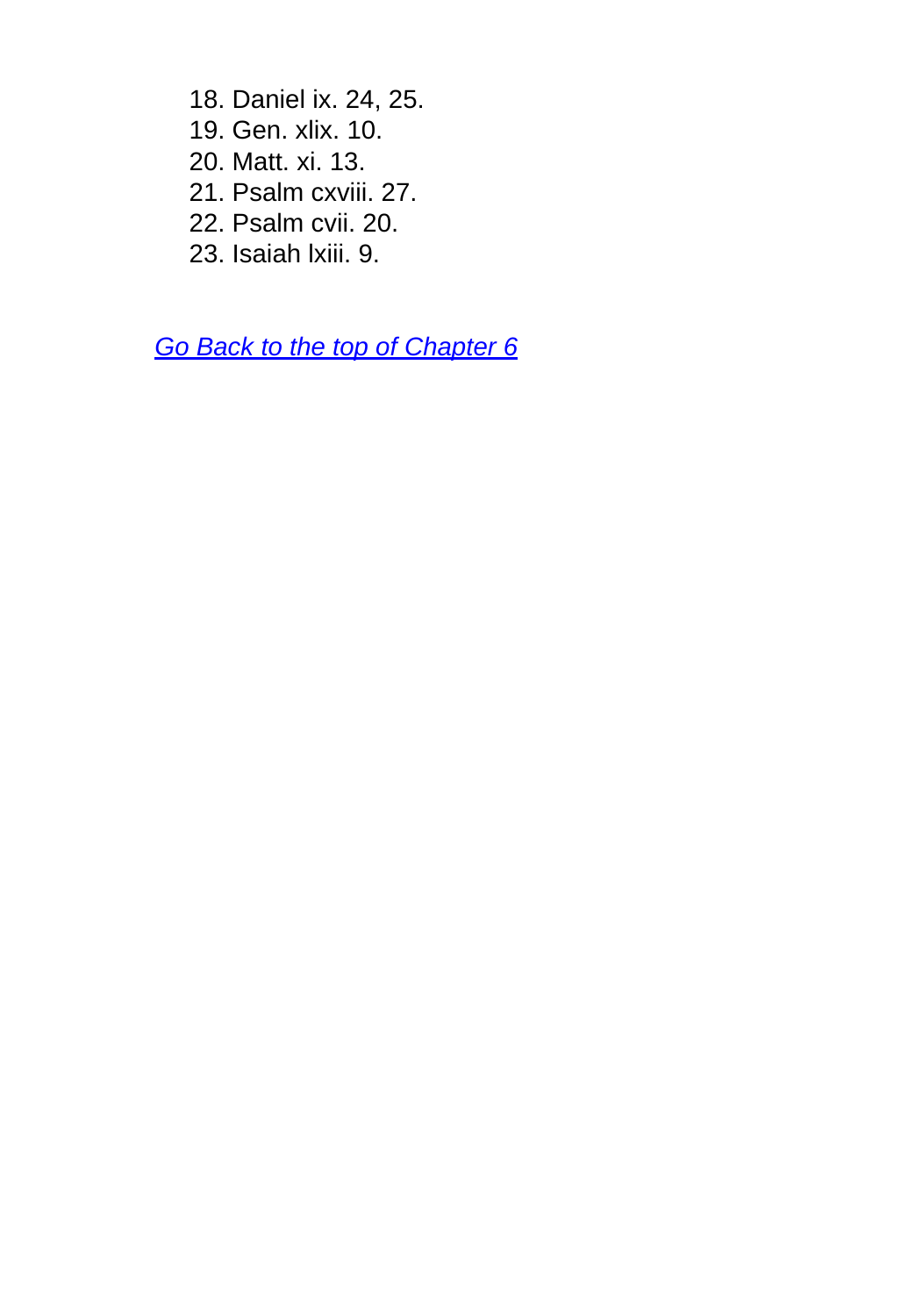## **7. Refutation of the Gentiles**

e come now to the unbelief of the Gentiles; and this is indeed a matter for complete astonishment, for they laugh at that which is no fit subject for mockery, yet fail to see the shame and ridiculousness of their own idols. But the arguments on our side do not lack weight, so we will confute them too on reasonable grounds, chiefly from what we ourselves also see.

First of all, what is there in our belief that is unfitting or ridiculous? Is it only that we say that the Word has been manifested in a body? Well, if they themselves really love the truth, they will agree with us that this involved no unfittingness at all. If they deny that there is a Word of God at all, that will be extraordinary, for then they will be ridiculing what they do not know. But suppose they confess that there is a Word of God, that He is the Governor of all things, that in Elim the Father wrought the creation, that by His providence the whole receives light and life and being, and that He is King over all, so that He is known by means of the works of His providence, and through Him the Father. Suppose they confess all this, what then? Are they not unknowingly turning the ridicule against themselves? The Greek philosophers say that the universe is a great body, and they say truly, for we perceive the universe and its parts with our senses. But if the Word of God is in the universe, which is a body, and has entered into it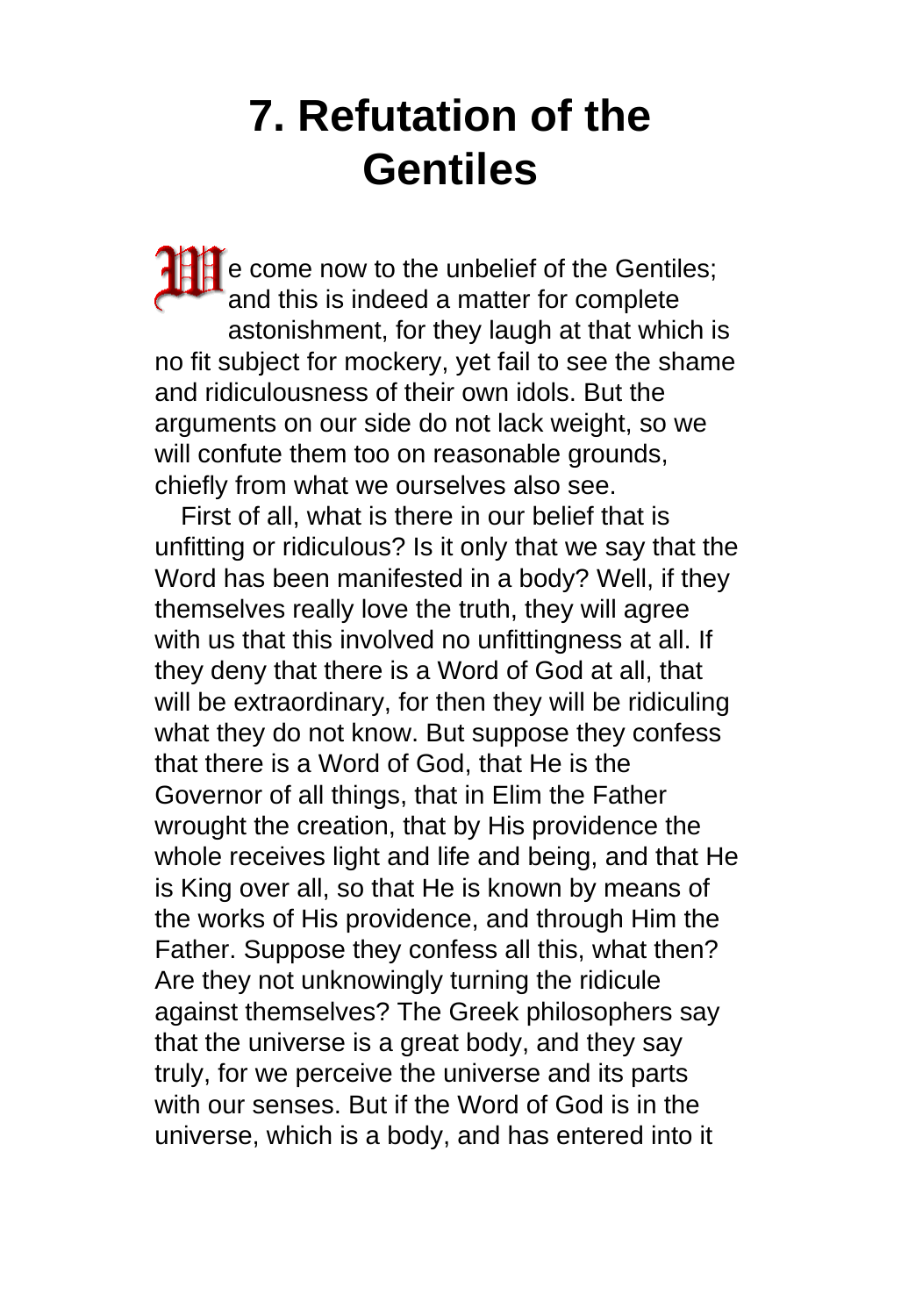in its every part, what is there surprising or unfitting in our saying that He has entered also into human nature? If it were unfitting for Him to have embodied Himself at all, then it would be unfitting for Him to have entered into the universe, and to be giving light and movement by His providence to all things in it, because the universe, as we have seen, is itself a body. But if it is right and fitting for Him to enter into the universe and to reveal Himself through it, then, because humanity is part of the universe along with the rest, it is no less fitting for Him to appear in a human body, and to enlighten and to work through that. And surely if it were wrong for a part of the universe to have been used to reveal His Divinity to men, it would be much more wrong that He should be so revealed by the whole!

(42) Take a parallel case. A man's personality actuates and quickens his whole body. If anyone said it was unsuitable for the man's power to be in the toe, he would be thought silly, because, while granting that a man penetrates and actuates the whole of his body, he denied his presence in the part. Similarly, no one who admits the presence of the Word of God in the universe as a whole should think it unsuitable for a single human body to be by Him actuated and enlightened.

But is it, perhaps, because humanity is a thing created and brought into being out of non-existence that they regard as unfitting the manifestation of the Savior in our nature? If so, it is high time that they spurned Him from creation too; for it, too, has been brought out of non-being into being by the Word. But if, on the other hand, although creation is a thing that has been made, it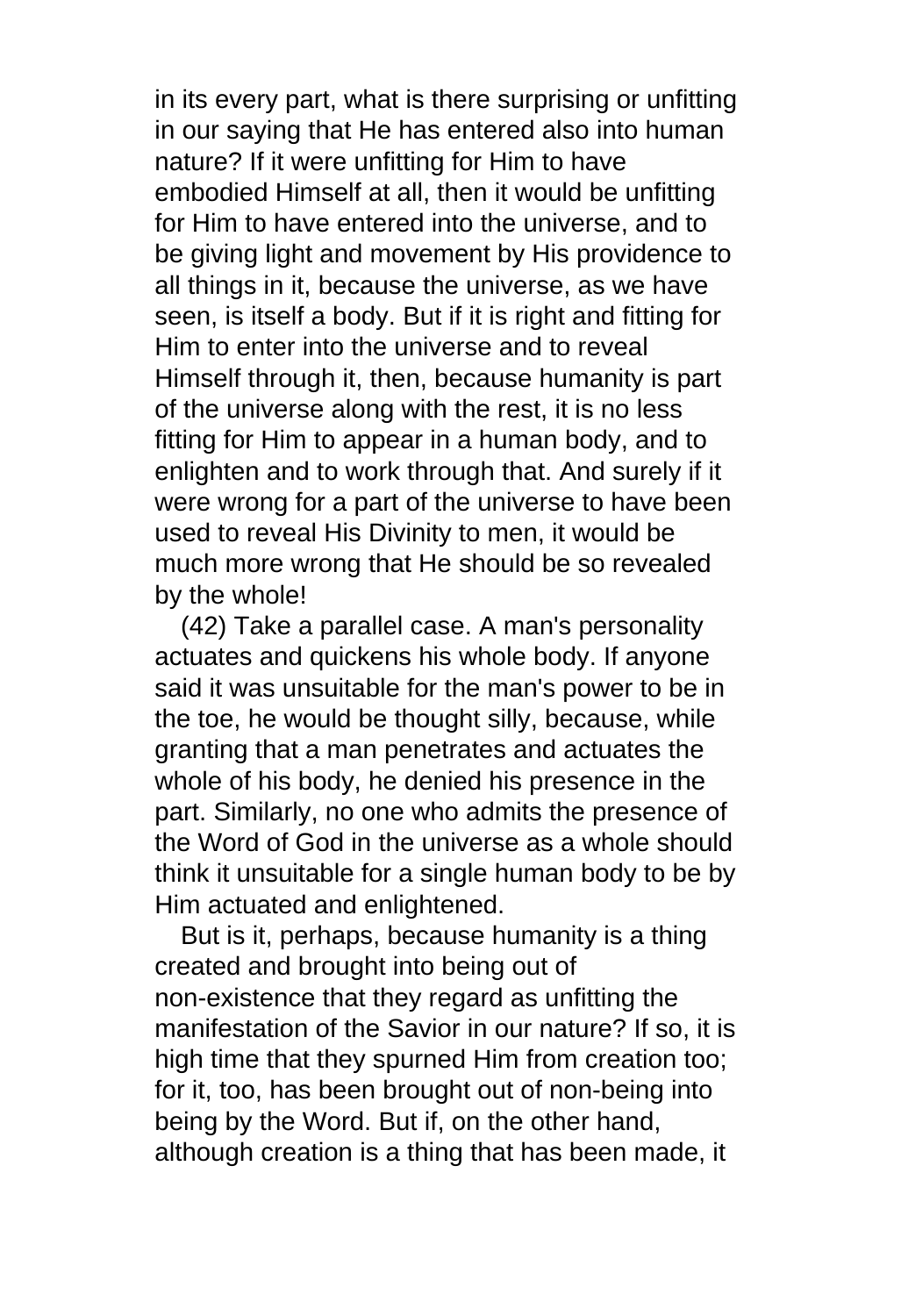is not unsuitable for the Word to be present in it, then neither is it unsuitable for Him to be in man. Man is a part of the creation, as I said before; and the reasoning which applies to one applies to the other. All things derive from the Word their light and movement and life, as the Gentile authors themselves say, "In Him we live and move and have our being."[\[1\]](#page-73-0) Very well then. That being so, it is by no means unbecoming that the Word should dwell in man. So if, as we say, the Word has used that in which He is as the means of His self-manifestation, what is there ridiculous in that? He could not have used it had He not been present in it; but we have already admitted that He is present both in the whole and in the parts. What, then, is there incredible in His manifesting Himself through that in which He is? By His own power He enters completely into each and all, and orders them throughout ungrudgingly; and, had He so willed, He could have revealed Himself and His Father by means of sun or moon or sky or earth or fire or water. Had He done so, no one could rightly have accused Him of acting unbecomingly, for He sustains in one whole all things at once, being present and invisibly revealed not only in the whole, but also in each particular part. This being so, and since, moreover, He has willed to reveal Himself through men, who are part of the whole, there can be nothing ridiculous in His using a human body to manifest the truth and knowledge of the Father. Does not the mind of man pervade his entire being, and yet find expression through one part only, namely the tongue? Does anybody say on that account that Mind has degraded itself? Of course not. Very well, then, no more is it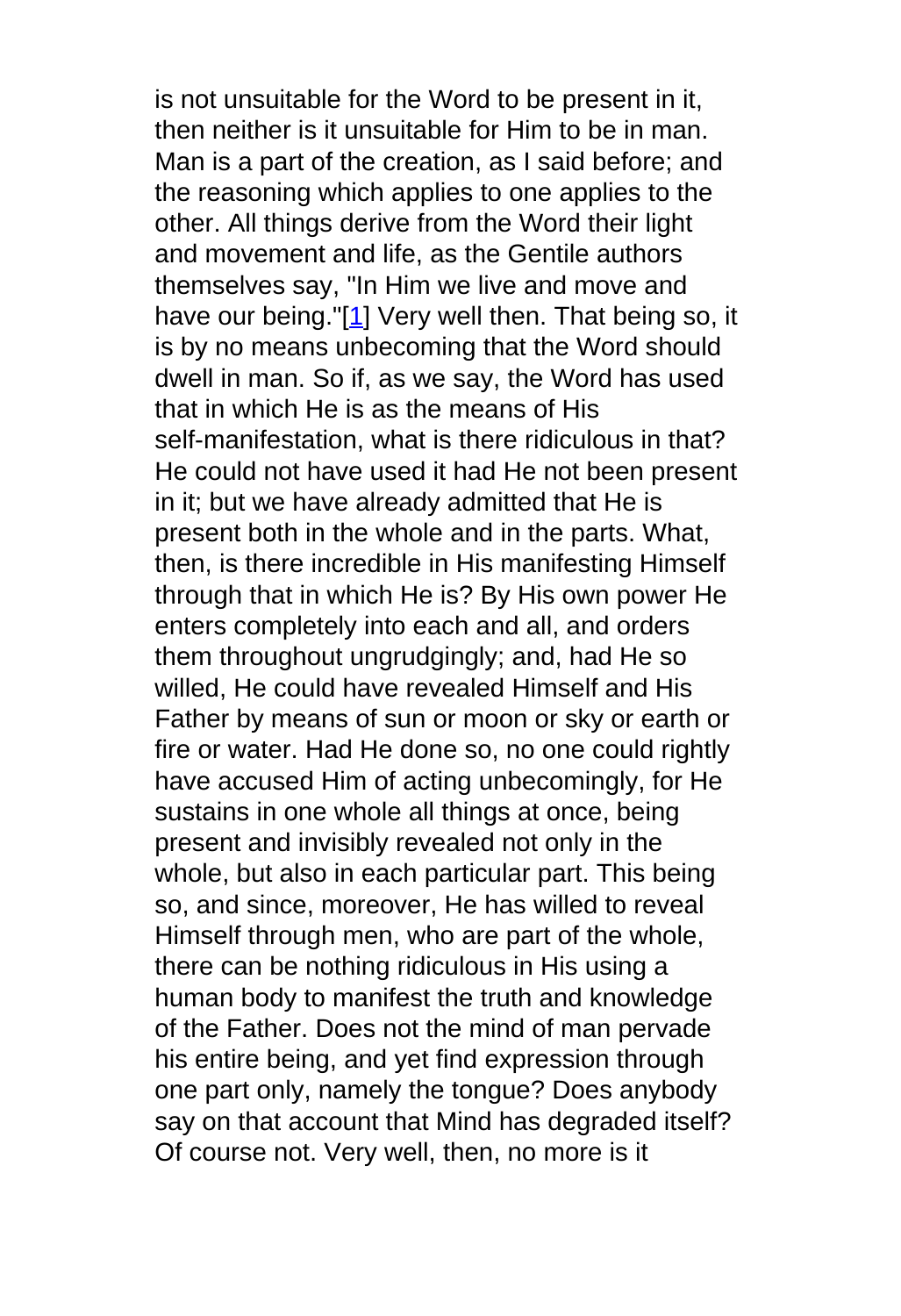degrading for the Word, Who pervades all things, to have appeared in a human body. For, as I said before, if it were unfitting for Him thus to indwell the part, it would be equally so for Him to exist within the whole.

(43) Some may then ask, why did He not manifest Himself by means of other and nobler parts of creation, and use some nobler instrument, such as sun or moon or stars or fire or air, instead of mere man? The answer is this. The Lord did not come to make a display. He came to heal and to teach suffering men. For one who wanted to make a display the thing would have been just to appear and dazzle the beholders. But for Him Who came to heal and to teach the way was not merely to dwell here, but to put Himself at the disposal of those who needed Him, and to be manifested according as they could bear it, not vitiating the value of the Divine appearing by exceeding their capacity to receive it.

Moreover, nothing in creation had erred from the path of God's purpose for it, save only man. Sun, moon, heaven, stars, water, air, none of these had swerved from their order, but, knowing the Word as their Maker and their King, remained as they were made. Men alone having rejected what is good, have invented nothings instead of the truth, and have ascribed the honor due to God and the knowledge concerning Him to demons and men in the form of stones. Obviously the Divine goodness could not overlook so grave a matter as this. But men could not recognize Him as ordering and ruling creation as a whole. So what does He do? He takes to Himself for instrument a part of the whole, namely a human body, and enters into that.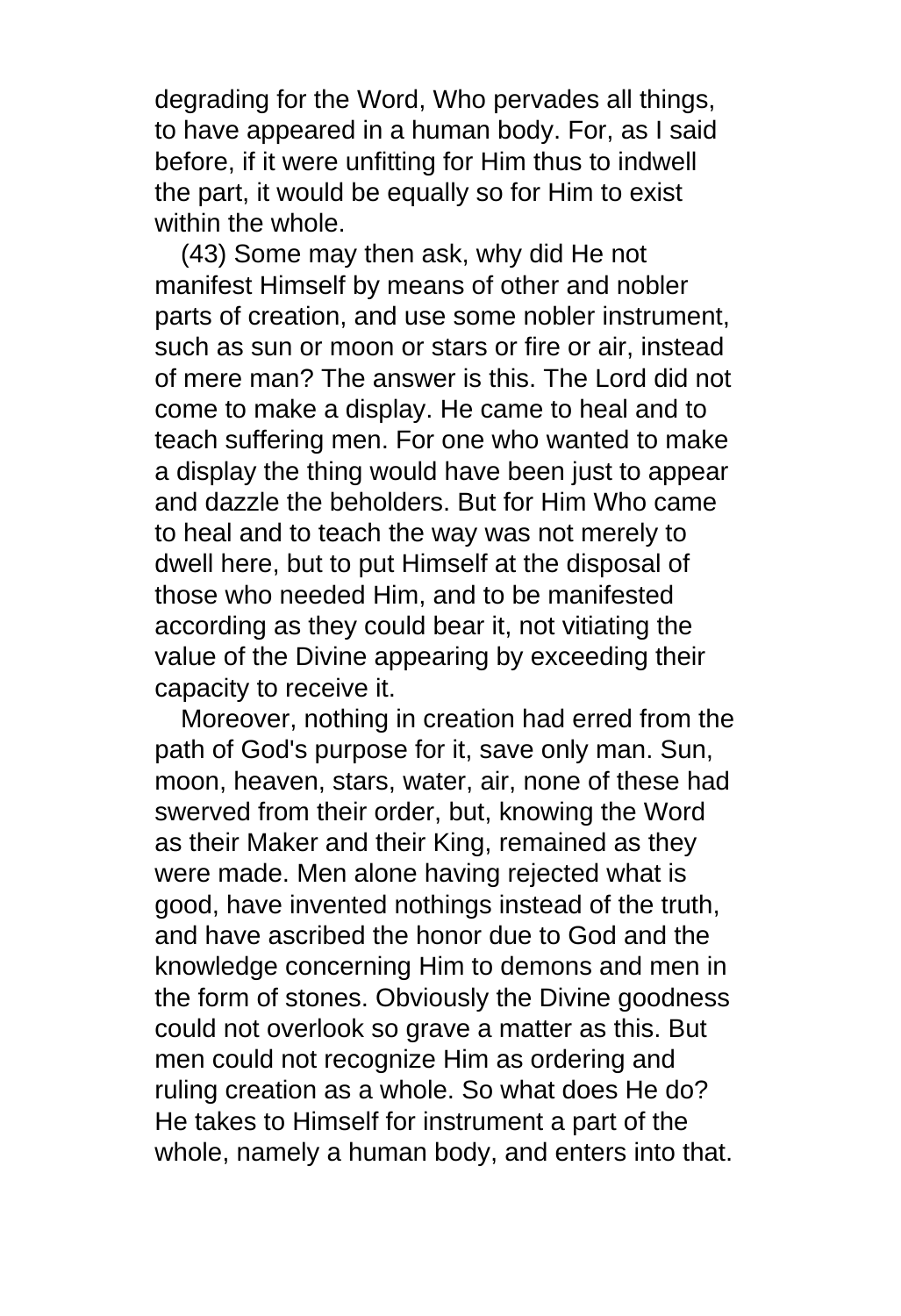Thus He ensured that men should recognize Him in the part who could not do so in the whole, and that those who could not lift their eyes to His unseen power might recognize and behold Him in the likeness of themselves. For, being men, they would naturally learn to know His Father more quickly and directly by means of a body that corresponded to their own and by the Divine works done through it; for by comparing His works with their own they would judge His to be not human but Divine. And if, as they say, it were unsuitable for the Word to reveal Himself through bodily acts, it would be equally so for Him to do so through the works of the universe. His being in creation does not mean that He shares its nature; on the contrary, all created things partake of His power. Similarly, though He used the body as His instrument, He shared nothing of its defect,[\[2\]](#page-73-0) but rather sanctified it by His indwelling. Does not even Plato, of whom the Greeks think so much, say that the Author of the Universe, seeing it storm-tossed and in danger of sinking into the state of dissolution, takes his seat at the helm of the Life-force of the universe, and comes to the rescue and puts everything right? What, then, is there incredible in our saying that, mankind having gone astray, the Word descended upon it and was manifest as man, so that by His intrinsic goodness and His steersmanship He might save it from the storm?

(44) It may be, however, that, though shamed into agreeing that this objection is void, the Greeks will want to raise another. They will say that, if God wanted to instruct and save mankind, He might have done so, not by His Word's assumption of a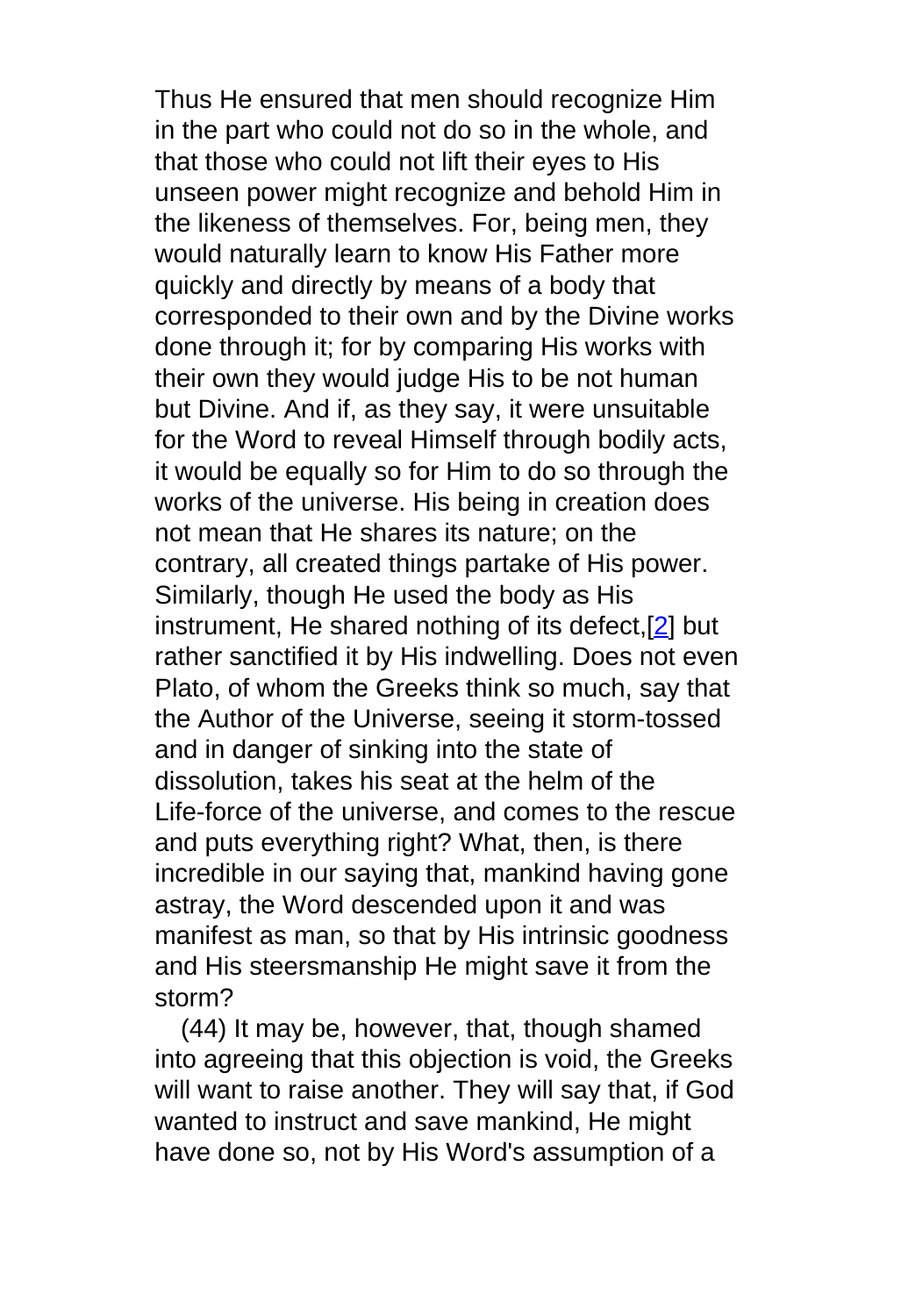body, but, even as He at first created them, by the mere signification of His will. The reasonable reply to that is that the circumstances in the two cases are quite different. In the beginning, nothing as yet existed at all; all that was needed, therefore, in order to bring all things into being, was that His will to do so should be signified. But once man was in existence, and things that were, not things that were not, demanded to be healed, it followed as a matter of course that the Healer and Savior should align Himself with those things that existed already, in order to heal the existing evil. For that reason, therefore, He was made man, and used the body as His human instrument. If this were not the fitting way, and He willed to use an instrument at all, how otherwise was the Word to come? And whence could He take His instrument, save from among those already in existence and needing His Godhead through One like themselves? It was not things non-existent that needed salvation, for which a bare creative word might have sufficed, but man—man already in existence and already in process of corruption and ruin. It was natural and right, therefore, for the Word to use a human instrument and by that means unfold Himself to all.

You must know, moreover, that the corruption which had set in was not external to the body but established within it. The need, therefore, was that life should cleave to it in corruption's place, so that, just as death was brought into being in the body, life also might be engendered in it. If death had been exterior to the body, life might fittingly have been the same. But if death was within the body, woven into its very substance and dominating it as though completely one with it, the need was for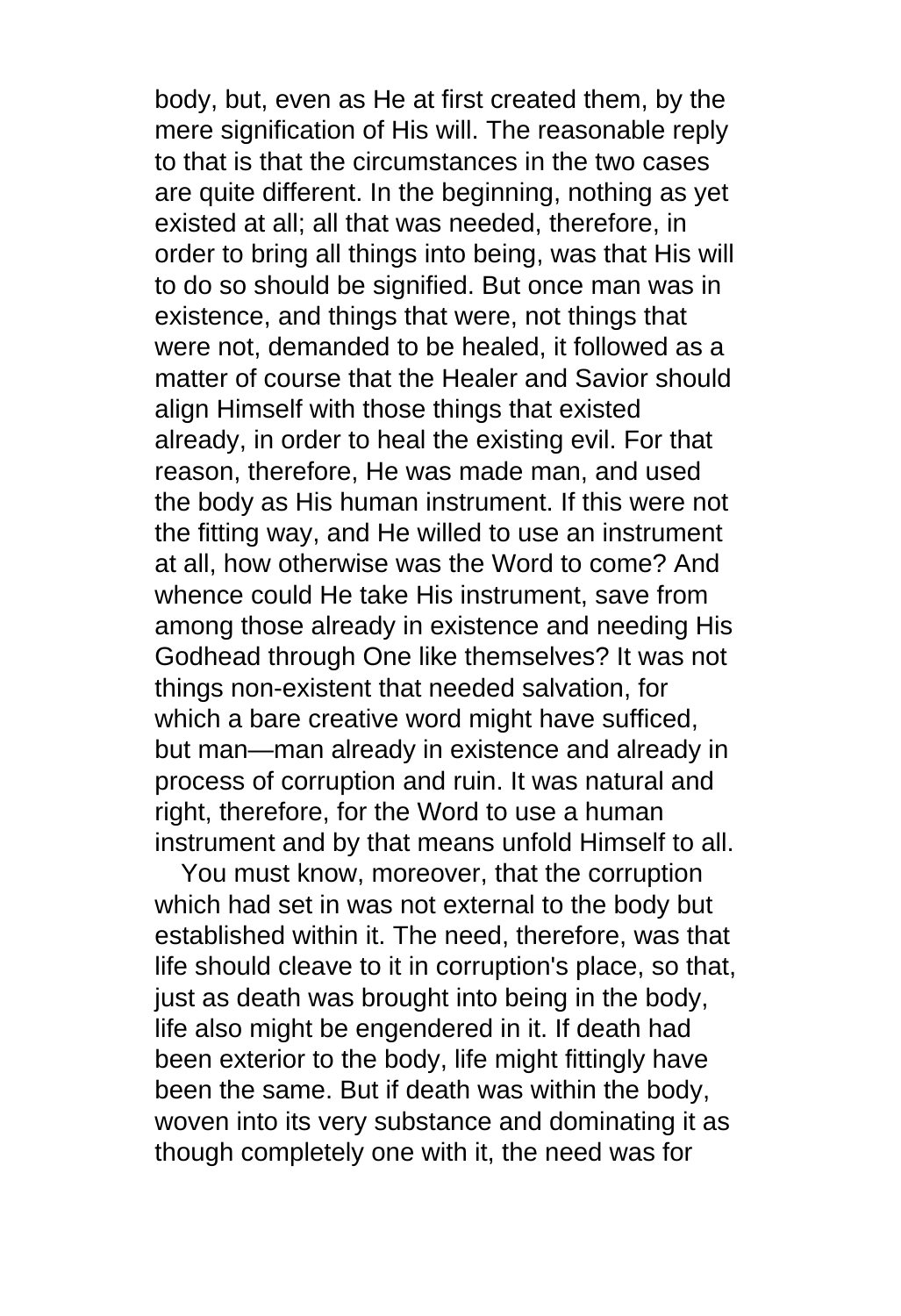Life to be woven into it instead, so that the body by thus enduing itself with life might cast corruption off. Suppose the Word had come outside the body instead of in it, He would, of course, have defeated death, because death is powerless against the Life. But the corruption inherent in the body would have remained in it none the less. Naturally, therefore, the Savior assumed a body for Himself, in order that the body, being interwoven as it were with life, should no longer remain a mortal thing, in thrall to death, but as endued with immortality and risen from death, should thenceforth remain immortal. For once having put op corruption, it could not rise, unless it put on life instead; and besides this, death of its very nature could not appear otherwise than in a body. Therefore He put on a body, so that in the body He might find death and blot it out. And, indeed, how could the Lord have been proved to be the Life at all, had He not endued with life that which was subject to death? Take an illustration. Stubble is a substance naturally destructible by fire; and it still remains stubble, fearing the menace of fire which has the natural property of consuming it, even if fire is kept away from it, so that it is not actually burnt. But suppose that, instead of merely keeping the fire from it somebody soaks the stubble with a quantity of asbestos, the substance which is said to be the antidote to fire. Then the stubble no longer fears the fire, because it has put on that which fire cannot touch, and therefore it is safe. It is just the same with regard to the body and death. Had death been kept from it by a mere command, it would still have remained mortal and corruptible, according to its nature. To prevent this, it put on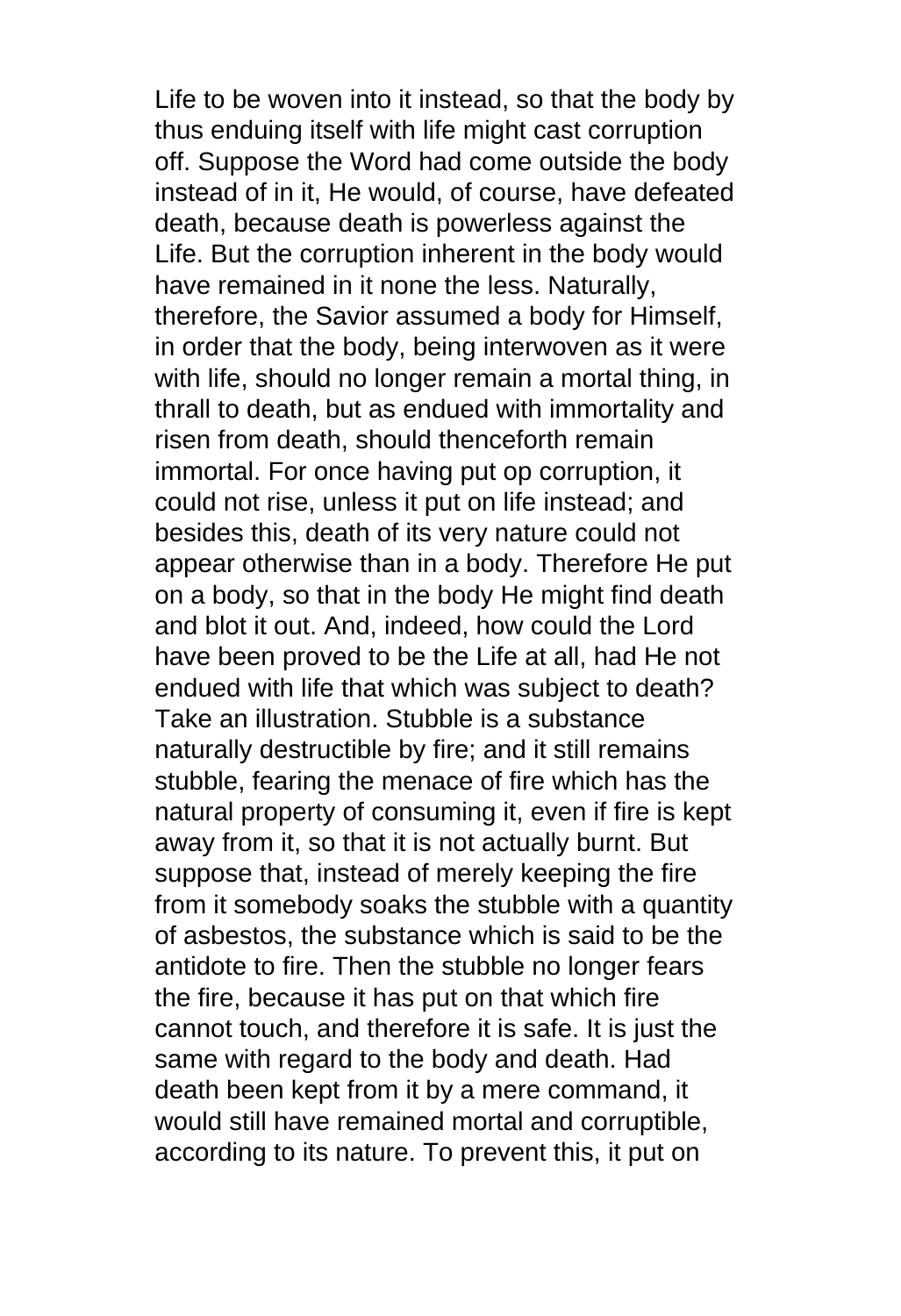the incorporeal Word of God, and therefore fears neither death nor corruption any more, for it is clad with Life as with a garment and in it corruption is clean done away.

(45) The Word of God thus acted consistently in assuming a body and using a human instrument to vitalize the body. He was consistent in working through man to reveal Himself everywhere, as well as through the other parts of His creation, so that nothing was left void of His Divinity and knowledge. For I take up now the point I made before, namely that the Savior did this in order that He might fill all things everywhere with the knowledge of Himself, just as they are already filled with His presence, even as the Divine Scripture says, "The whole universe was filled with the knowledge of the Lord." $[3]$  If a man looks up to heaven he sees there His ordering; but if he cannot look so high as heaven, but only so far as men, through His works he sees His power, incomparable with human might, and learns from them that He alone among men is God the Word. Or, if a man has gone astray among demons and is in fear of them, he may see this Man drive them out and judge therefrom that He is indeed their Master. Again, if a man has been immersed in the element of water and thinks that it is God—as indeed the Egyptians do worship water—he may see its very nature changed by Him and learn that the Lord is Creator of all. And if a man has gone down even to Hades, and stands awestruck before the heroes who have descended thither, regarding them as gods, still he may see the fact of Christ's resurrection and His victory over death, and reason from it that, of all these, He alone is very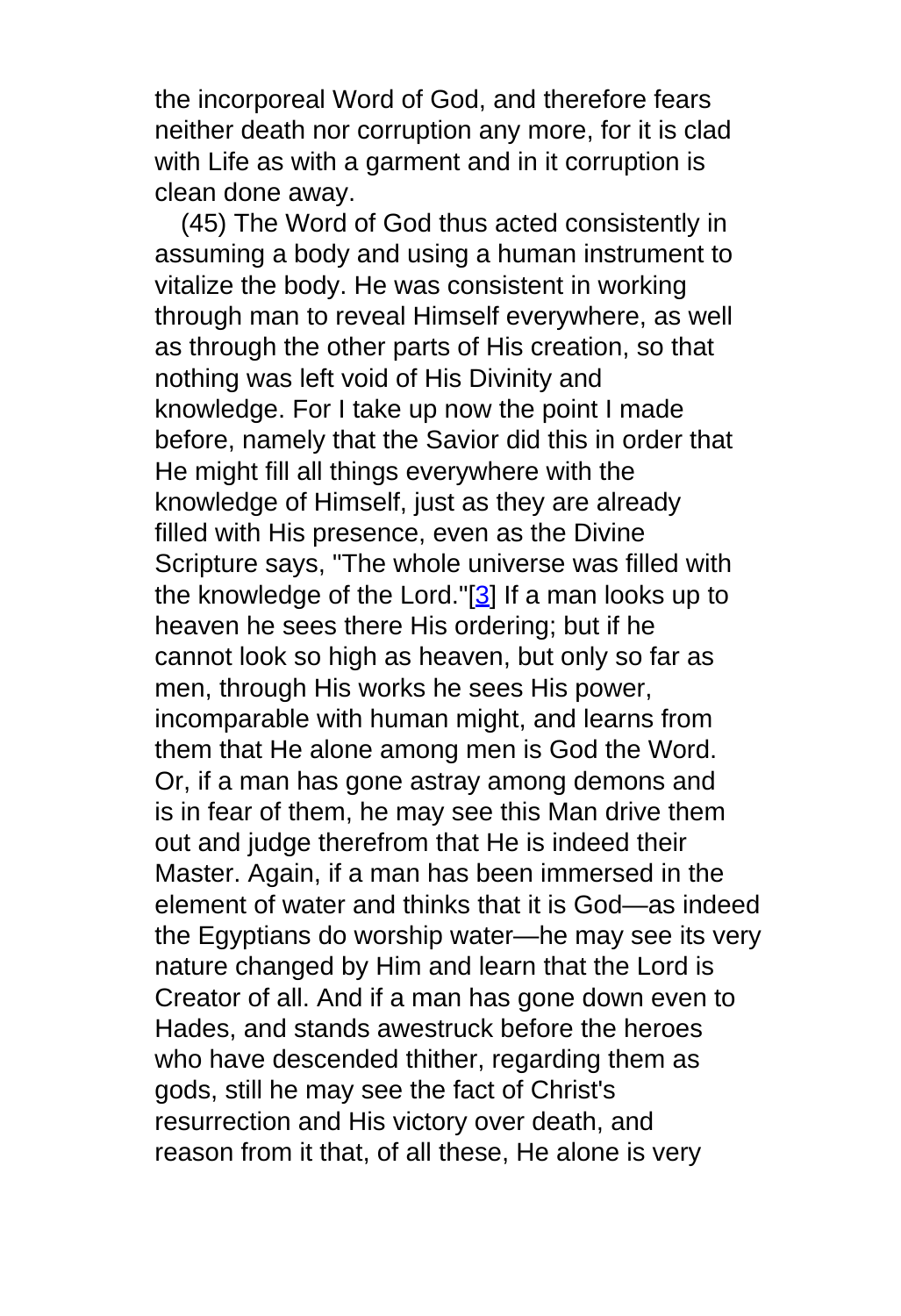<span id="page-73-0"></span>Lord and God.

For the Lord touched all parts of creation, and freed and undeceived them all from every deceit. As St. Paul says, "Having put off from Himself the principalities and the powers, He triumphed on the cross,"[ 4] so that no one could possibly be any longer deceived, but everywhere might find the very Word of God. For thus man, enclosed on every side by the works of creation and everywhere—in heaven, in Hades, in men and on the earth, beholding the unfolded Godhead of the Word, is no longer deceived concerning God, but worships Christ alone, and through Him rightly knows the Father.

On these grounds, then, of reason and of principle, we will fairly silence the Gentiles in their turn. But if they think these arguments insufficient to confute them, we will go on in the next chapter to prove our point from facts.

#### **Chapter 7 Notes**

- 1. See Acts xvii. 28.
- 2. Literally, "He shared nothing of the things of the body."
- 3. Isaiah xi. 9.
- 4. Col. ii. 15.

[Go Back to the top of Chapter 7](#page-65-0)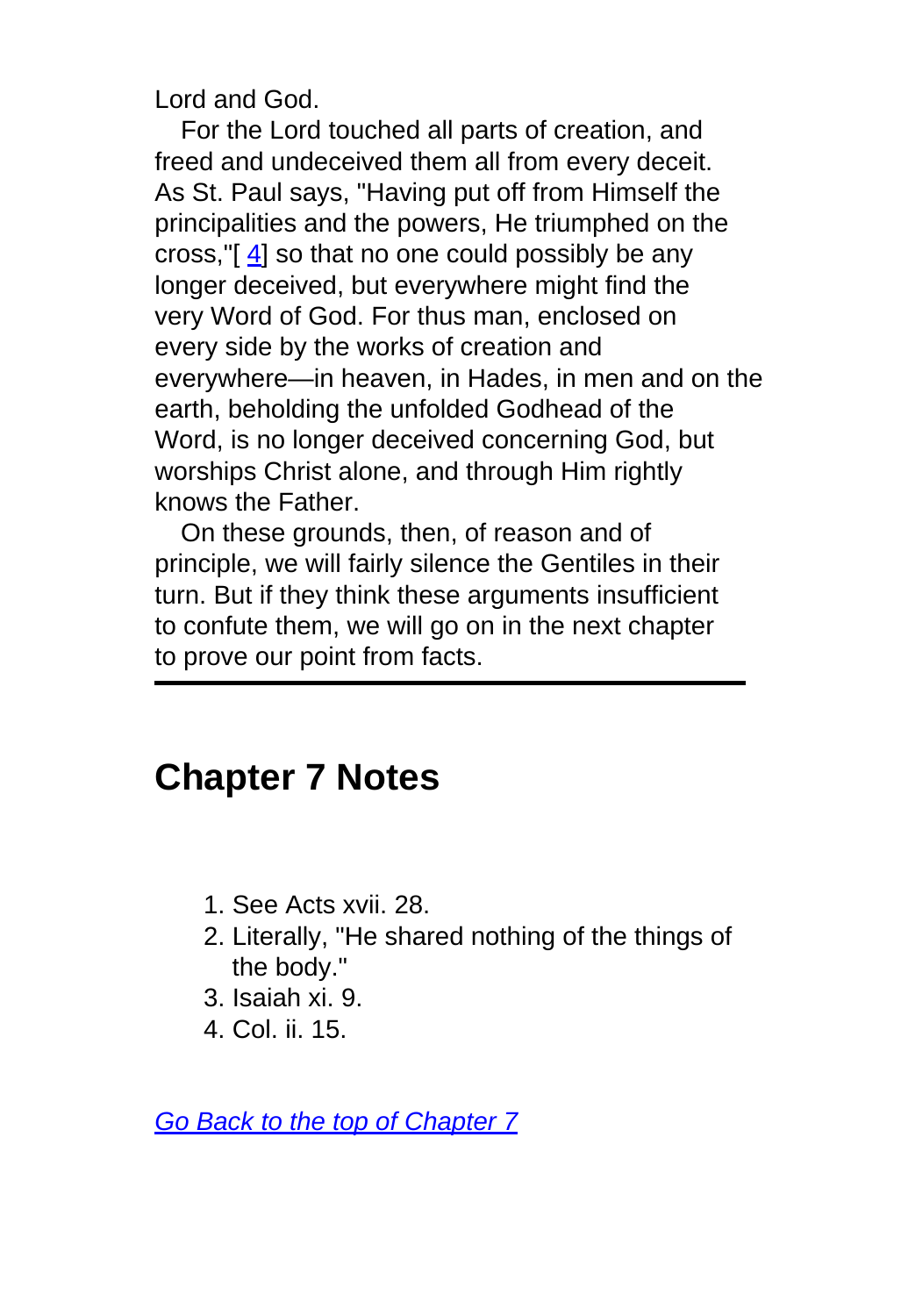# <span id="page-74-0"></span>**8. Refutation of the Gentiles--continued**

hen did people begin to abandon the worship of idols, unless it were since the very Word of God came among men? When have oracles ceased and become void of meaning, among the Greeks and everywhere, except since the Savior has revealed Himself on earth? When did those whom the poets call gods and heroes begin to be adjudged as mere mortals, except when the Lord took the spoils of death and preserved incorruptible the body He had taken, raising it from among the dead? Or when did the deceitfulness and madness of demons fall under contempt, save when the Word, the Power of God, the Master of all these as well, condescended on account of the weakness of mankind and appeared on earth? When did the practice and theory of magic begin to be spurned under foot, if not at the manifestation of the Divine Word to men? In a word, when did the wisdom of the Greeks become foolish, save when the true Wisdom of God revealed Himself on earth? In old times the whole world and every place in it was led astray by the worship of idols, and men thought the idols were the only gods that were. But now all over the world men are forsaking the fear of idols and taking refuge with Christ; and by worshipping Him as God they come through Him to know the Father also, Whom formerly they did not know. The amazing thing, moreover, is this. The objects of worship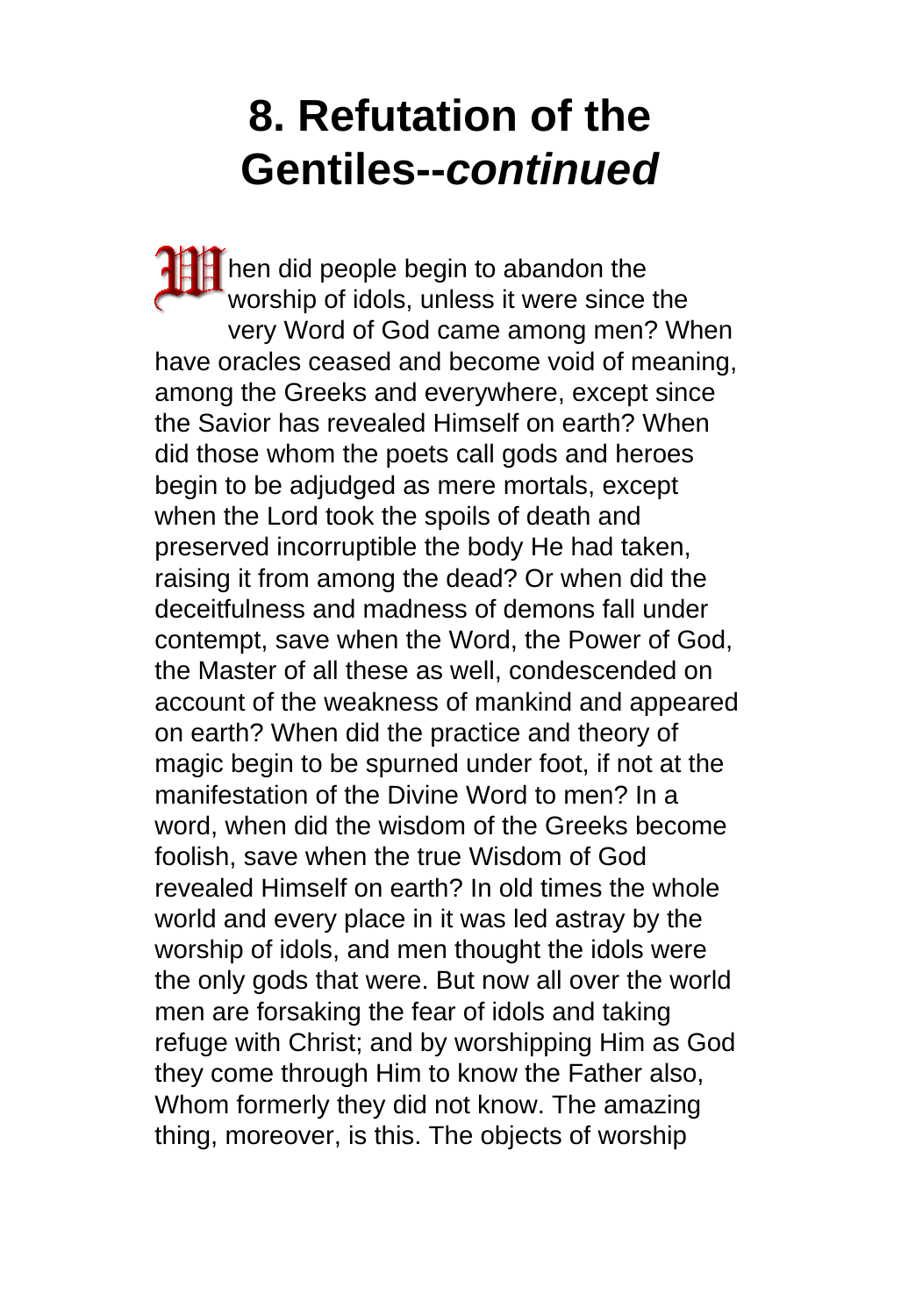formerly were varied and countless; each place had its own idol and the so-called god of one place could not pass over to another in order to persuade the people there to worship him, but was barely reverenced even by his own. Indeed no! Nobody worshipped his neighbor's god, but every man had his own idol and thought that it was lord of all. But now Christ alone is worshipped, as One and the Same among all peoples everywhere; and what the feebleness of idols could not do, namely, convince even those dwelling close at hand, He has effected. He has persuaded not only those close at hand, but literally the entire world to worship one and the same Lord and through Him the Father.

(47) Again, in former times every place was full of the fraud of the oracles, and the utterances of those at Delphi and Dordona and in Boeotia and Lycia and Libya and Egypt and those of the Kabiri and the Pythoness were considered marvelous by the minds of men. But now, since Christ has been proclaimed everywhere, their madness too has ceased, and there is no one left among them to give oracles at all. Then, too, demons used to deceive men's minds by taking up their abode in springs or rivers or trees or stones and imposing upon simple people by their frauds. But now, since the Divine appearing of the Word, all this fantasy has ceased, for by the sign of the cross, if a man will but use it, he drives out their deceits. Again, people used to regard as gods those who are mentioned in the poets—Zeus and Kronos and Apollo and the heroes, and in worshipping them they went astray. But now that the Savior has appeared among men, those others have been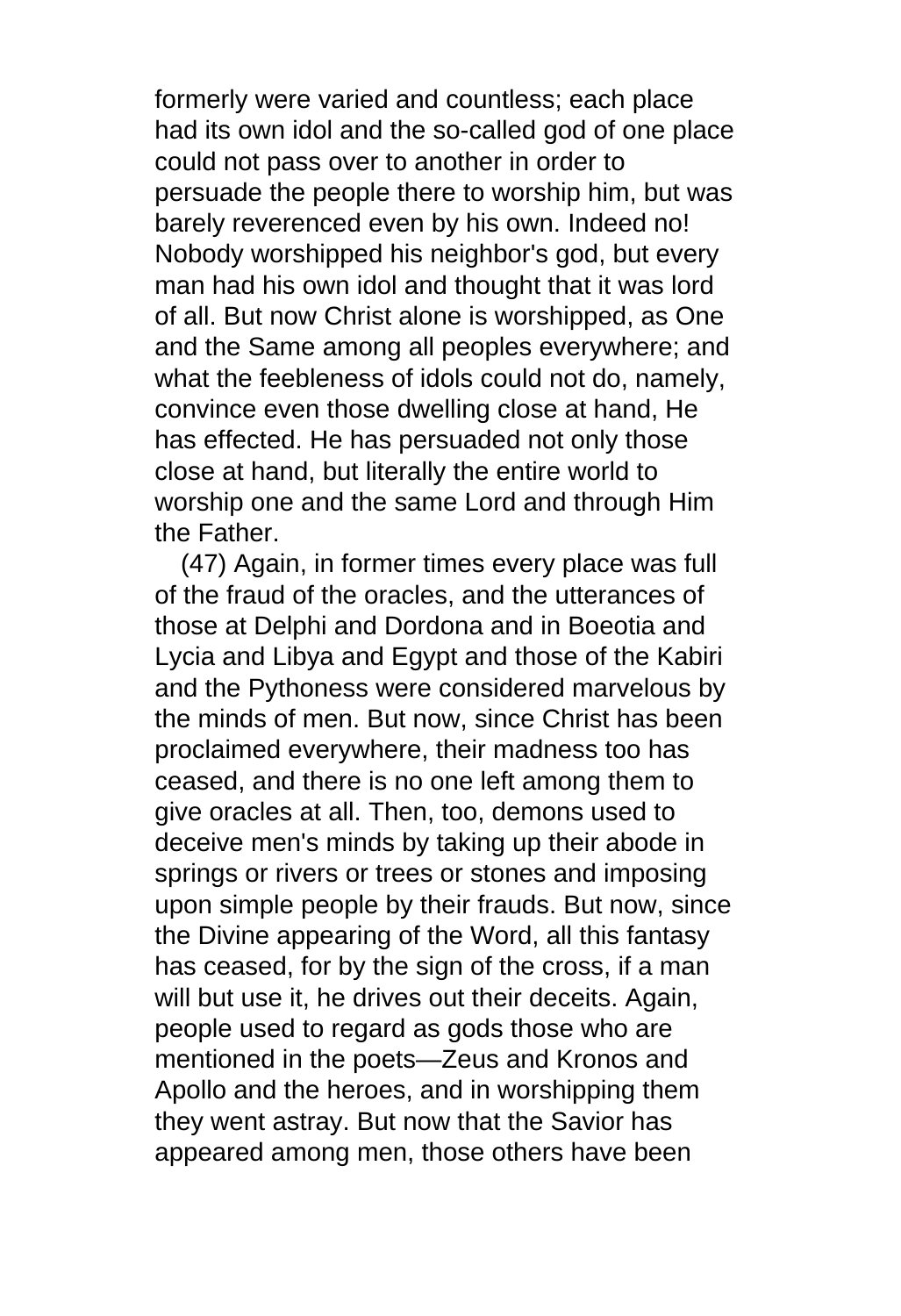exposed as mortal men, and Christ alone is recognized as true God, Word of God, God Himself. And what is one to say about the magic that they think so marvelous? Before the sojourn of the Word, it was strong and active among Egyptians and Chaldeans and Indians and filled all who saw it with terror and astonishment. But by the coming of the Truth and the manifestation of the Word it too has been confuted and entirely destroyed. As to Greek wisdom, however, and the philosophers' noisy talk, I really think no one requires argument from us; for the amazing fact is patent to all that, for all that they had written so much, the Greeks failed to convince even a few from their own neighborhood in regard to immortality and the virtuous ordering of life. Christ alone, using common speech and through the agency of men not clever with their tongues, has convinced whole assemblies of people all the world over to despise death, and to take heed to the things that do not die, to look past the things of time and gaze on things eternal, to think nothing of earthly glory and to aspire only to immortality.

(48) These things which we have said are no mere words: they are attested by actual experience. Anyone who likes may see the proof of glory in the virgins of Christ, and in the young men who practice chastity as part of their religion, and in the assurance of immortality in so great and glad a company  $\left( \frac{1}{2} \right)$  $\left( \frac{1}{2} \right)$  $\left( \frac{1}{2} \right)$  of martyrs. Anyone, too, may put what we have said to the proof of experience in another way. In the very presence of the fraud of demons and the imposture of the oracles and the wonders of magic, let him use the sign of the cross which they all mock at, and but speak the Name of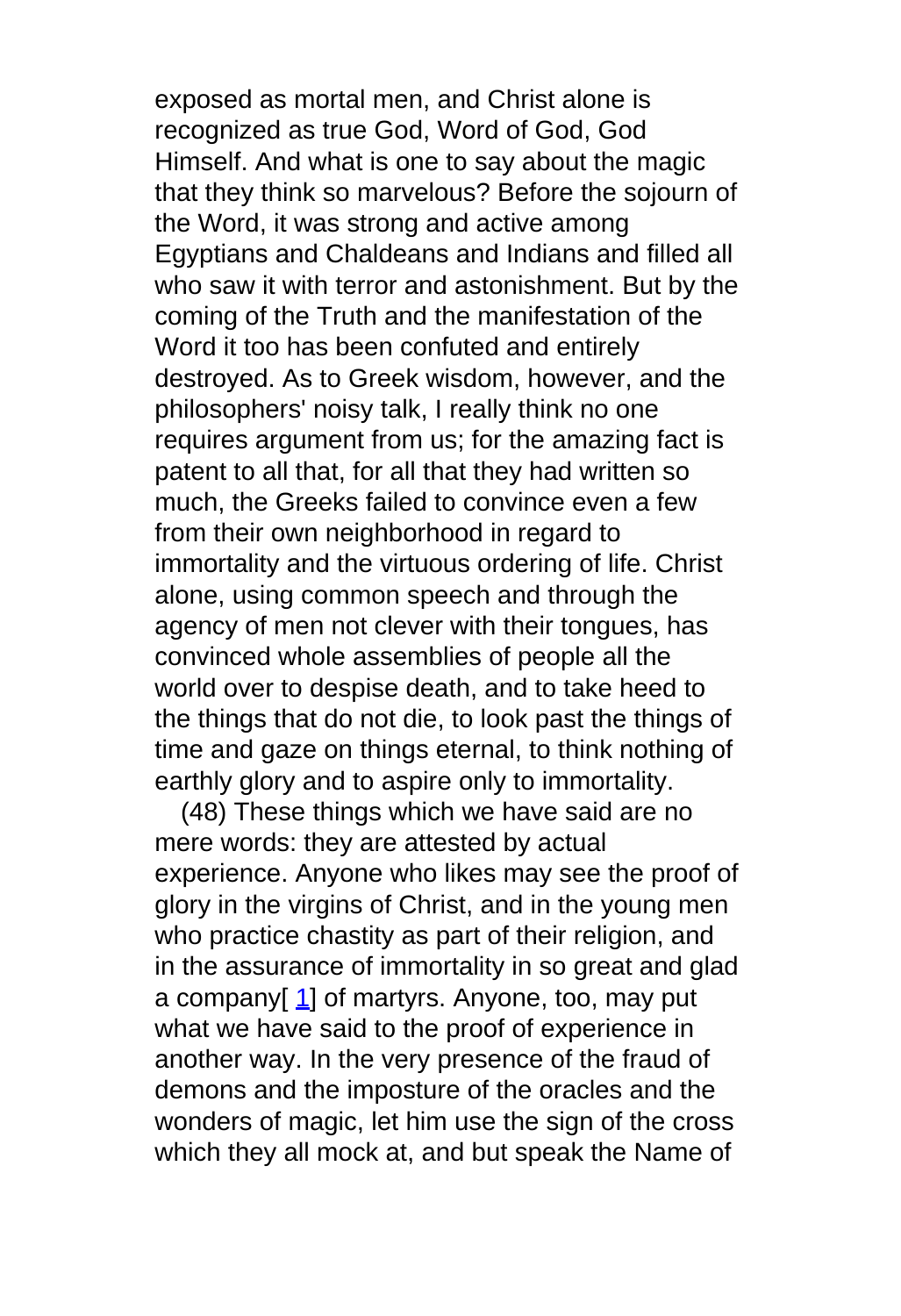Christ, and he shall see how through Him demons are routed, oracles cease, and all magic and witchcraft is confounded.

Who, then, is this Christ and how great is He, Who by His Name and presence overshadows and confounds all things on every side, Who alone is strong against all and has filled the whole world with His teaching? Let the Greeks tell us, who mock at Him without stint or shame. If He is a man, how is it that one man has proved stronger than all those whom they themselves regard as gods, and by His own power has shown them to be nothing? If they call Him a magician, how is it that by a magician all magic is destroyed, instead of being rendered strong? Had He conquered certain magicians or proved Himself superior to one of them only, they might reasonably think that He excelled the rest only by His greater skill. But the fact is that His cross has vanquished all magic entirely and has conquered the very name of it. Obviously, therefore, the Savior is no magician, for the very demons whom the magicians invoke flee from Him as from their Master. Who is He, then? Let the Greeks tell us, whose only serious pursuit is mockery! Perhaps they will say that He, too, is a demon, and that is why He prevailed. But even so the laugh is still on our side. for we can confute them by the same proofs as before. How could He be a demon, Who drives demons out? If it were only certain ones that He drove out, then they might reasonably think that He prevailed against them through the power of their Chief, as the Jews, wishing to insult Him, actually said. But since the fact is, here again, that at the mere naming of His Name all madness of the demons is rooted out and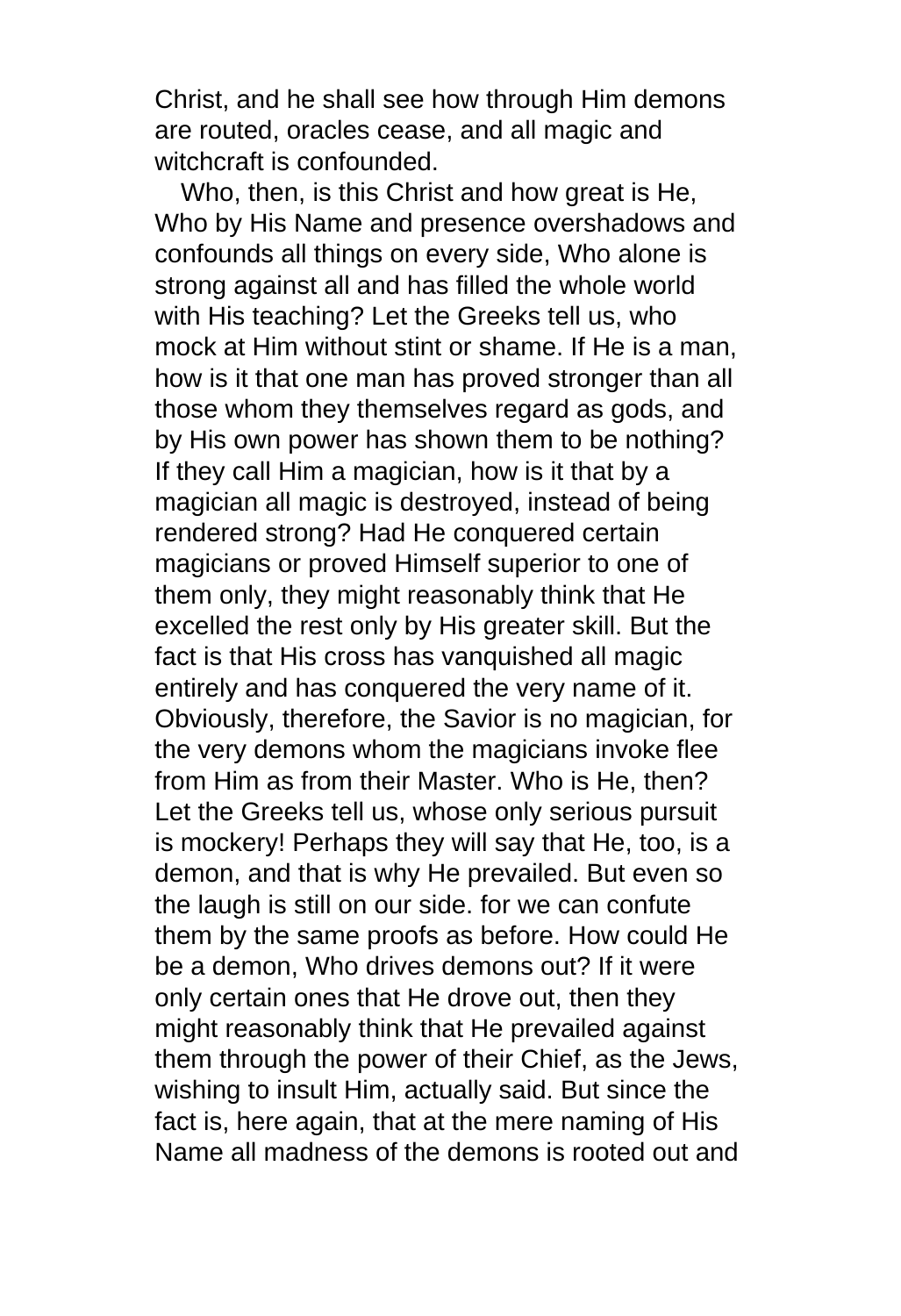put to flight, obviously the Greeks are wrong here, too, and our Lord and Savior Christ is not, as they maintain, some demonic power.

If, then, the Savior is neither a mere man nor a magician, nor one of the demons, but has by His Godhead confounded and overshadowed the opinions of the poets and the delusion of the demons and the wisdom of the Greeks, it must be manifest and will be owned by all that He is in truth Son of God, Existent Word and Wisdom and Power of the Father. This is the reason why His works are no mere human works, but, both intrinsically and by comparison with those of men, are recognized as being superhuman and truly the works of God.

(49) What man that ever was, for instance, formed a body for himself from a virgin only? Or what man ever healed so many diseases as the common Lord of all? Who restored that which was lacking in man's nature or made one blind from birth to see? Aesculapius was deified by the Greeks because he practiced the art of healing and discovered herbs as remedies for bodily diseases, not, of course, forming them himself out of the earth, but finding them out by the study of nature. But what is that in comparison with what the Savior did when, instead of just healing a wound, He both fashioned essential being and restored to health the thing that He had formed? Hercules, too, is worshipped as a god by the Greeks because he fought against other men and destroyed wild animals by craft. But what is that to what the Word did, in driving away from men diseases and demons and even death itself? Dionysus is worshipped among them, because he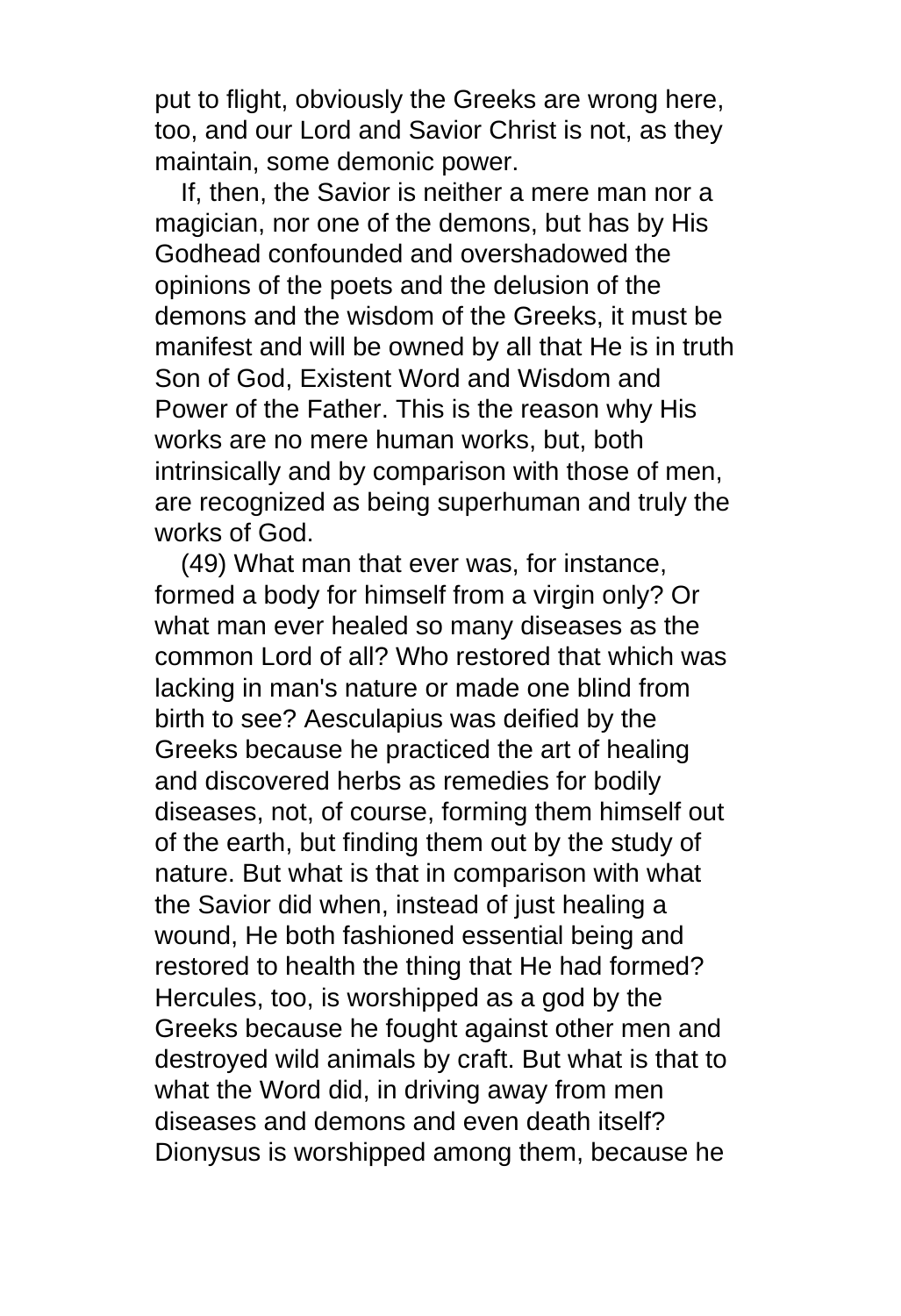taught men drunkenness; yet they ridicule the true Savior and Lord of all, Who taught men temperance.

That, however, is enough on this point. What will they say to the other marvels of His Godhead? At what man's death was the sun darkened and the earth shaken? Why, even to this day men are dying, and they did so also before that time. When did any such marvels happen in their case? Now shall we pass over the deeds done in His earthly body and mention those after His resurrection? Has any man's teaching, in any place or at any time, ever prevailed everywhere as one and the same, from one end of the earth to the other, so that his worship has fairly flown through every land? Again, if, as they say, Christ is man only and not God the Word, why do not the gods of the Greeks prevent His entering their domains? Or why, on the other hand, does the Word Himself dwelling in our midst make an end of their worship by His teaching and put their fraud to shame?

(50) Many before Him have been kings and tyrants of the earth, history tells also of many among the Chaldeans and Egyptians and Indians who were wise men and magicians. But which of those, I do not say after his death, but while yet in this life, was ever able so far to prevail as to fill the whole world with his teaching and retrieve so great a multitude from the craven fear of idols, as our Savior has won over from idols to Himself? The Greek philosophers have compiled many works with persuasiveness and much skill in words; but what fruit have they to show for this such as has the cross of Christ? Their wise thoughts were persuasive enough until they died; yet even in their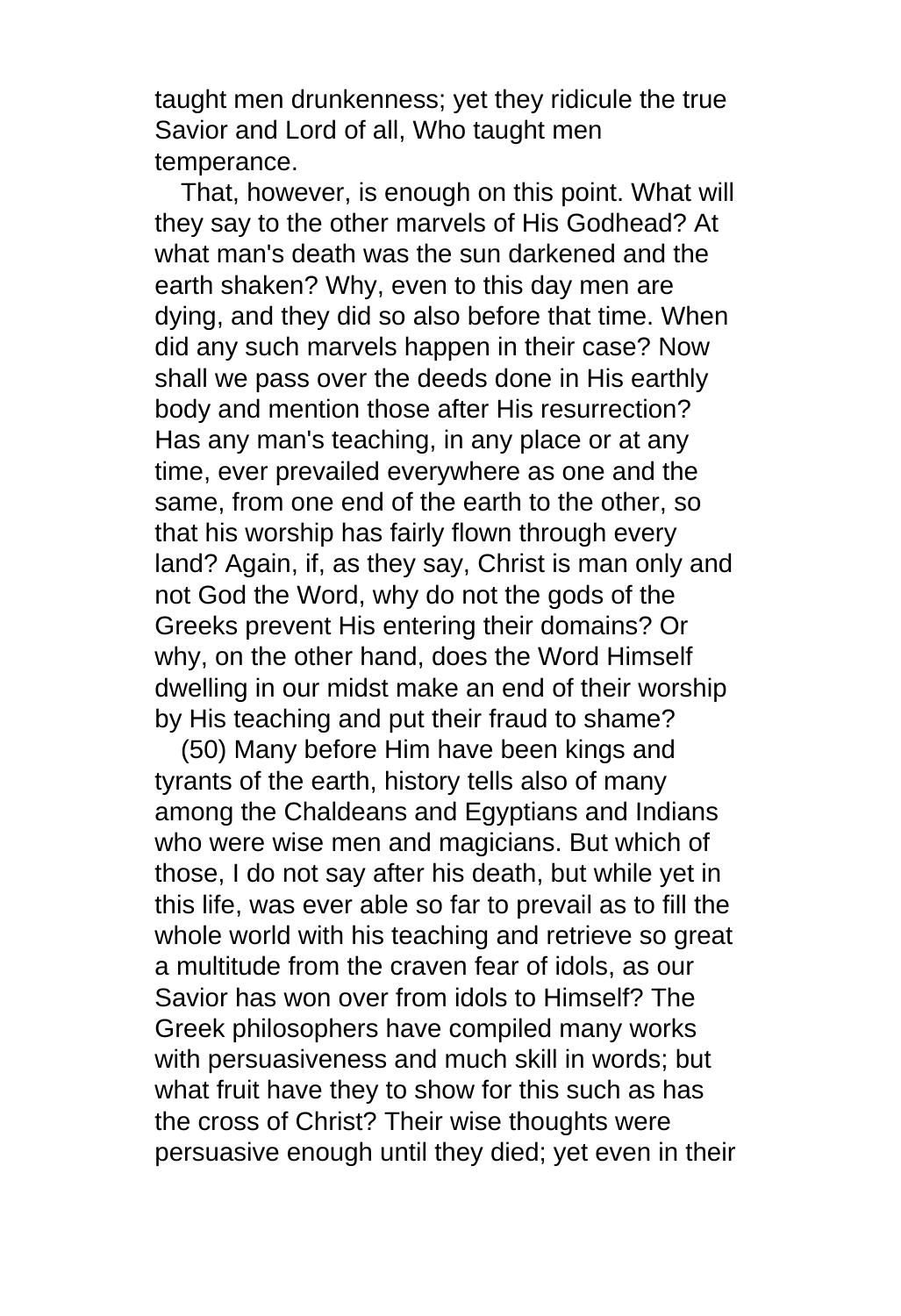life- time their seeming influence was counterbalanced by their rivalry with one another, for they were a jealous company and declaimed against each other. But the Word of God, by strangest paradox, teaching in meaner language, has put the choicest sophists in the shade, and by confounding their teachings and drawing all men to Himself He has filled His own assemblies. Moreover, and this is the marvelous thing by going down as Man to death He has confounded ail the sounding utterances of the wise men about the idols. For whose death ever drove out demons, or whose death did ever demons fear, save that of Christ? For where the Savior is named, there every demon is driven out. Again, who has ever so rid men of their natural passions that fornicators become chaste and murderers no longer wield the sword and those who formerly were craven cowards boldly play the man? In a word, what persuaded the barbarians and heathen folk in every place to drop their madness and give heed to peace, save the faith of Christ and the sign of the cross? What other things have given men such certain faith in immortality as have the cross of Christ and the resurrection of His body? The Greeks told all sorts of false tales, but they could never pretend that their idols rose again from death: indeed it never entered their heads that a body could exist again after death at all. And one would be particularly ready to listen to them on this point, because by these opinions they have exposed the weakness of their own idolatry, at the same time yielding to Christ the possibility of bodily resurrection, so that by that means He might be recognized by all as Son of God.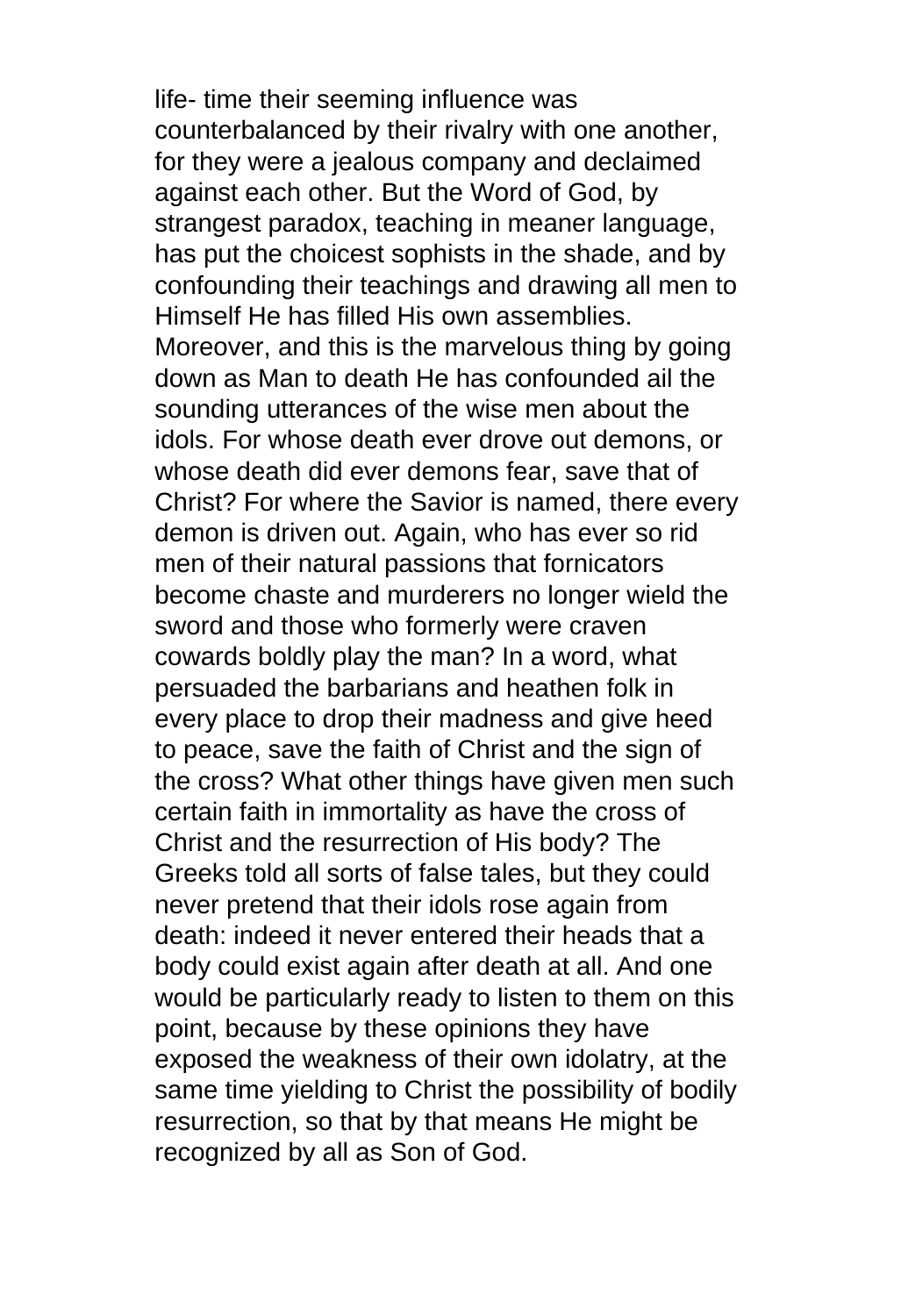(51) Again, who among men, either after his death or while yet living, taught about virginity and did not account this virtue impossible for human beings? But Christ our Savior and King of all has so prevailed with His teaching on this subject that even children not yet of lawful age promise that virginity which transcends the law. And who among men has ever been able to penetrate even to Scythians and Ethiopians, or Parthians or Armenians or those who are said to live beyond Hyrcania, or even the Egyptians and Chaldeans, people who give heed to magic and are more than naturally enslaved by the fear of demons and savage in their habits, and to preach at all about virtue and self-control and against the worshipping of idols, as has the Lord of all, the Power of God, our Lord Jesus Christ? Yet He not only preached through His own disciples, but also wrought so persuasively on men's understanding that, laying aside their savage habits and forsaking the worship of their ancestral gods, they learnt to know Him and through Him to worship the Father. While they were yet idolaters, the Greeks and Barbarians were always at war with each other, and were even cruel to their own kith and kin. Nobody could travel by land or sea at all unless he was armed with swords, because of their irreconcilable quarrels with each other. Indeed, the whole course of their life was carried on with the weapons, and the sword with them replaced the staff and was the mainstay of all aid. All this time, as I said before, they were serving idols and offering sacrifices to demons, and for all the superstitious awe that accompanied this idol worship, nothing could wean them from that warlike spirit. But, strange to relate,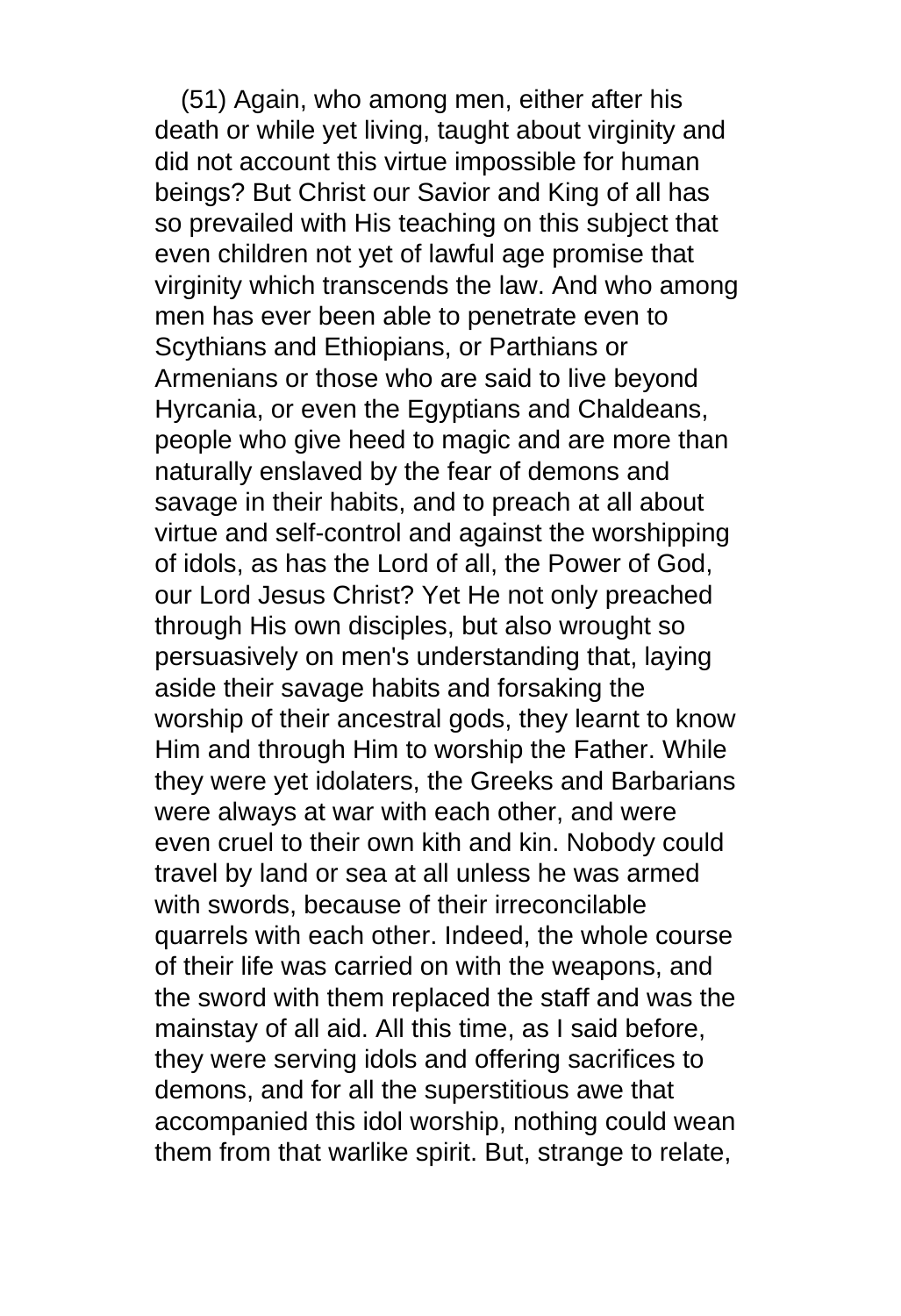since they came over to the school of Christ, as men moved with real compunction they have laid aside their murderous cruelty and are war-minded no more. On the contrary, all is peace among them and nothing remains save desire for friendship.

(52) Who, then, is He Who has done these things and has united in peace those who hated each other, save the beloved Son of the Father, the common Savior of all, Jesus Christ, Who by His own love underwent all things for our salvation? Even from the beginning, moreover, this peace that He was to administer was foretold, for Scripture says, "They shall beat their swords into ploughshares and their spears into sickles, and nation shall not take sword against nation, neither shall they learn any more to wage war." $[2]$  Nor is this by any means incredible.

The barbarians of the present day are naturally savage in their habits, and as long as they sacrifice to their idols they rage furiously against each other and cannot bear to be a single hour without weapons. But when they hear the teaching of Christ, forthwith they turn from fighting to farming, and instead of arming themselves with swords extend their hands in prayer. In a word, instead of fighting each other, they take up arms against the devil and the demons, and overcome them by their selfcommand and integrity of soul. These facts are proof of the Godhead of the Savior, for He has taught men what they could never learn among the idols. It is also no small exposure of the weakness and nothingness of demons and idols, for it was because they knew their own weakness that the demons were always setting men to fight each other, fearing lest, if they ceased from mutual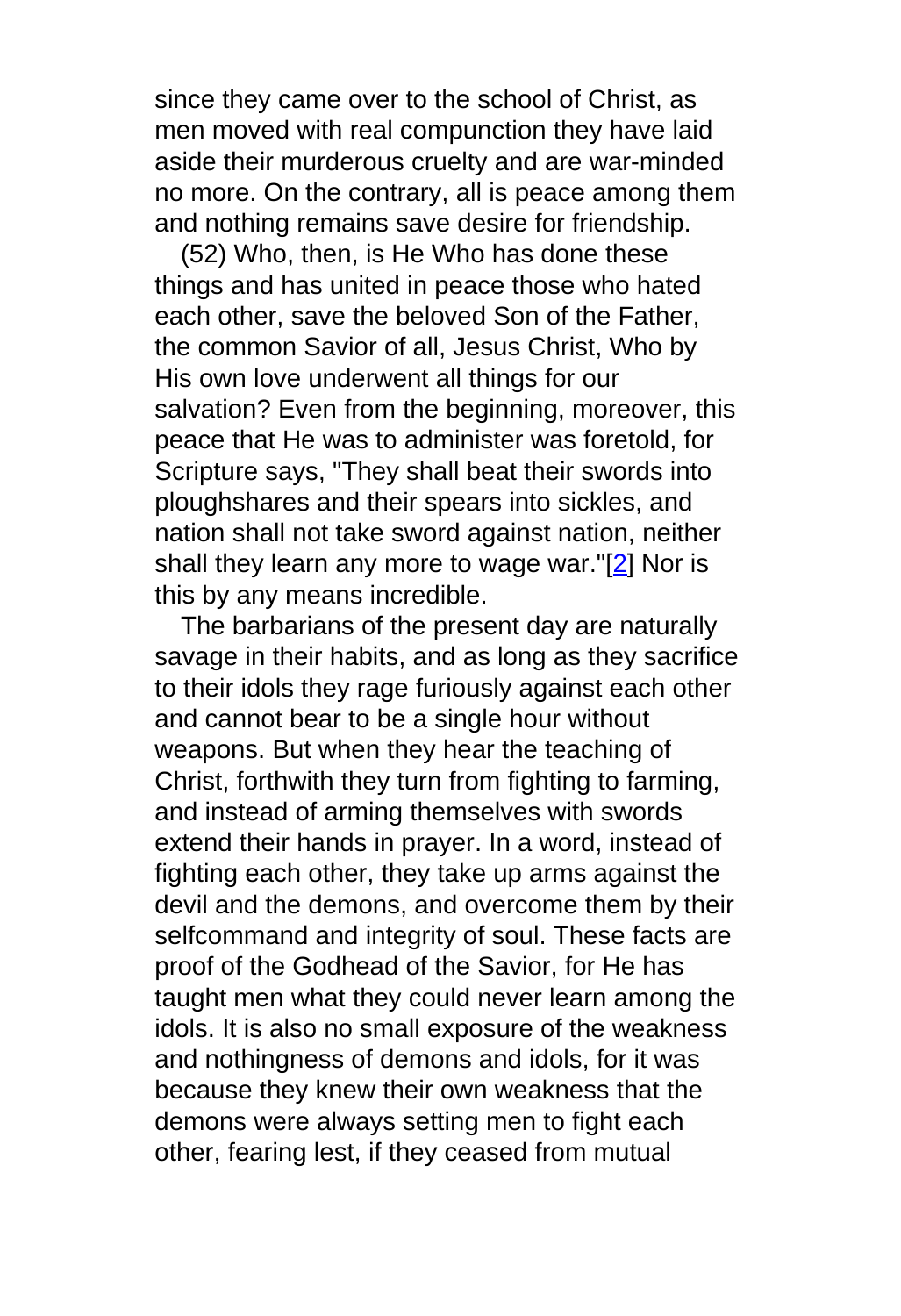strife, they would turn to attack the demons themselves. For in truth the disciples of Christ, instead of fighting each other, stand arrayed against demons by their habits and virtuous actions, and chase them away and mock at their captain the devil. Even in youth they are chaste, they endure in times of testing and persevere in toils. When they are insulted, they are patient, when robbed they make light of it, and, marvelous to relate, they make light even of death itself, and become martyrs of Christ.

(53) And here is another proof of the Godhead of the Savior, which is indeed utterly amazing. What mere man or magician or tyrant or king was ever able by himself to do so much? Did anyone ever fight against the whole system of idol-worship and the whole host of demons and all magic and all the wisdom of the Greeks, at a time when all of these were strong and flourishing and taking everybody in, as did our Lord, the very Word of God? Yet He is even now invisibly exposing every man's error, and single-handed is carrying off all men from them all, so that those who used to worship idols now tread them under foot, reputed magicians burn their books and the wise prefer to all studies the interpretation of the gospels. They are deserting those whom formerly they worshipped, they worship and confess as Christ and God Him Whom they used to ridicule as crucified. Their so-called gods are routed by the sign of the cross, and the crucified Savior is proclaimed in all the world as God and Son of God. Moreover, the gods worshipped among the Greeks are now falling into disrepute among them on account of the disgraceful things they did, for those who receive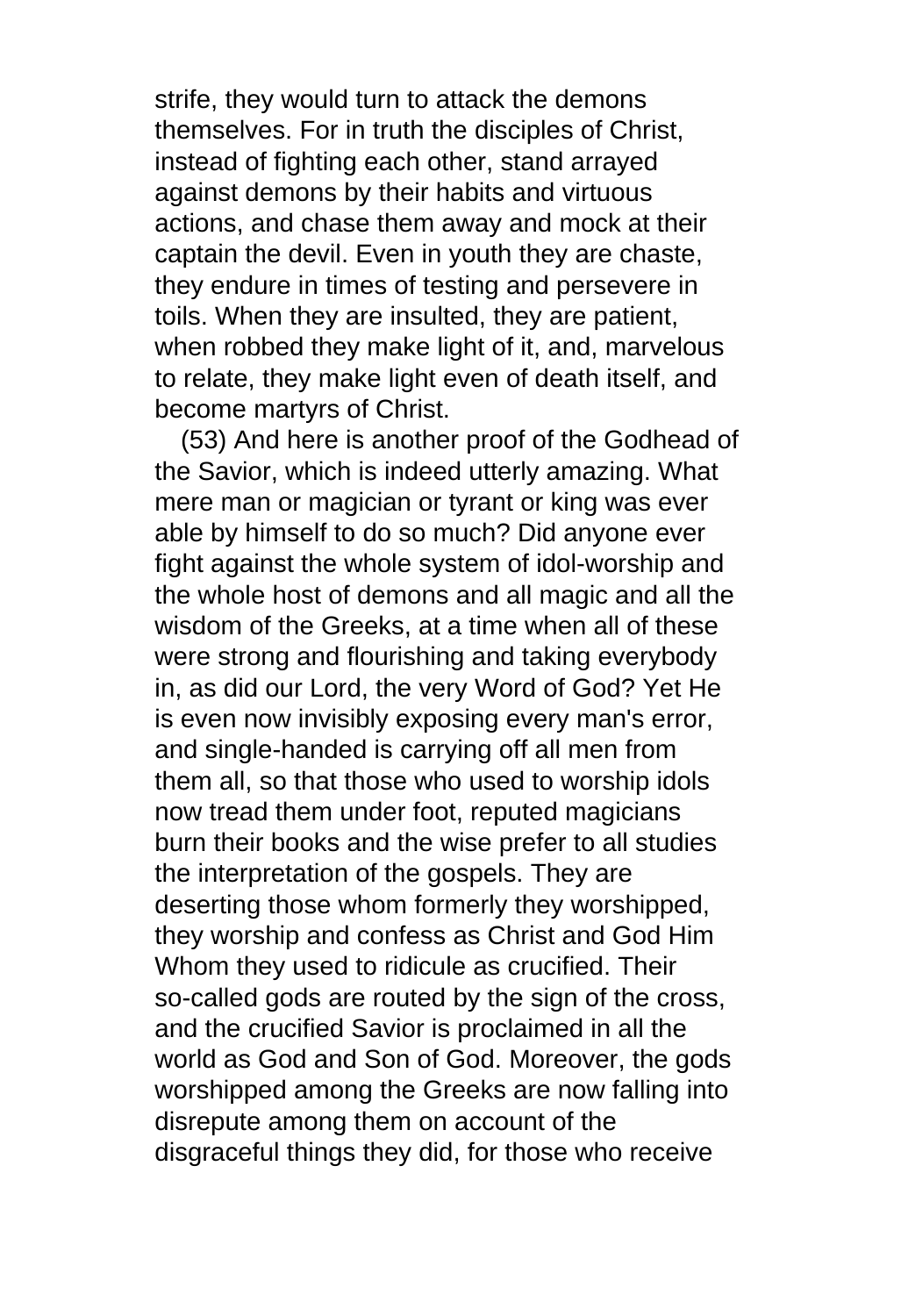the teaching of Christ are more chaste in life than they. If these, and the like of them, are human works, let anyone who will show us similar ones done by men in former time, and so convince us. But if they are shown to be, and are the works not of men but of God, why are the unbelievers so irreligious as not to recognize the Master Who did them? They are afflicted as a man would be who failed to recognize God the Artificer through the works of creation. For surely if they had recognized His Godhead through His power over the universe, they would recognize also that the bodily works of Christ are not human, but are those of the Savior of all, the Word of God. And had they recognized this, as Paul says, "They would not have crucified the Lord of glory." $[3]$  $[3]$  $[3]$ 

(54) As, then, he who desires to see God Who by nature is invisible and not to be beheld, may yet perceive and know Him through His works, so too let him who does not see Christ with his understanding at least consider Him in His bodily works and test whether they be of man or God. If they be of man, then let him scoff; but if they be of God, let him not mock at things which are no fit subject for scorn, but rather let him recognize the fact and marvel that things divine have been revealed to us by such humble means, that through death deathlessness has been made known to us, and through the Incarnation of the Word the Mind whence all things proceed has been declared, and its Agent and Ordainer, the Word of God Himself. He, indeed, assumed humanity that we might become God. He manifested Himself by means of a body in order that we might perceive the Mind of the unseen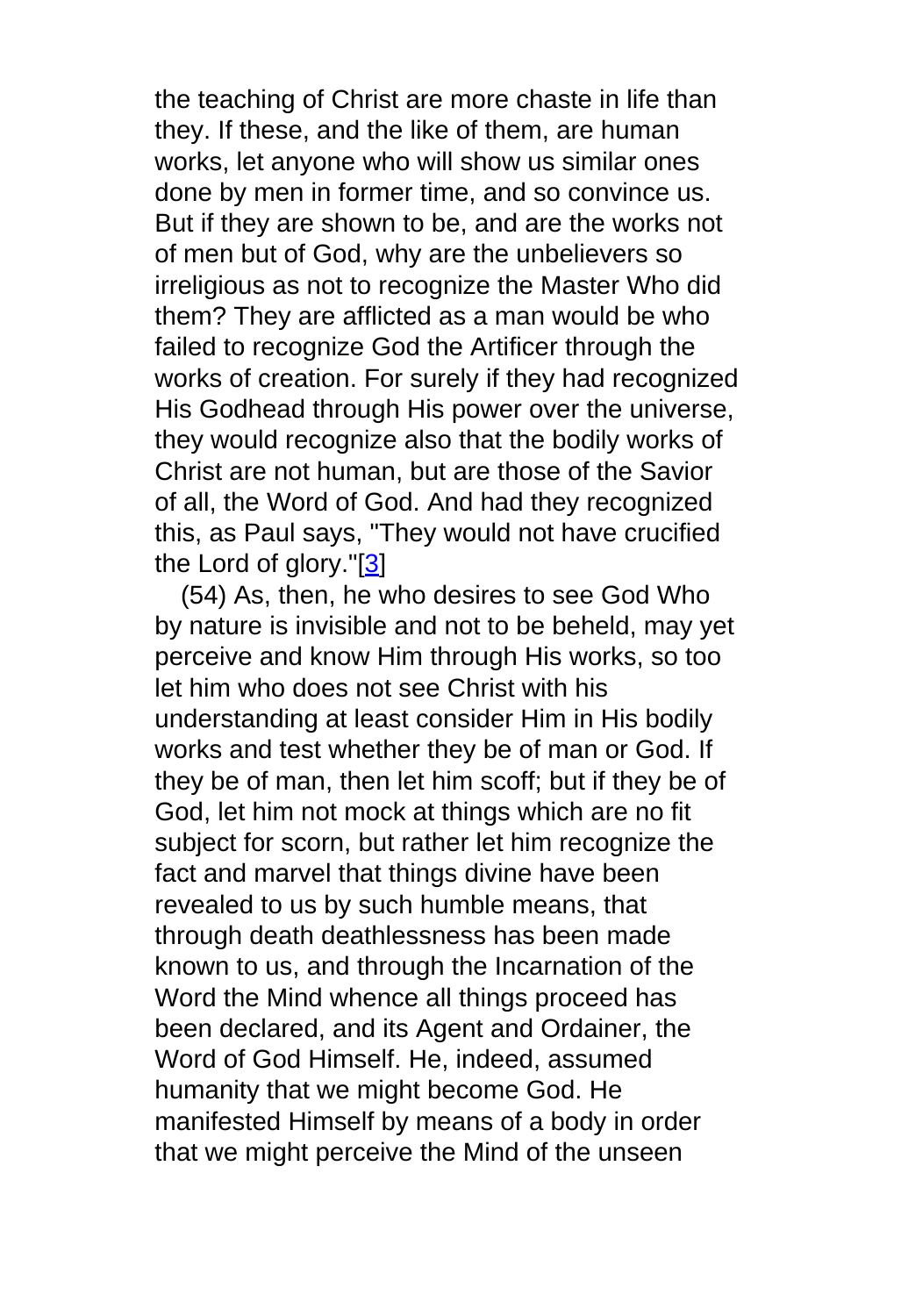Father. He endured shame from men that we might inherit immortality. He Himself was unhurt by this, for He is impassable and incorruptible; but by His own impassability He kept and healed the suffering men on whose account He thus endured. In short, such and so many are the Savior's achievements that follow from His Incarnation, that to try to number them is like gazing at the open sea and trying to count the waves. One cannot see all the waves with one's eyes, for when one tries to do so those that are following on baffle one's senses. Even so, when one wants to take in all the achievements of Christ in the body, one cannot do so, even by reckoning them up, for the things that transcend one's thought are always more than those one thinks that one has grasped.

As we cannot speak adequately about even a part of His work, therefore, it will be better for us not to speak about it as a whole. So we will mention but one thing more, and then leave the whole for you to marvel at. For, indeed, everything about it is marvelous, and wherever a man turns his gaze he sees the Godhead of the Word and is smitten with awe.

(55) The substance of what we have said so far may be summarized as follows. Since the Savior came to dwell among us, not only does idolatry no longer increase, but it is getting less and gradually ceasing to be. Similarly, not only does the wisdom of the Greeks no longer make any progress, but that which used to be is disappearing. And demons, so far from continuing to impose on people by their deceits and oracle-givings and sorceries, are routed by the sign of the cross if they so much as try. On the other hand, while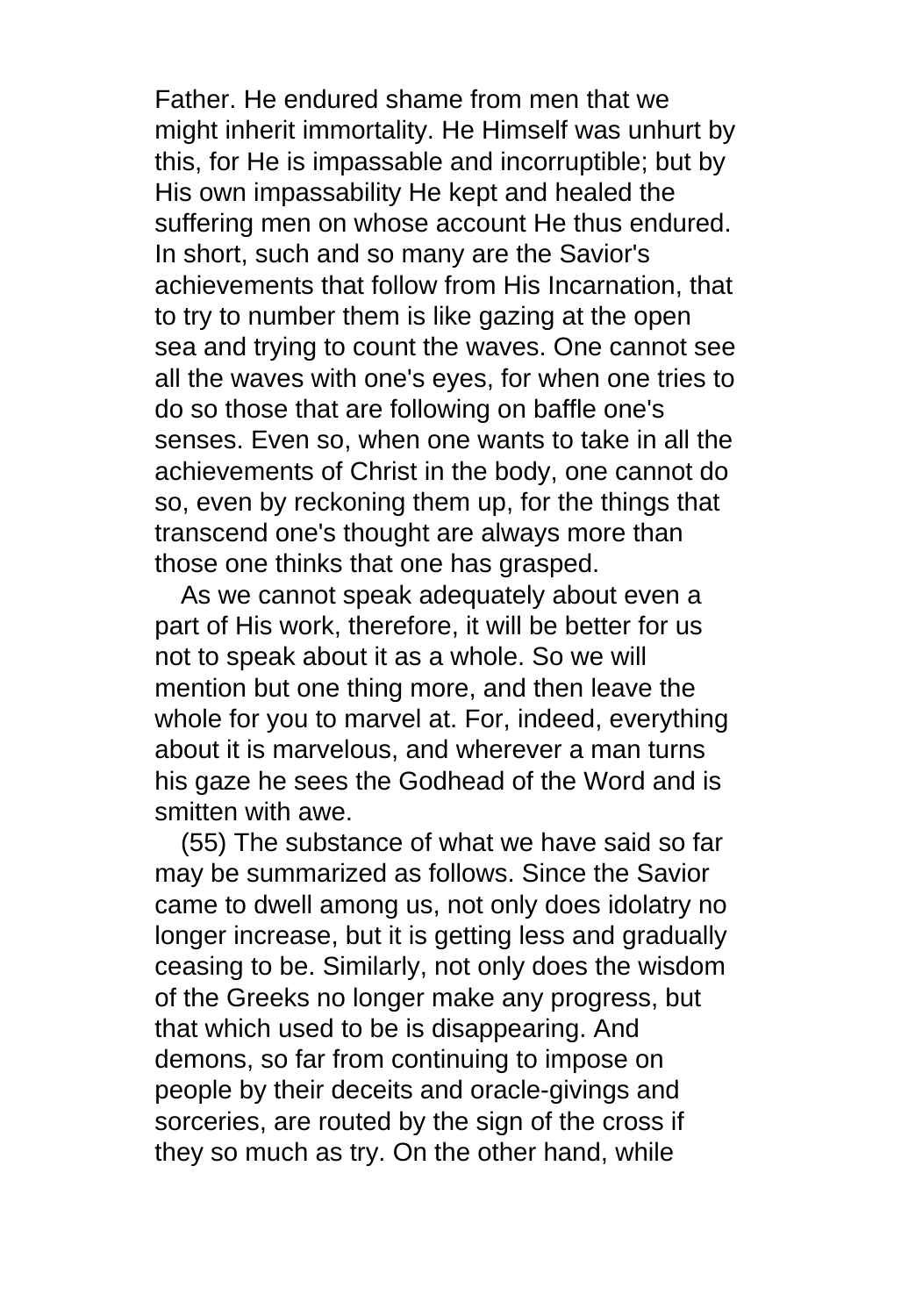idolatry and everything else that opposes the faith of Christ is daily dwindling and weakening and falling, see, the Savior's teaching is increasing everywhere! Worship, then, the Savior "Who is above all" and mighty, even God the Word, and condemn those who are being defeated and made to disappear by Him. When the sun has come, darkness prevails no longer; any of it that may be left anywhere is driven away. So also, now that the Divine epiphany of the Word of God has taken place, the darkness of idols prevails no more, and all parts of the world in every direction are enlightened by His teaching. Similarly, if a king be reigning somewhere, but stays in his own house and does not let himself be seen, it often happens that some insubordinate fellows, taking advantage of his retirement, will have themselves proclaimed in his stead; and each of them, being invested with the semblance of kingship, misleads the simple who, because they cannot enter the palace and see the real king, are led astray by just hearing a king named. When the real king emerges, however, and appears to view, things stand differently. The insubordinate impostors are shown up by his presence, and men, seeing the real king, forsake those who previously misled them. In the same way the demons used formerly to impose on men, investing themselves with the honor due to God. But since the Word of God has been manifested in a body, and has made known to us His own Father, the fraud of the demons is stopped and made to disappear; and men, turning their eyes to the true God, Word of the Father, forsake the idols and come to know the true God.

Now this is proof that Christ is God, the Word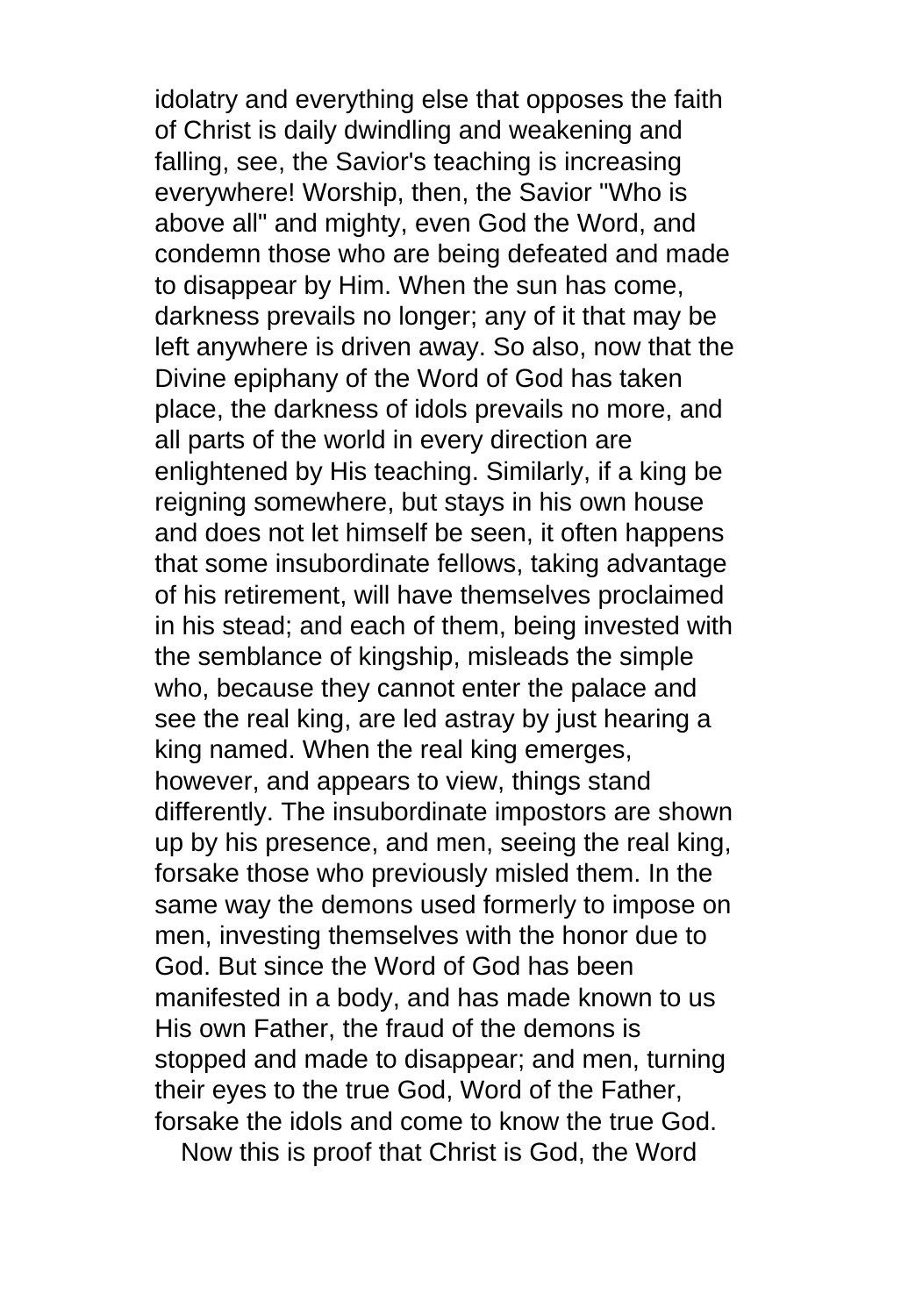<span id="page-87-0"></span>and Power of God. For whereas human things cease and the fact of Christ remains, it is clear to all that the things which cease are temporary, but that He Who remains is God and very Son of God, the sole-begotten Word.

### **Chapter 8 Notes**

- 1. Literally, "so great a chorus" "choros" (Gk.) being properly a band of dancers and singers.
- 2. Isaiah ii. 4.
- 3. Cor. ii. 8.

[Go Back to the top of Chapter 8](#page-74-0)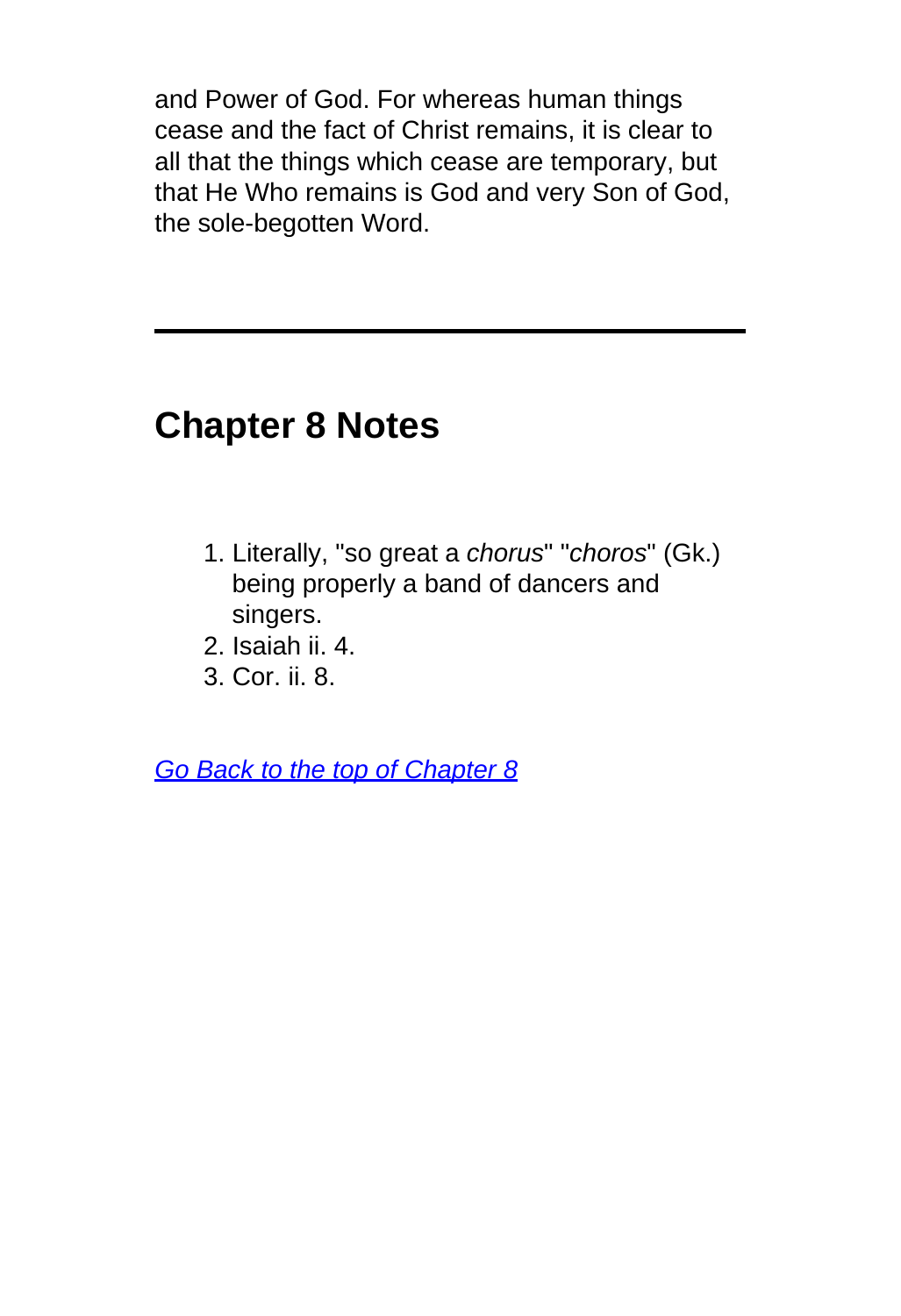# **9. Conclusion**

 $\mathbf{F}$  ere, then, Macarius, is our offering to you who love Christ, a brief statement of the faith of Christ and of the manifestation of His Godhead to us. This will give you a beginning, and you must go on to prove its truth by the study of the Scriptures. They were written and inspired by God; and we, who have learned from inspired teachers who read the Scriptures and became martyrs for the Godhead of Christ, make further contribution to your eagerness to learn. From the Scriptures you will learn also of His second manifestation to us, glorious and divine indeed, when He shall come not in lowliness but in His proper glory, no longer in humiliation but in majesty, no longer to suffer but to bestow on us all the fruit of His cross— the resurrection and incorruptibility. No longer will He then be judged, but rather will Himself be Judge, judging each and all according to their deeds done in the body, whether good or ill. Then for the good is laid up the heavenly kingdom, but for those that practice evil outer darkness and the eternal fire. So also the Lord Himself says, "I say unto you, hereafter ye shall see the Son of Man seated on the right hand of power, coming on the clouds of heaven in the glory of the Father." $[1]$  For that Day we have one of His own sayings to prepare us, "Get ready and watch, for ye know not the hour in which He cometh"[[2\]](#page-90-0) And blessed Paul says, "We must all stand before the judgment seat of Christ, that each one may receive according as he practiced in the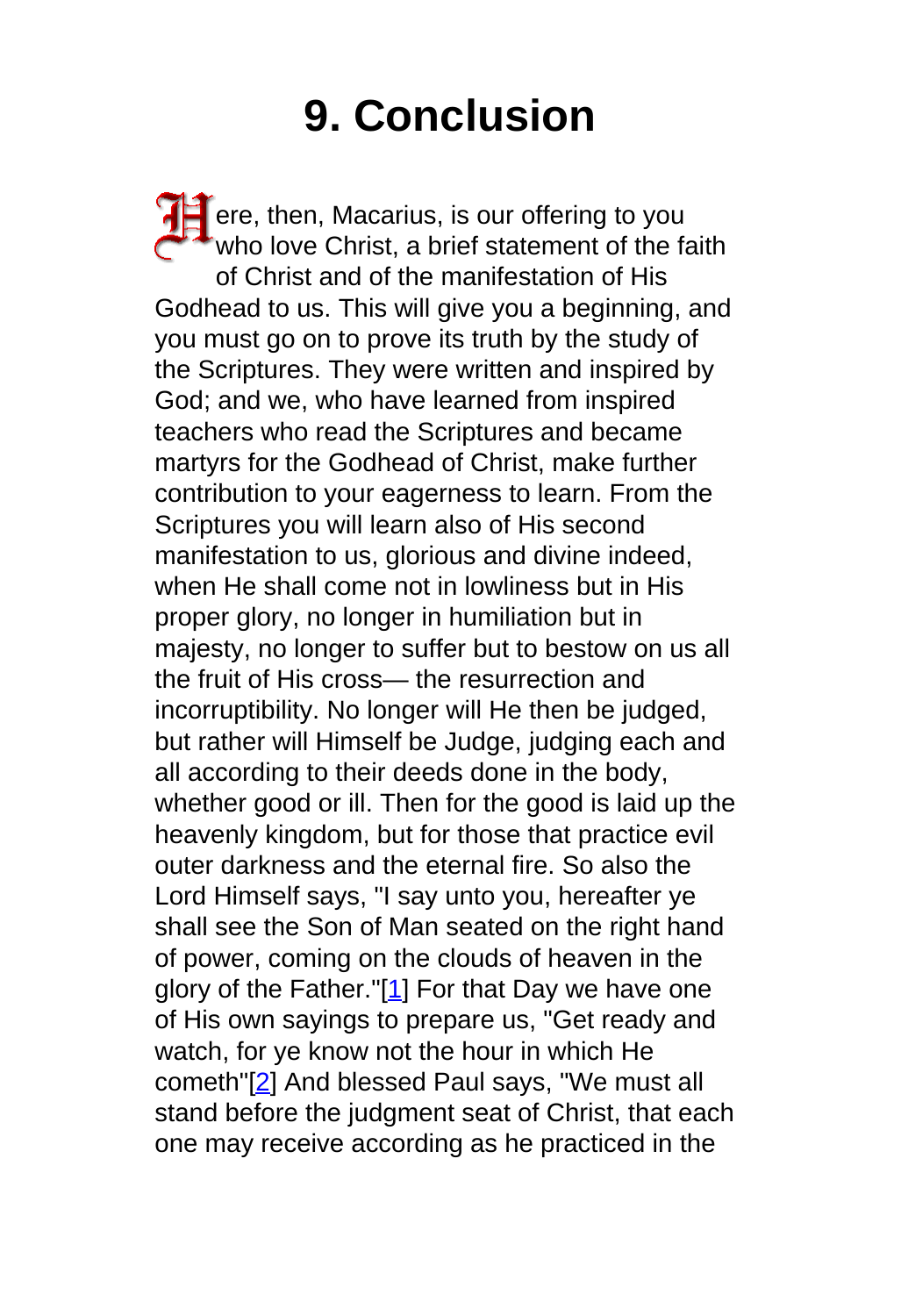body, whether good or ill."[[3](#page-90-0)]

(57) But for the searching and right understanding of the Scriptures there is need of a good life and a pure soul, and for Christian virtue to guide the mind to grasp, so far as human nature can, the truth concerning God the Word. One cannot possibly understand the teaching of the saints unless one has a pure mind and is trying to imitate their life. Anyone who wants to look at sunlight naturally wipes his eye clear first, in order to make, at any rate, some approximation to the purity of that on which he looks; and a person wishing to see a city or country goes to the place in order to do so. Similarly, anyone who wishes to understand the mind of the sacred writers must first cleanse his own life, and approach the saints by copying their deeds. Thus united to them in the fellowship of life, he will both understand the things revealed to them by God and, thenceforth escaping the peril that threatens sinners in the judgment, will receive that which is laid up for the saints in the kingdom of heaven. Of that reward it is written: "Eye hath not seen nor ear heard, neither hath entered into the heart of man the things that God has prepared" $[4]$  for them that live a godly life and love the God and Father in Christ Jesus our Lord, through Whom and with Whom be to the Father Himself, with the Son Himself, in the Holy Spirit, honor and might and glory to ages of ages. Amen.